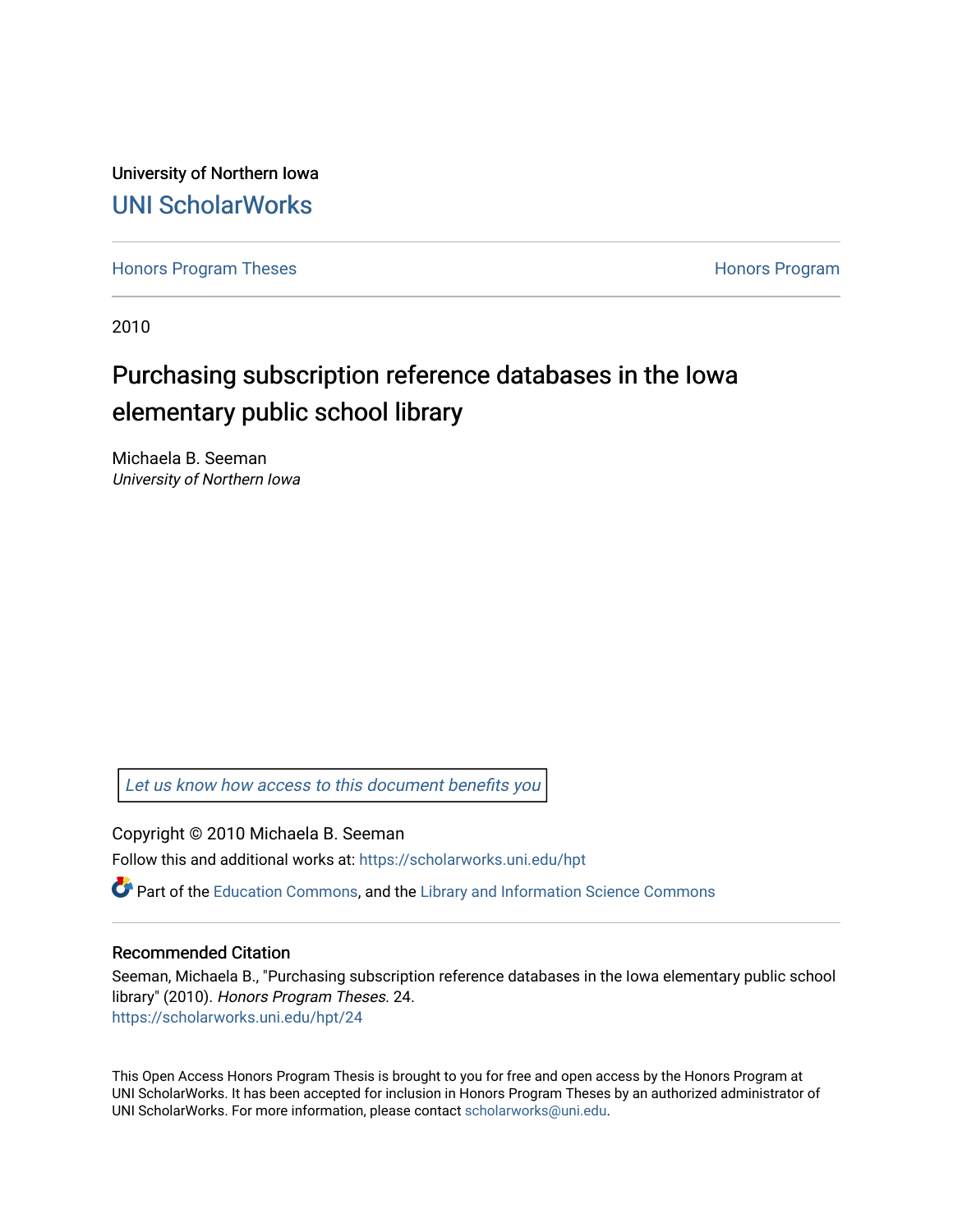# PURCHASING SUBSCRIPTION REFERENCE DATABASES IN THE IOWA ELEMENTARY PUBLIC SCHOOL LIBRARY

A Thesis

Submitted

in Partial Fulfillment

of the Requirements for the Designation

University Honors

Michaela B. Seeman University of Northern Iowa May 2010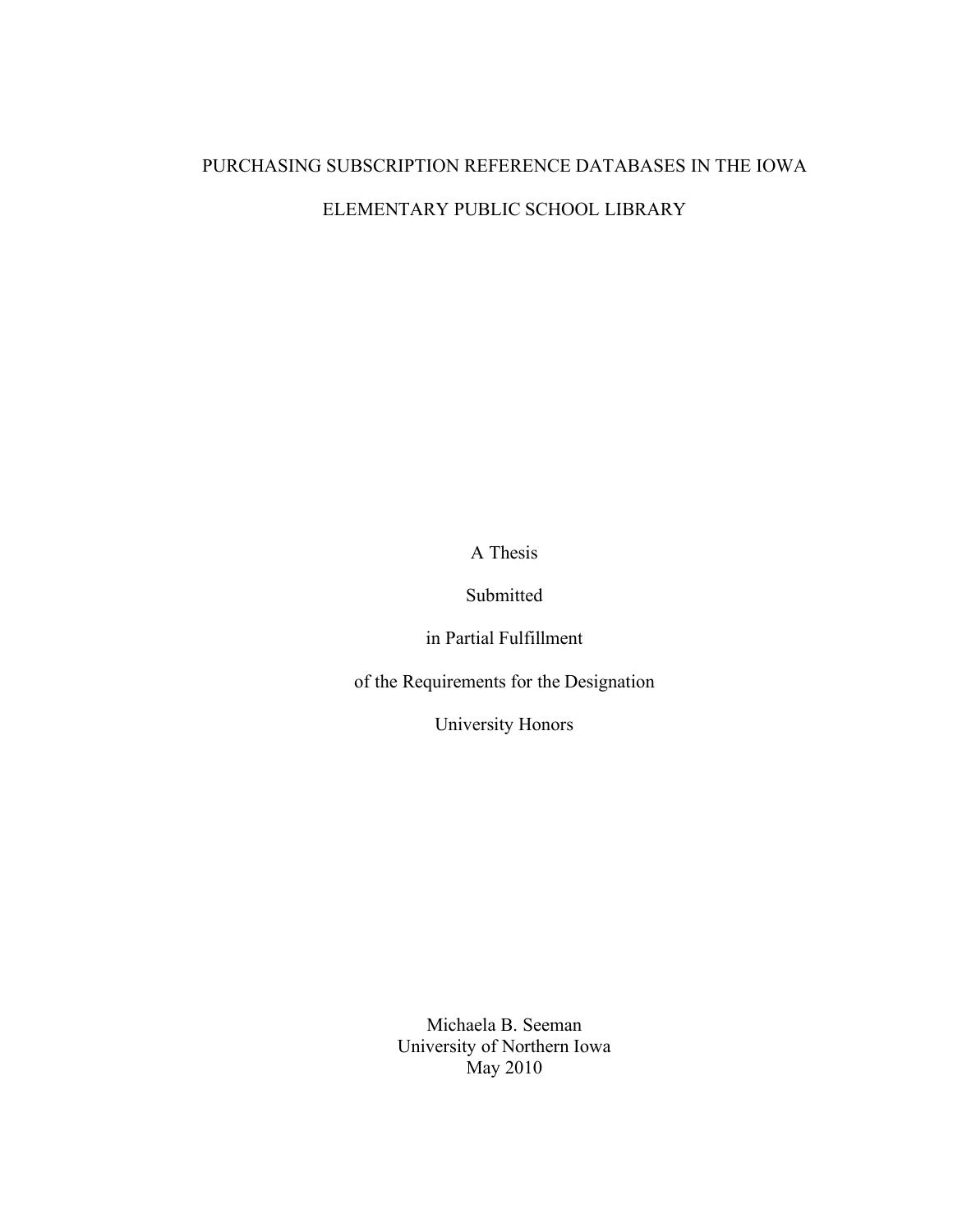This Study by: Michaela Seeman

Entitled: Purchasing Subscription Reference Databases in the Iowa Elementary Public School Library

has been approved as meeting the thesis requirement for the Designation University Honors

Date Dr. Karla Krueger, Honors Thesis Advisor, Curriculum & Instruction

 $\_$  , and the contribution of the contribution of  $\mathcal{L}_\mathcal{A}$  , and the contribution of  $\mathcal{L}_\mathcal{A}$ 

 $\_$  , and the contribution of the contribution of  $\mathcal{L}_\mathcal{A}$  , and the contribution of  $\mathcal{L}_\mathcal{A}$ 

Date Jessica Moon, Director, University Honors Program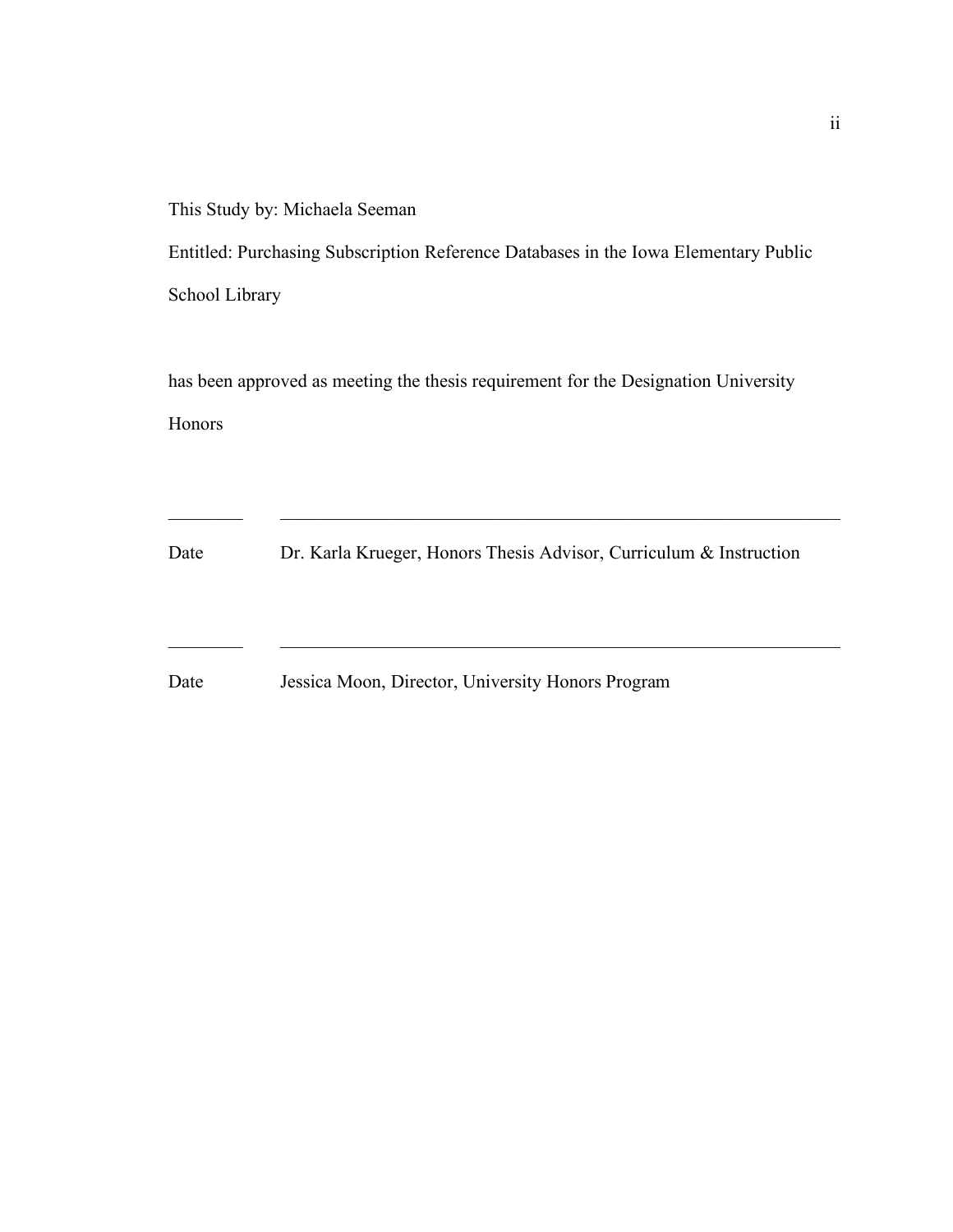# TABLE OF CONTENTS

| .20 |
|-----|
| .21 |
| .22 |
|     |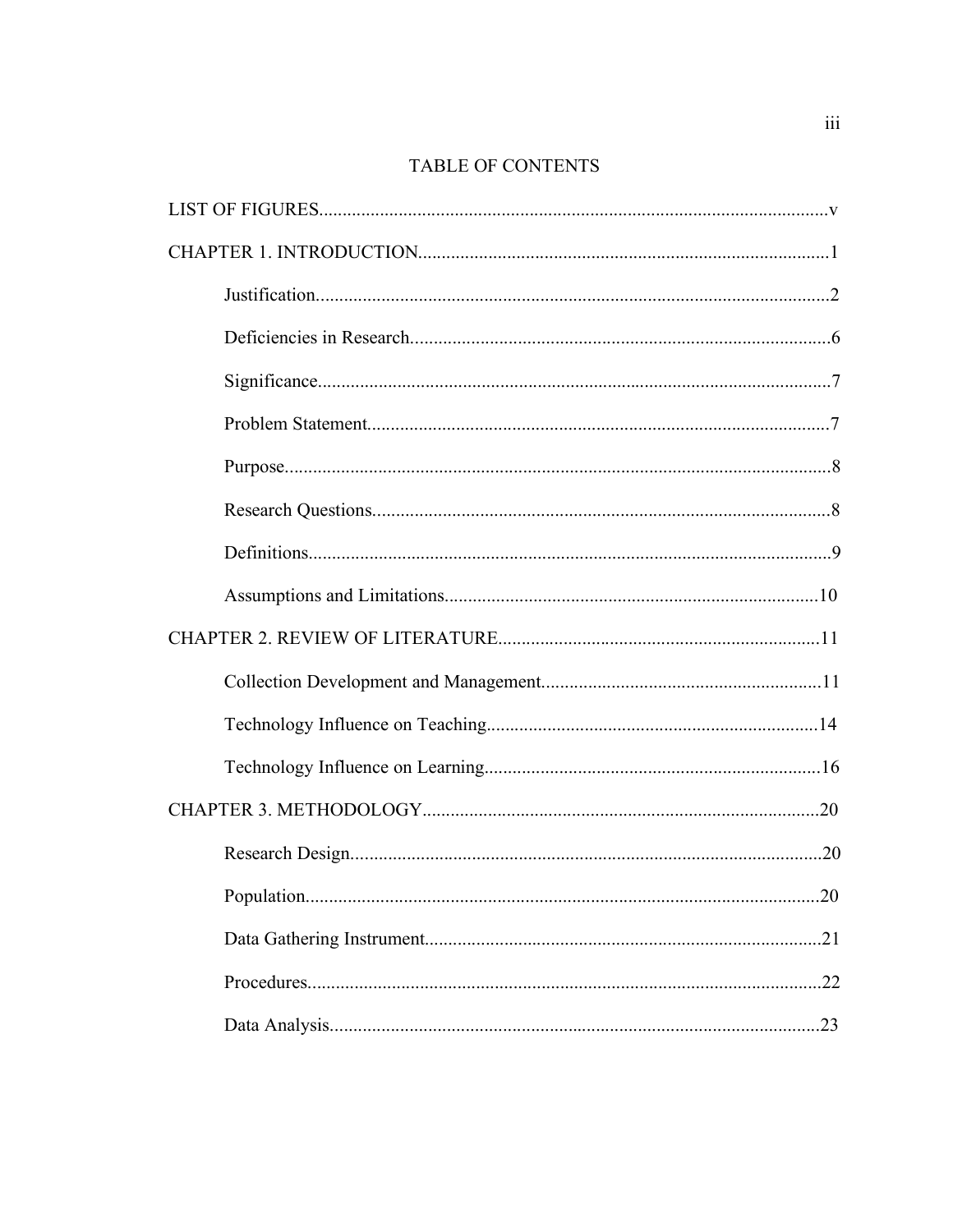|                                                        | iv  |
|--------------------------------------------------------|-----|
|                                                        | .24 |
|                                                        |     |
|                                                        |     |
|                                                        |     |
|                                                        |     |
| CHAPTER 5. SUMMARY, CONCLUSIONS, AND RECOMMENDATIONS44 |     |
|                                                        |     |
|                                                        |     |
|                                                        |     |
|                                                        |     |
|                                                        |     |
|                                                        |     |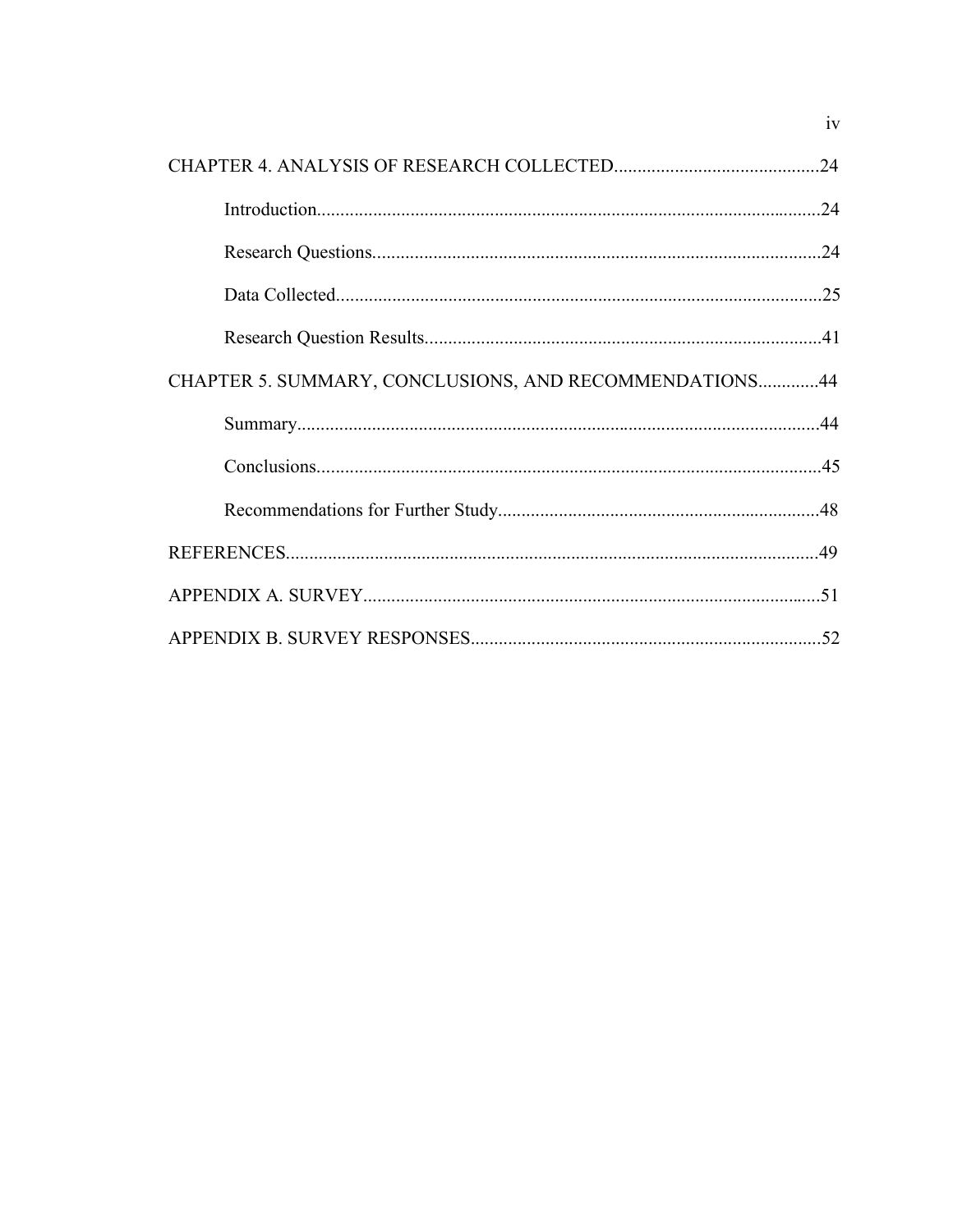# LIST OF FIGURES

| <b>FIGURE</b>  | PAGE                                                                       |
|----------------|----------------------------------------------------------------------------|
| $\mathbf{1}$   |                                                                            |
| $\overline{2}$ | Student Preference Between Electronic and Print Reference Materials28      |
| 3              | Students Expected to Complete Work Using Electronic Subscription Databases |
|                |                                                                            |
| $\overline{4}$ | Extra Hours Outside of School Day for Students to Use Computers30          |
| 5              | Database Through Statewide Online Purchase Quality High and Relevant32     |
| 6              | Statewide Online Purchase Easily Understandable by Elementary Students33   |
| $\tau$         | Statewide Online Purchase Easily Used by Elementary Students33             |
| 8              | Statewide Online Purchase Age Appropriate for Elementary Students34        |
| 9              |                                                                            |
| 10             |                                                                            |
| 11             |                                                                            |
| 12             | Reference Material Looked At When Replacing Materials41                    |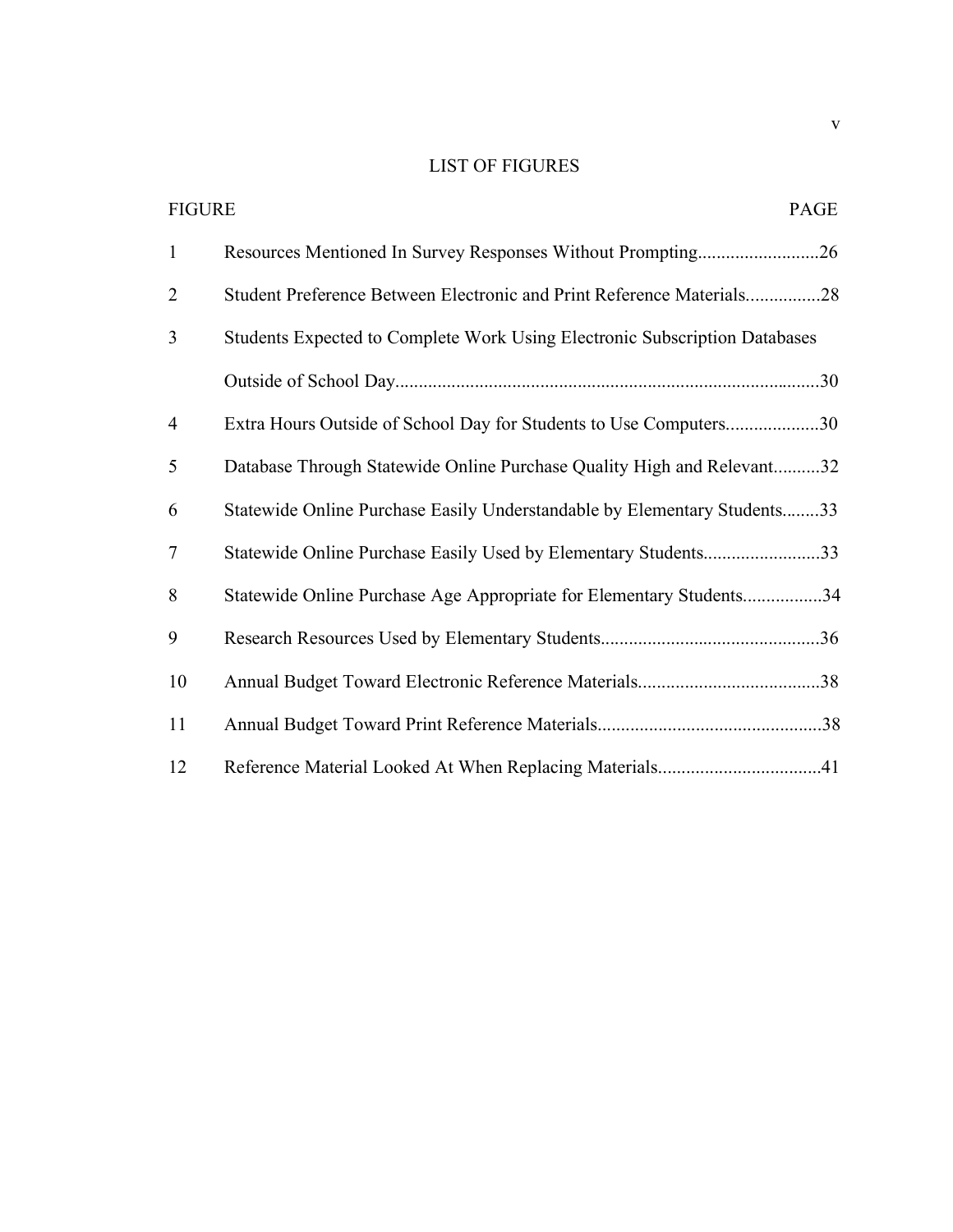#### **CHAPTER 1**

#### **INTRODUCTION**

As I was sitting in library reference class a while back, a classmate of mine asked a very excellent question: "What reference materials should I buy for my school? Isn't there an all-powerful list describing this?"

While this all-encompassing list of references to purchase for the elementary school seems ideal in theory, it would prove to be impossible in practice. Every school building, every student body, every community has different information needs to provide their students and teachers with the optimal library experience, such as a collection of materials supporting the fifth grade unit's research project on the United States Civil War. The certified teacher librarian in every Iowa school district is specifically trained to not only observe and evaluate the needs of the library, but to also provide the library with materials that will enhance student education. Students have many research requirements, both for personal inquiry and for assignments requiring students to have quality print and electronic reference materials available. One area of electronic references is subscription reference databases. Through appropriate evaluation and selection, the teacher librarian can purchase and educate students and staff about the subscription reference databases available to them that will allow students to inquire and conduct research. The problem my research addresses is how Iowa public school teacher librarians make purchasing decisions when it comes to subscription reference databases, among other electronic references, specifically in smaller buildings.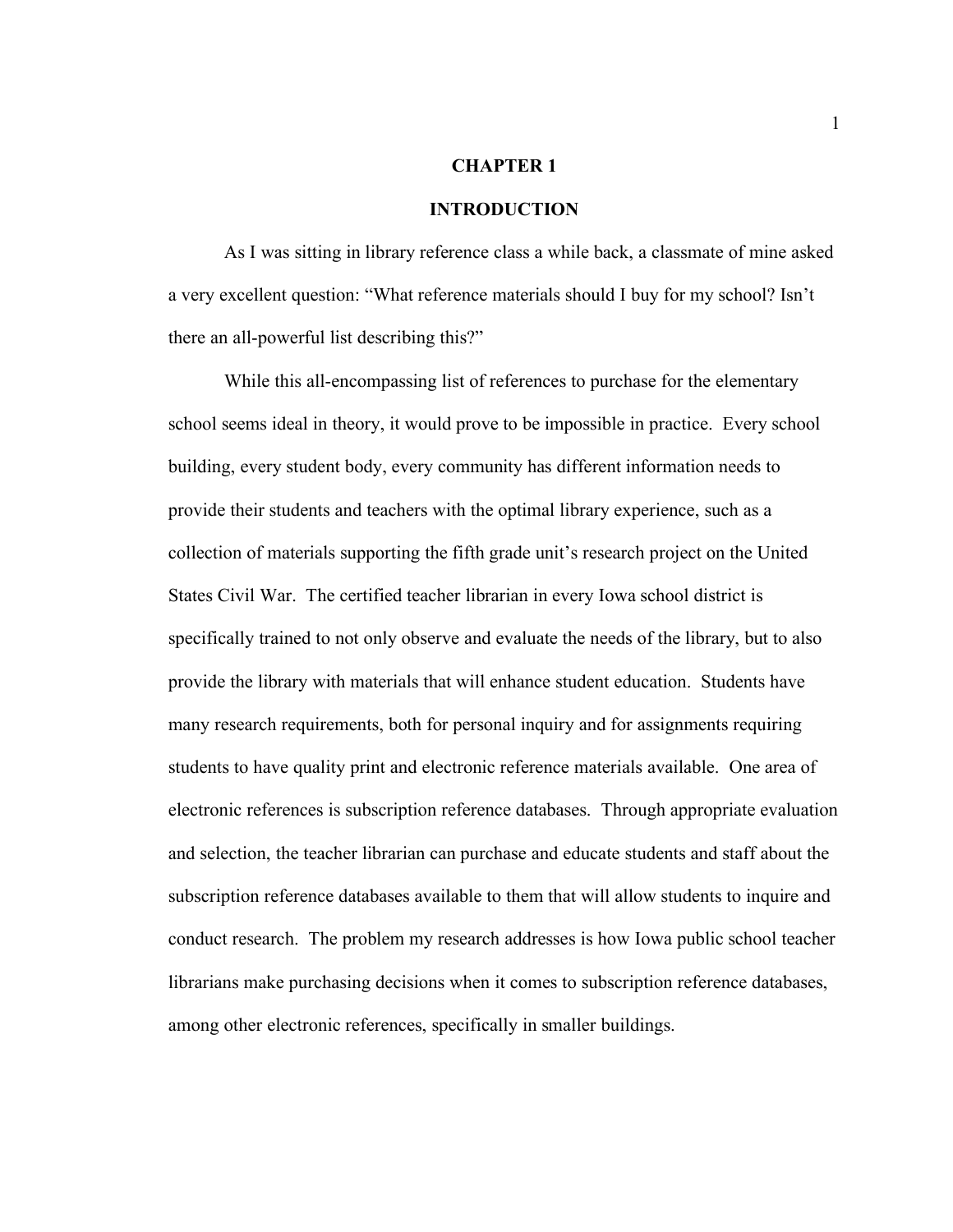### **Justification**

How teacher librarians make purchasing decisions matters a great deal, especially to other teacher librarians faced with the same choices. When it comes to electronic reference materials, some teacher librarians respond with confusion about where to start looking for this specific type of reference material. This confusion may be due to a lack of knowledge of what is available for purchase through vendors, but the uncertainty is more likely a reaction to the feeling of being overwhelmed by the extensive, seemingly endless amount of information available on the Internet for subscription reference database purchasing. I chose to conduct a survey addressing this subject because the Internet is a continuously changing entity, causing it to be overwhelming at times no matter one's generation. I have been blessed growing up with excellent resources at my fingertips thanks to a wonderful teacher librarian who made quality, informed purchasing decisions. However, as I enter into the world of education with a minor in library studies, I wonder how others made these difficult subscription reference database purchasing decisions that I know I will soon be facing. This brought to mind the question of how Iowa public school teacher librarians make decisions about their building(s) needs in purchasing electronic reference materials, especially in the area of subscription reference databases.

The elementary teacher librarian in the public school is an integral element in the management of an elementary school library. This job requires the person in this role to undertake many responsibilities in the area of student learning. While other personnel, including teachers and associates, are trained to perform specific jobs or tasks, certified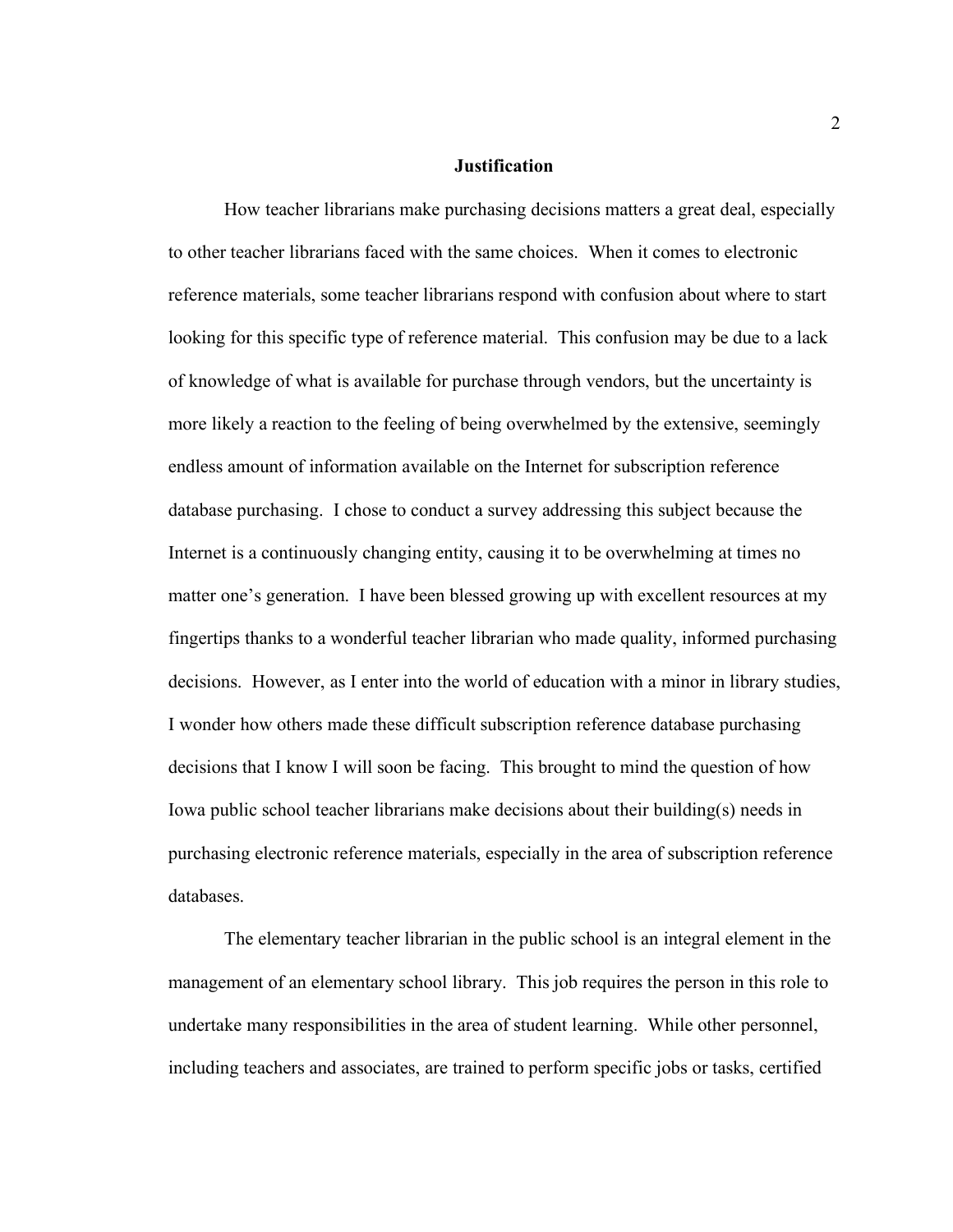teacher librarians are equipped with the education, knowledge, and resources that allow them to perform all of the roles required by their occupation. The American Association of School Librarians and Association for Educational Communications and Technology (1998) addressed these roles in *Information Power: Building Partnerships for Learning.*  In the area of technology, the purpose of the teacher librarian is to provide students with access to information that will assist in their education. This entails locating, researching, evaluating, allocating tightly budgeted funds, and finally purchasing the specific reference material.

The American Association of School Librarians (2009) created an updated work entitled *Empowering Learners: Guidelines for School Library Media Programs* that addressed these issues as well. They stated that collection development in the school library must be kept current, including the electronic reference materials available for student and teacher use. Through electronic references, specifically subscription reference databases procured, elementary libraries are able to provide students with upto-date information and continued improvement of the library's collection. These subscription reference databases must be expertly selected by the certified teacher librarian and involve instruction regarding availability and use. The subscription reference database purchased is not helpful unless the students and faculty know that it exists and how to use the newly acquired reference material. In this way, the students are provided with the tools to enhance their educational experience.

*Iowa School Library Program Guidelines: Libraries, Literacy and Learning for the 21st Century* (Iowa Department of Education, 2007) provided Iowa teacher librarians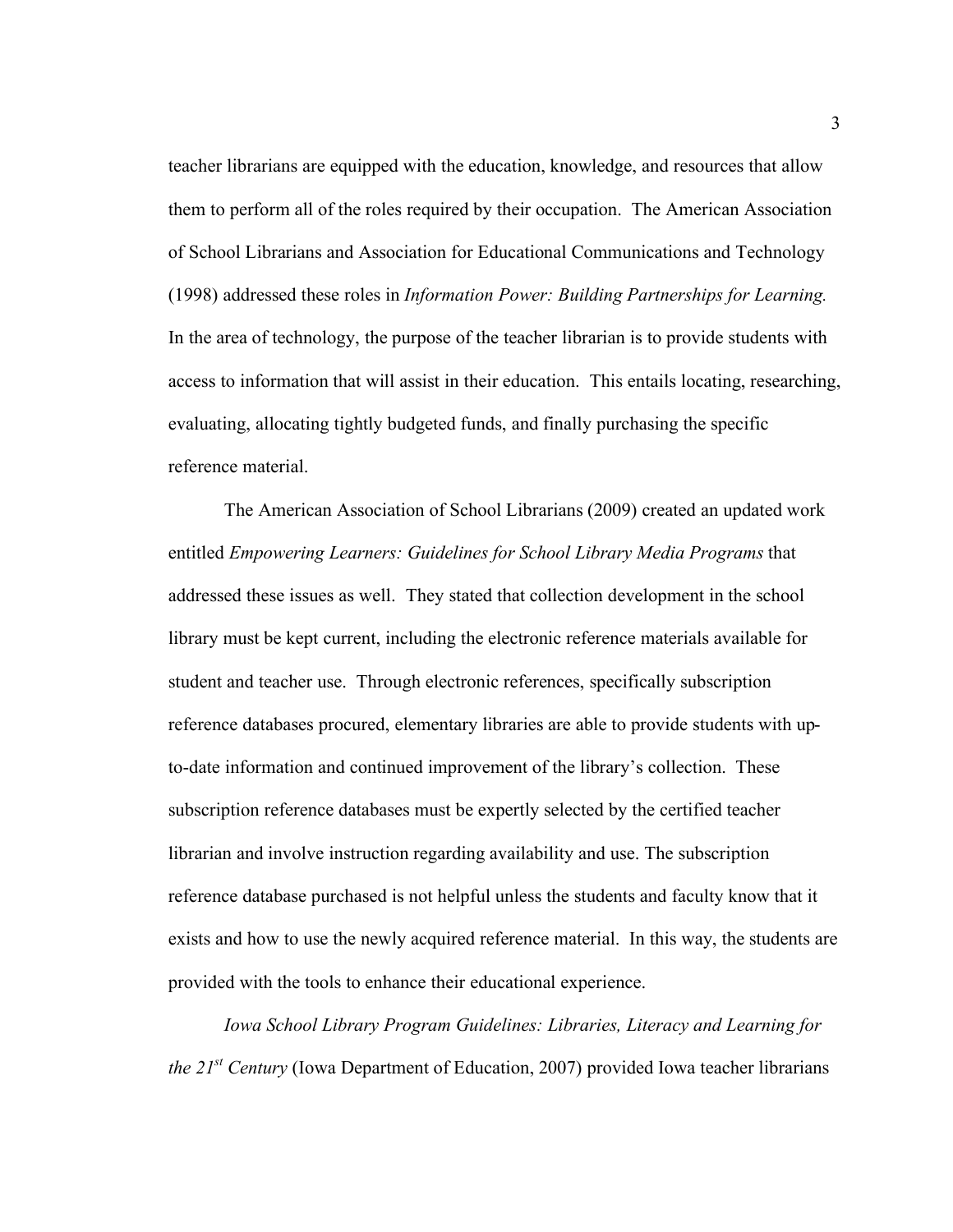with a set of state requirements for the library program. Regulations for library collection, electronic resource computers, and updating resources, among other items, are clearly defined within this work. The state of Iowa requires that at a minimum the library collection should contain a "current and diverse collection of fiction and non-fiction in a variety of formats to support student and curriculum needs" (p. 12). This includes a requirement for improvement to the collection, "current technology," and a plan to keep the collection up-to-date (pp. 12-13). Electronic reference materials, including subscription reference databases, must be provided and used for these requirements to be met and are another essential element in the Iowa school library, enhancing student learning experiences and overall knowledge.

Lanning and Bryner (2004) considered the usefulness of references in student education in their work *Essential Reference Services for Today's School Media Specialists.* Reference materials make it so every student "evaluates information critically and competently" (p. 11). The authors expressed that reference instruction and material availability help teach students how to be involved in "independent learning" and "social responsibility" when it comes to learning and contributing to the good of the whole community (p. 11). Students must have references available to them in order to explore and expand their knowledge. Through this, the student and teacher are partnered in the responsibility of education.

Lanning and Bryner (2004) also discussed the importance of having both print and electronic reference materials available in the library within their work. The authors' opinion is clearly communicated in the statement, "Your student's ability to reach the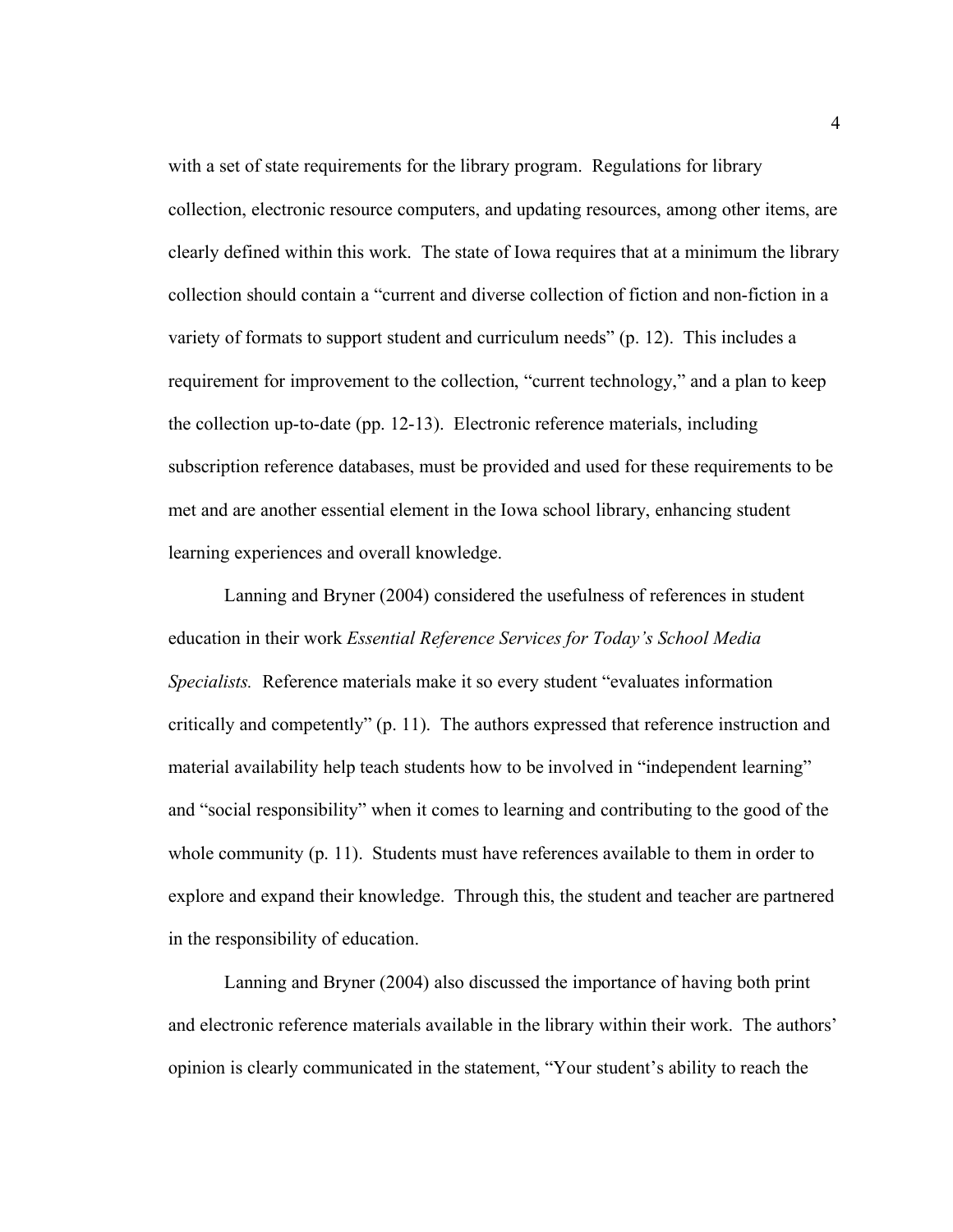nine information literacy standards is certainly aided by your setting up a good print reference collection" (p. 39). This illustrates that quality print reference materials are not only a good idea to include in the library, but are a necessary element in student learning. Many print concepts are addressed, taught, and reinforced through the use of print references. Numerous electronic reference materials, including subscription reference databases, are set up in a way that mimics the print reference that existed first. *Reference and Information Services in the 21<sup>st</sup> Century: An Introduction* by Cassell and Hiremath (2009) detailed the change that reference is continuing to go through. In doing so, the authors stated, "There will be more emphasis on electronic materials while some older materials will still need to be consulted in print format" (p. 13). While electronic reference materials continue to grow and change, print references will continue to be important in the learning process.

With a variety of reference materials necessary to obtain information, the teacher librarian's role in electronic criteria selection becomes clear. An article by Geller (2006) in *Library Technology Reports* explained that electronic resources require the teacher librarian to examine materials in a different way than print resources, including a different set of criteria. While today the elementary school's selection policy commonly states what type of items are to be selected, there are further variables regarding subscription reference databases to consider, such as comparison of print versus electronic references, student use, easy access, and currency of information, to name a few. In *Selecting and Managing Electronic Resources: A How-To-Do-It Manual for Librarians*, Gregory (2006) listed suggestions for selection criteria. She included in this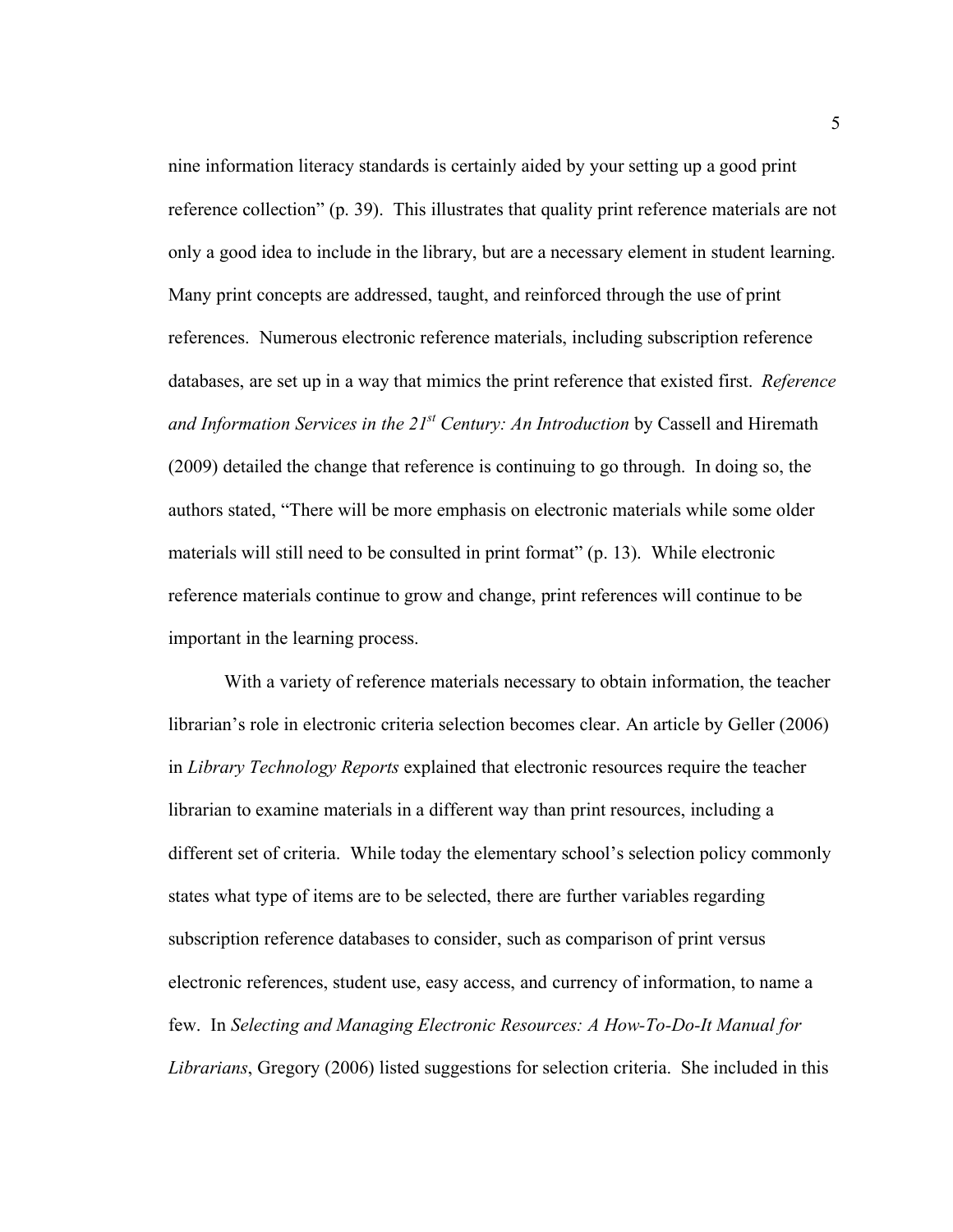list the users or community and their needs, what is being requested by users, where and when the users have access to information, when materials will be used, and what the best method for patrons to gain information requested happens to be. The students must need the information from the electronic reference selected, they must have access to that information, and it must be presented at the level of the user.

Decisions of electronic reference purchasing are based on the budget of the library in discussion, among others. Joshipura (2008) commented upon this adjustment for the budget in the article "Selecting, Acquiring, and Renewing Electronic Resources." Joshipura stated that with the addition of electronic resources, there may be new items to examine and purchase without a specific budget already assigned to this particular area. Libraries have always worked within a budget. Questions such as what should be purchased and what would be best for the students, teachers, and community are always running parallel to the issue of budgeting. The addition of another medium, subscription reference databases in this case, stretches the already thin budget even tighter.

#### **Deficiencies in Research**

While there is little research in the area of subscription reference database purchasing for elementary libraries specifically, there is a plethora of information regarding general academic and public library subscription reference database acquisition. The purpose of the school library, the requirements of a librarian and library, selection criteria, and budgeting affects of subscription reference database purchasing for libraries overall are discussed in depth in research articles and resource materials.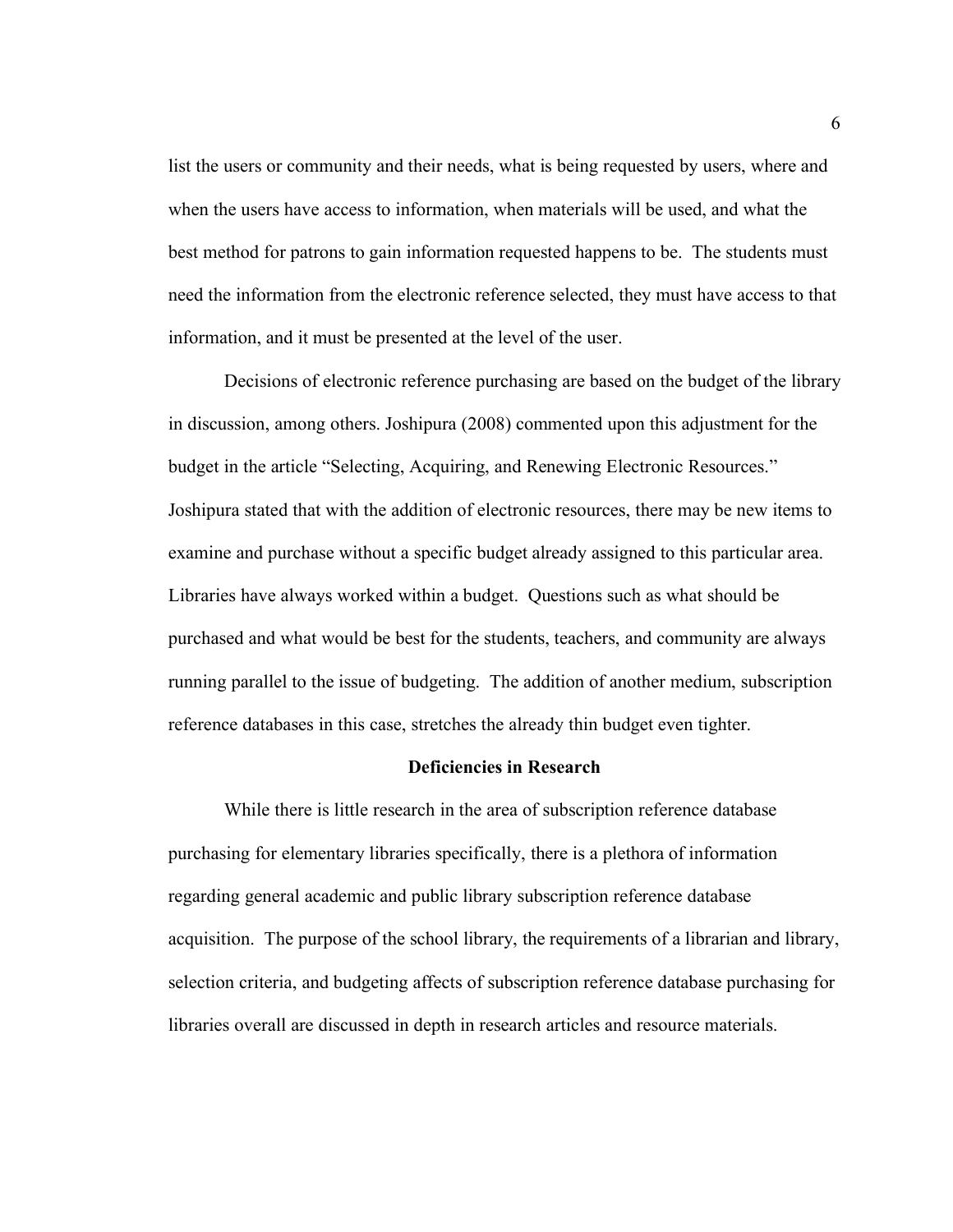Through examining such works, past and current issues of selection and budget restrictions in Iowa elementary public school libraries can be contemplated.

While ideas and suggestions are made by many authors, there is still a question as to how current teacher librarians are making purchasing decisions in Iowa public elementary schools. Not a single source that I examined made mention of the specific information for which I conducted research.

#### **Significance**

This research will help teacher librarians see how the participating Iowa public school teacher librarians with a smaller population of students in their building made purchasing decisions about print and electronic reference materials. There was a specific emphasis on the area of subscription reference databases. Teacher librarians seemed very curious as to how their colleagues were making purchasing decisions that they also had to make. Through my research, teacher librarians will have the opportunity to see and compare these decisions to their current practice, learning from others.

#### **Problem Statement**

With so many reference materials to choose from, a teacher librarian may feel overwhelmed at the thought of making purchasing decisions when it comes to print and electronic reference materials. Seeing how others in their field make these decisions, especially when it comes to subscription reference databases, helps relieve some of this stress and concern about providing the best information for students.

7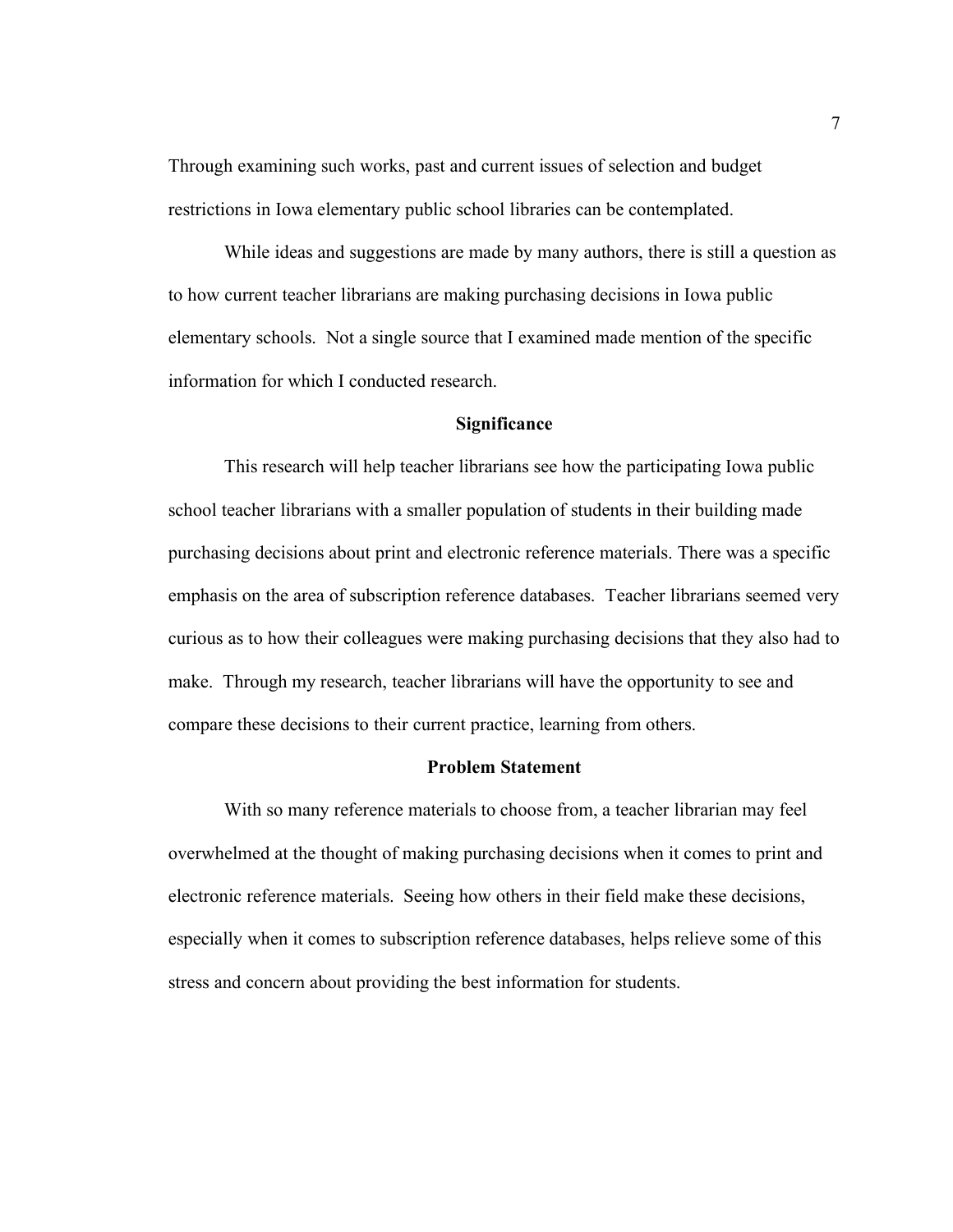#### **Purpose**

The purpose of my research project was to explore how subscription reference databases affect purchasing decisions in Iowa elementary public school libraries in buildings with 400 students or less. Through my research, I have informed teacher librarians of how others in their field make purchasing decisions about subscription reference databases and print references and the thought process behind these choices in order for them to make an informed decision regarding their own collections. Through conducting a survey of Iowa public school teacher librarians in schools of this size, I compared the use of print and subscription reference databases available to students and faculty. The knowledge of purchasing decisions and reasoning behind these choices are incredibly important. Decisions made by the teacher librarian regarding budgeting limited funds provided to the library has been an issue through the years, especially for smaller school districts. This research and information will allow these schools to use their limited budgets in a way that best supports the education of every student.

#### **Research Questions**

- 1. How does the medium of resources available affect the use of materials? Do students wish to use information from print or electronic resources? Do students use online resources available through the school in order to complete work outside of school?
- 2. Do the resources available to elementary students through the statewide online purchase meet a standard of high quality making them relevant, easily understandable, usable, and age appropriate?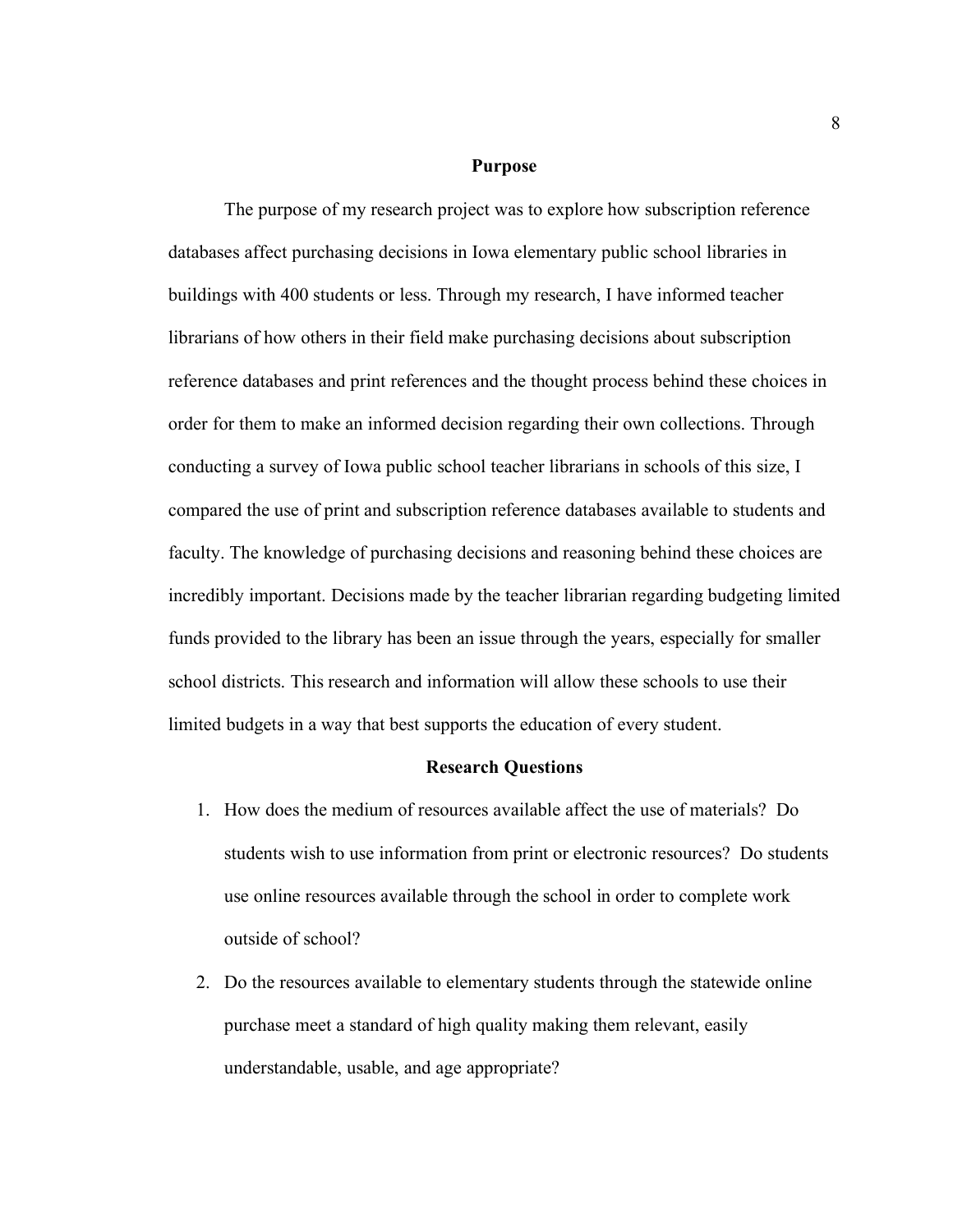3. What criteria do elementary teacher librarians examine when making selection decisions regarding electronic resources versus non-fiction print or print resources? What affect does the use of materials already owned hold on purchasing decisions made by the teacher librarian?

#### **Definitions**

For this particular research study, I have defined elementary schools as school buildings with no higher than sixth grade students. When referring to certified teacher librarians, I am referencing teacher librarians that have obtained or are in the process of obtaining a master's degree or an Iowa endorsement as a teacher librarian. Those obtaining the endorsement hold temporary certification and will be considered certified for the purpose of this study.

Within this work, the term print references are materials used for research, both academic and personal inquiry. These are items that are physically tangible on the shelves of the library. When referring to electronic references, it is meant that these are materials that require an electronic devise, such as a computer, to observe the information available. Examples of these include CD-ROMs, the Internet, and databases.

When subscription reference databases are discussed within this work, it is referring to databases that are selected and purchased for student and staff use. Unlike the free Internet, these materials conform to publication, review, and editing standards by authors, editors, and publishing companies that produce them.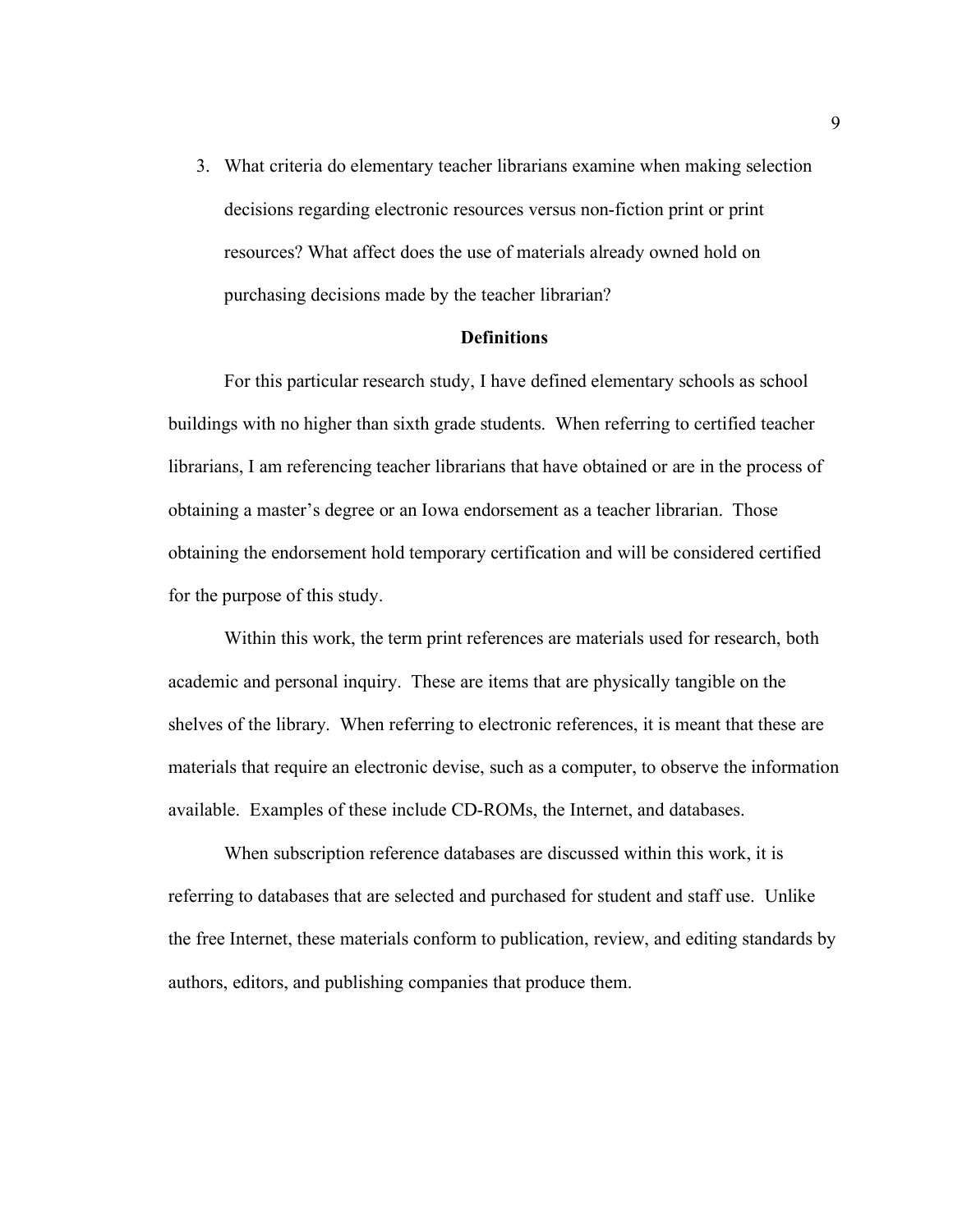#### **Assumptions and Limitations**

With this particular research study, it is assumed that teacher librarians are involved in the selection process of subscription reference databases purchased by the school. It is also assumed that the teacher librarian in each elementary school works in one building at least 20 hours per week, is actively involved in student library instruction, has some level of collaboration with colleagues, and will have observed student use of reference materials.

This research and thesis is set up to report the findings of what the participating certified teacher librarians observe and practice within their own libraries. This is a qualitative study on fifteen specific teacher librarians, not a document to specify how every library should look or be run by the teacher librarian. The open-ended survey conducted included certified teacher librarians that are present in one elementary building at least 20 hours per week. The participants must have been in public elementary school libraries with students no older than sixth grade and 400 students or less within the building.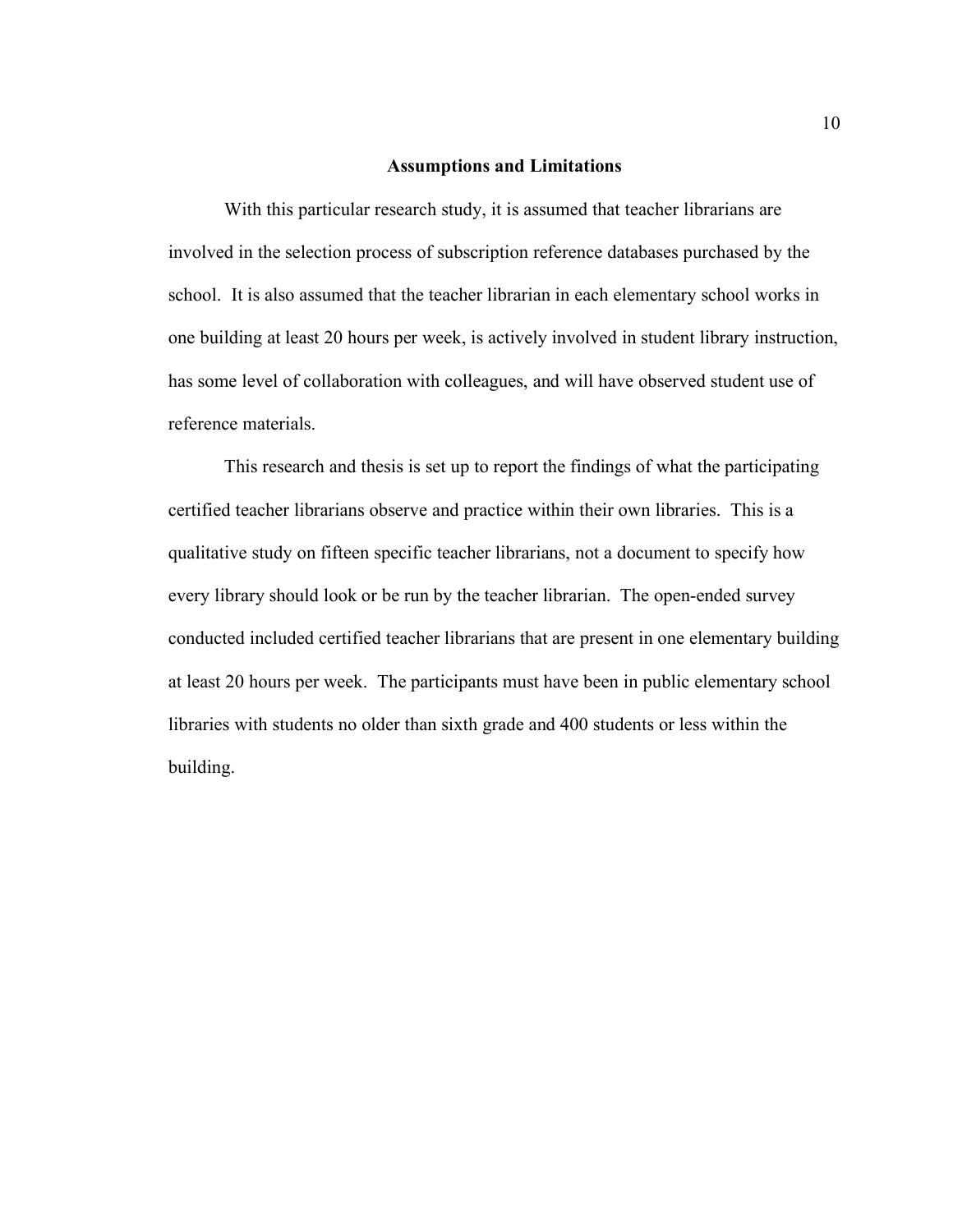#### **CHAPTER 2**

#### **REVIEW OF LITERATURE**

Numerous past research studies have explored the world of technology and its impact on education, but little research has been done regarding subscription reference database acquisition specifically. Through its continuously changing nature, technology has affected school library collection development and management, teaching, and student learning. By exploring this area, teacher librarians can better understand the impact of technology in the school library.

#### **Collection Development and Management**

The purpose of library collection development is to provide students with the information necessary for an enhanced education. Several studies have been conducted to analyze collection development trends. One such article was "Impact of the Internet on Collection Development: Where are we now? Where are we headed? An informal study," in which Intner (2001) described the surveys and interviews she conducted. The purpose of her informal study was to see how the Internet had affected collection development in a variety of library settings. The questions addressed through this survey revolved around the idea of the "nature of the Internet" (p. 308). The general questions this work included were, "Is it [internet resource] another type of material? Is it a new service? Is it the same material librarians have always collected but in a different format? Or, is it all the foregoing and something else, as well?" (p. 308). To answer these questions, surveys and interviews were conducted with a variety of library professionals.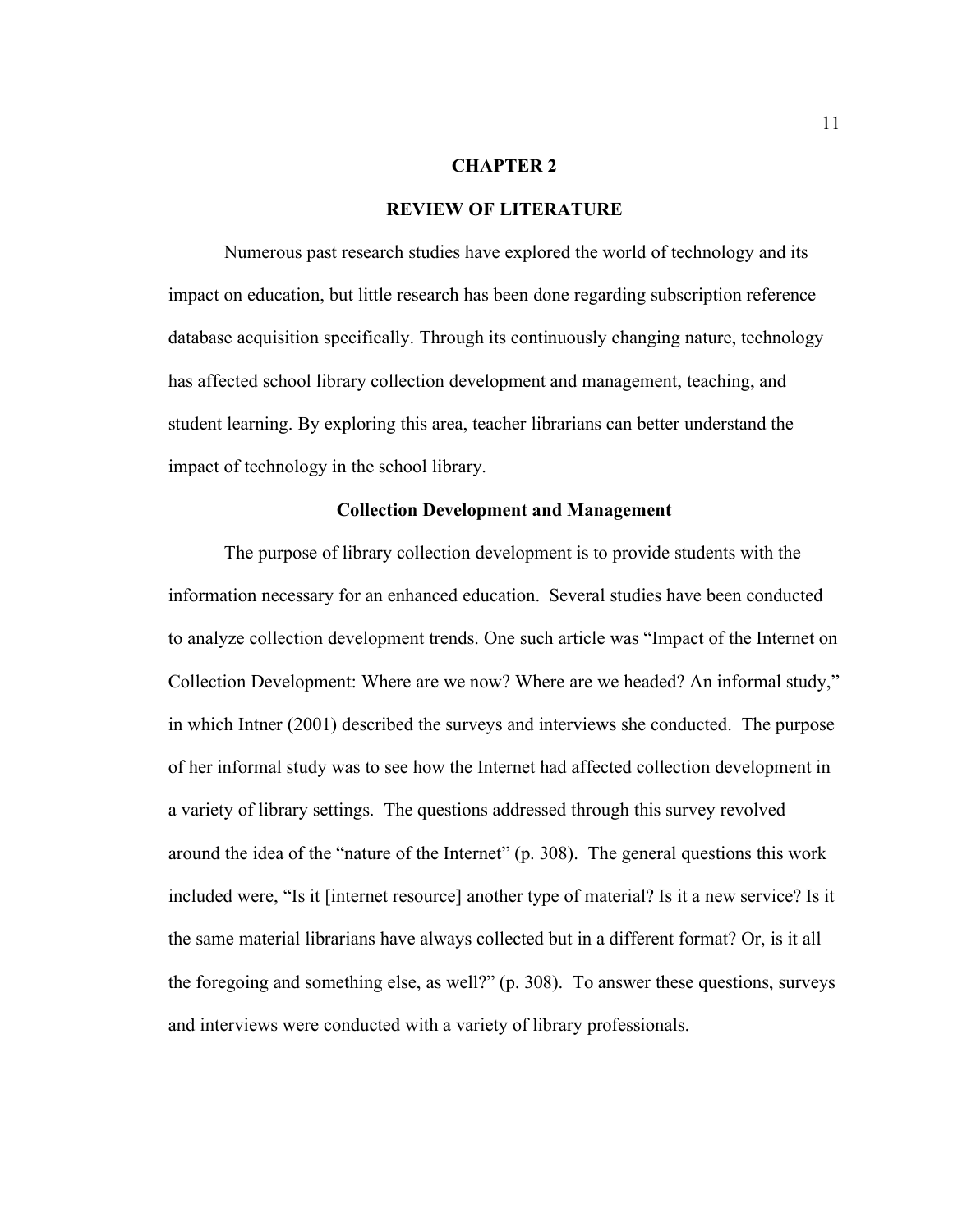Thirty-five librarians who were in charge of making collection development decisions, including those for Internet reference materials, completed this survey. Intner (2004) also did a second related research project in which six library directors at colleges from around the United States were interviewed. The data for the surveys and interviews were collected between November 1999 and May 2000. The surveys were done through an "online discussion list" and the interviews were completed face-to-face or on the phone (p. 308). Both populations were asked open-ended questions that addressed the opinion and observation of each librarian or director.

Intner (2001) found that many of the librarians surveyed saw an increase in student and teacher librarian use of the Internet. A great number of these respondents collected Internet resources for the library, including links and bookmarks. The librarians looked at the Internet as another medium to evaluate and used the Internet to their advantage. When analyzing the library directors' answers to elaborate questions, Intner (2001) found that some of the population did not see a shift from print to electronic reference use happening, while others saw an increased use of electronic references, but a lack of use of print reference materials. Also noted was a trend towards consortial purchasing of subscription reference databases. A general theme seen by both populations was an increase in budgeting for electronic reference materials. This form of reference was becoming more and more popular, requiring a change in collection development, much like with any new media.

Also addressing the important area of collection development was a more recent research compilation of studies and observations by Maxwell (2005) in "Digital Versus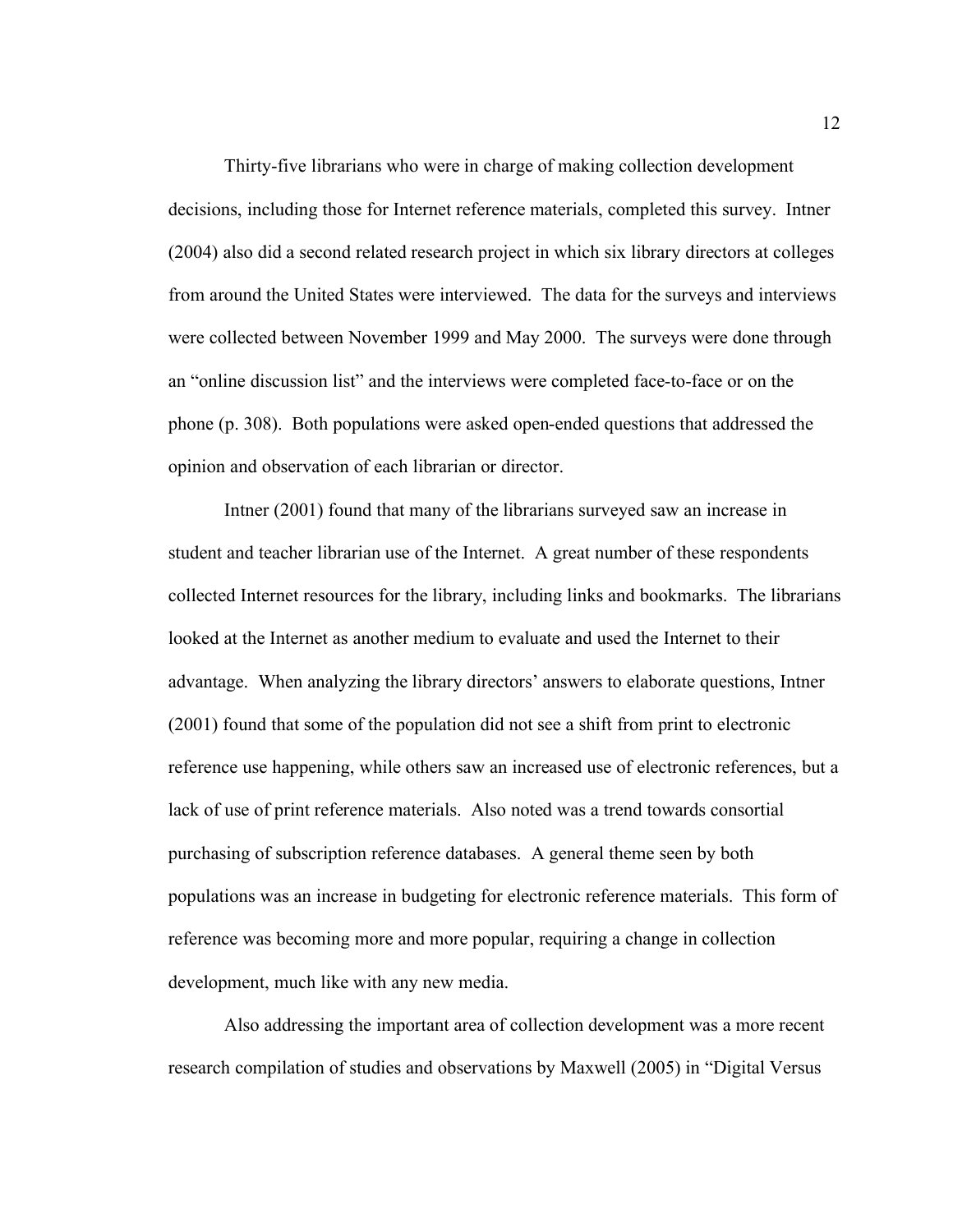Print: The Current State of Reference Affairs in School Libraries." The purpose of this research was to see how teacher librarians delt with the issue of print versus electronic reference materials when making purchasing decisions for the school library collection. The question that Maxwell (2005) wished to answer through his work was how technology has affected teacher librarians and the library in the area of collection management. Maxwell (2005) used a number of sources, including research articles and his own observations, to gather the information addressed in the article.

Maxwell's (2005) data analysis concluded that schools were continuing to fall behind when it came to technology. The use of print in the library was addressed through the statement, "…print-based materials both reference and otherwise remain an essential part of smaller libraries' collections" (p. 55). Even with the addition of electronic materials, print still remained important in many schools. While print materials stand on their own, requiring only access to the library to get the information the reference materials provide, electronic references rely on technology and electricity to view the materials available. This can lead to a risk of access, both during instruction and student research.

The results of this study and compilation of resources concluded that technology in schools depended on the budget allowances of such purchases, student and staff needs, ease of use, and other factors. Maxwell (2005) expressed one concern of teacher librarians was that the technology they were buying may soon become out-of-date. He concluded that the school library was continuing to fall behind the social norm when it came to technology availability and use.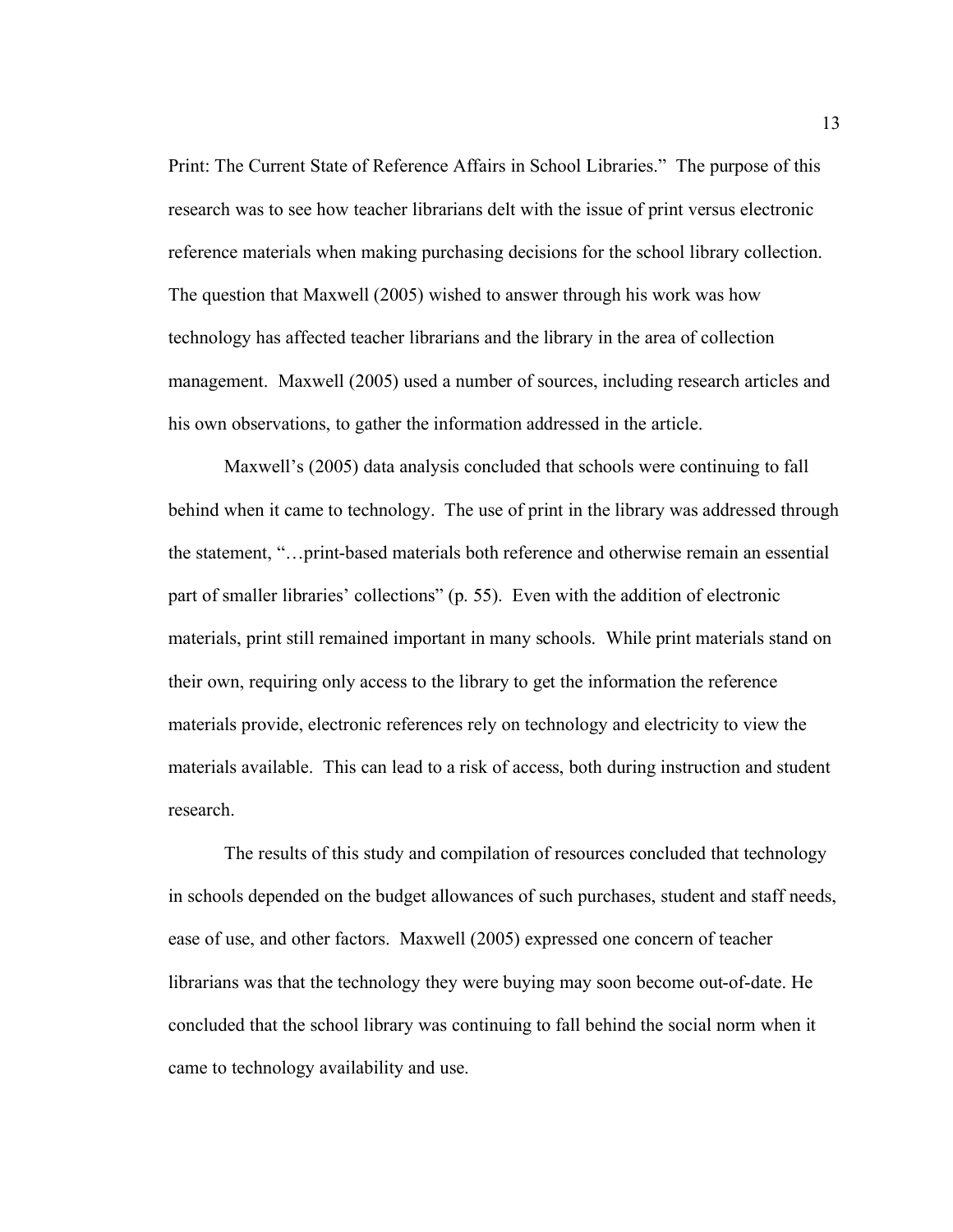#### **Technology Influence on Teaching**

The goal of education in the United States is to teach students, giving them the skills they can apply elsewhere. Technology has changed how this is happening. Cool (2004) explored this idea in her work "Information-Seeking Behaviors of Children Using Electronic Information Services During the Early Years: 1980-1990," examining past studies that had been conducted. The purpose of Cool's (2004) research was to show how studies between 1980 and 1990 examined how children sought electronic information before and immediately following the invention of the World Wide Web. The questions she wished to answer were how electronic information seeking has changed since the 1980s and what we can learn from this past research to apply it to today and the future. Forty-nine works of literature from between 1980 and 1990 were examined and analyzed. Through this, Cool (2004) examined authors with a variety of learning theories and backgrounds from around the world.

Cool's (2004) analysis and results centered around the fact that teacher librarians in the 1980s had a very vague idea of how to teach technology skills, a new idea that fell under their guidance. She stressed the importance of teaching technology skills to students by stating, "Mancall and Desking (1984) stressed the value of preparing students for the world of tomorrow" (p. 3). This is still the purpose of education in the United States today. Educators prepare students for living and continuing to grow and learn outside of the school environment, including the use of technology in their future occupation. Another important element of analysis that Cool (2004) discovered from her research was that surveys, interviews, and other research that happened around the 1980s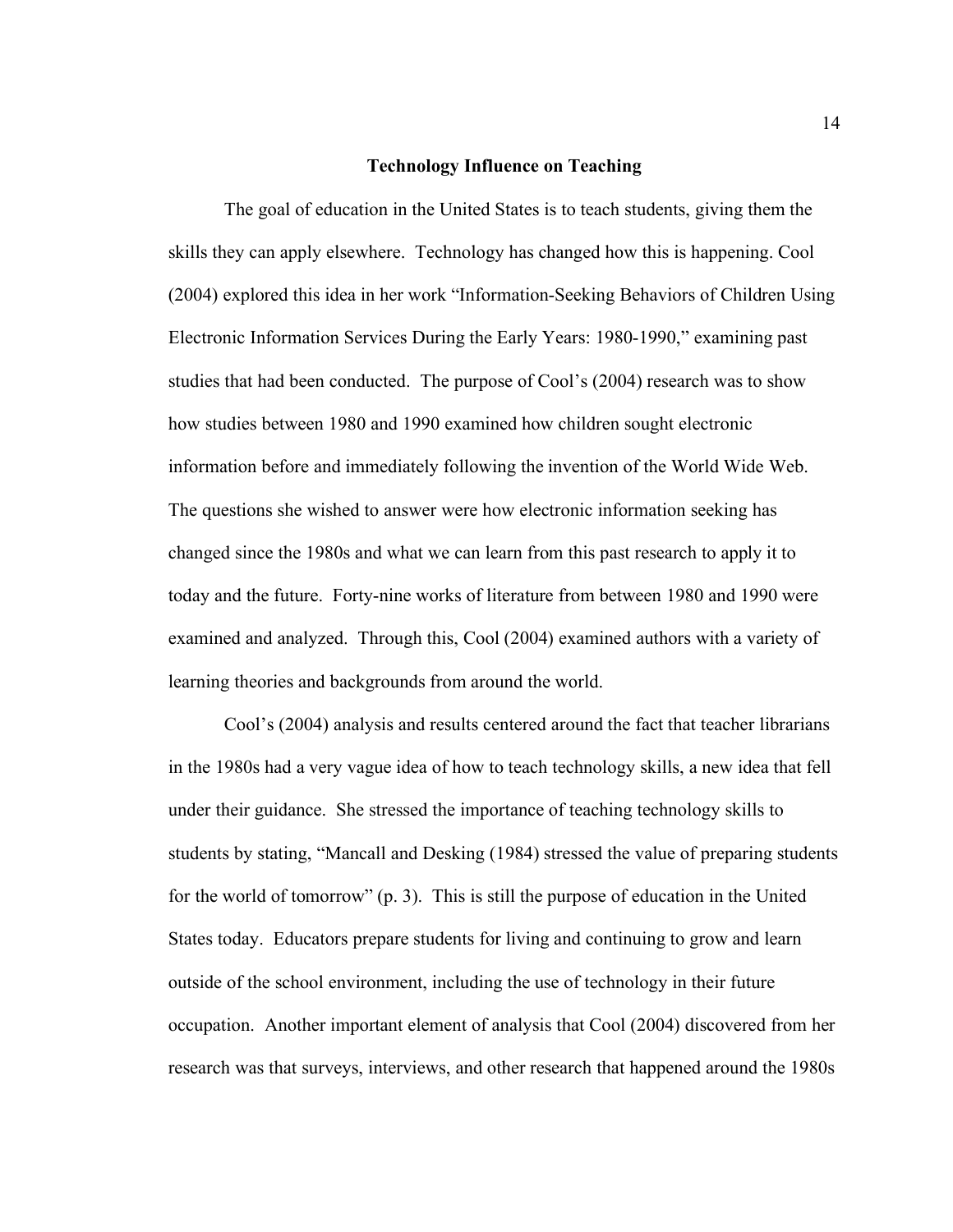before electronics were introduced into schools focused on whether integrating technology was a good idea. After electronics were introduced into schools, research centered on how technology was influencing student learning and teaching in the library and school.

After the introduction of the Internet, there was a concern for student educational impact. In the article "New Technologies in Reference Services for School Libraries: How Their Use Has Changed the Teaching of Library and Research Skills in North Carolina," Truett (1994) informs the reader of her research study exploring this idea. The purpose of this study was to examine what role technology plays in education, specifically library skills in North Carolina schools. The questions that Truett wished to answer through this research were summed up in her statement,

But today, we need to ask to what extent are these two technologies being used in school libraries, what titles or resources are actually being used, and most importantly, how is this use of technology changing the teaching of library information and research skills? (p. 124)

The role of technology in education has been apparent for years, however technology continues to change and morph into something new and exciting, requiring education to follow along with it.

The population used for this study was 88 North Carolina school library personnel, working in buildings with student grade ranges from elementary to high school, that returned the surveys. This study was conducted in the spring of 1993. The data collection was done through one-page surveys that were mailed to participants. The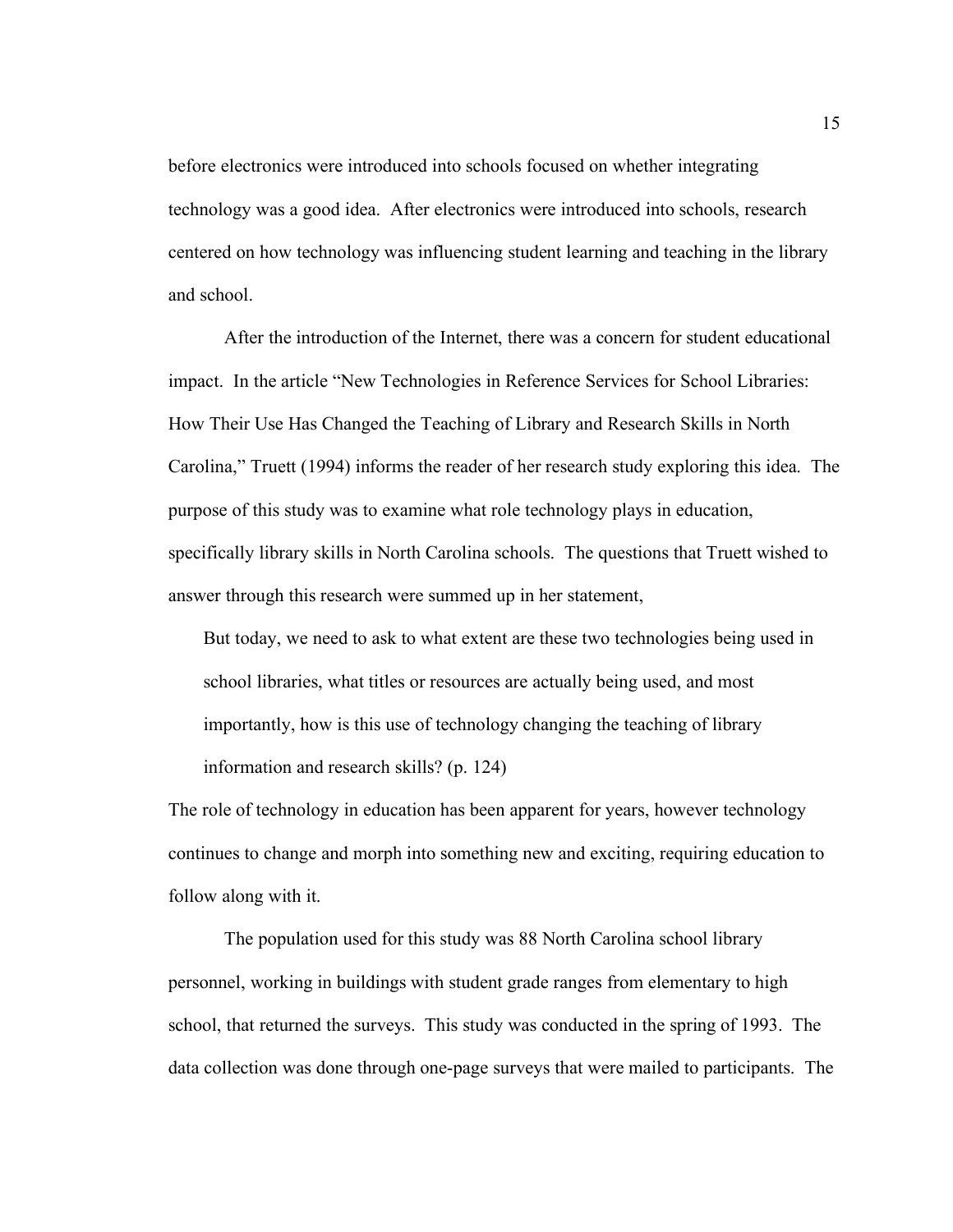questions on the survey were regarding the use of new technology of the time and its role in the school library reference program.

Truett (1994) reported on her results in various tables. The questions revolved around library use of CD-ROMs and videodiscs. Themes that were found included that many schools had CD-ROMs, and those that did not based the purchasing decision on a lack of need or on budgetary concerns. The information gathered also looked at student and teacher librarian use of electronic references. Results included a list of CD-ROM titles that were most popular in these particular North Carolina school libraries. Many of these titles are among those most recommended for reference today in their updated form through subscription reference databases and in print. Within the data, there had been a noticeable change in reference instruction with the addition of new technology. The importance of technology in school libraries is expressed through Truett's (1994) statement, "Apparently electronic reference sources are no longer considered "frills" by the majority of school librarians, at least not in North Carolina, and we can probably safely predict their use will only increase in the future" (p. 141).

#### **Technology Influence on Learning**

When faced with a new way of teaching, student learning is impacted. The invention and increased use of technology has changed how students go about learning. Large (2004) discussed how elementary students use the Internet to find information and at what age they do so in his work "Information Seeking on the Web by Elementary School Students." The purpose of this research and literature analysis was to look at how elementary students were instructed and used the Internet to look at information. This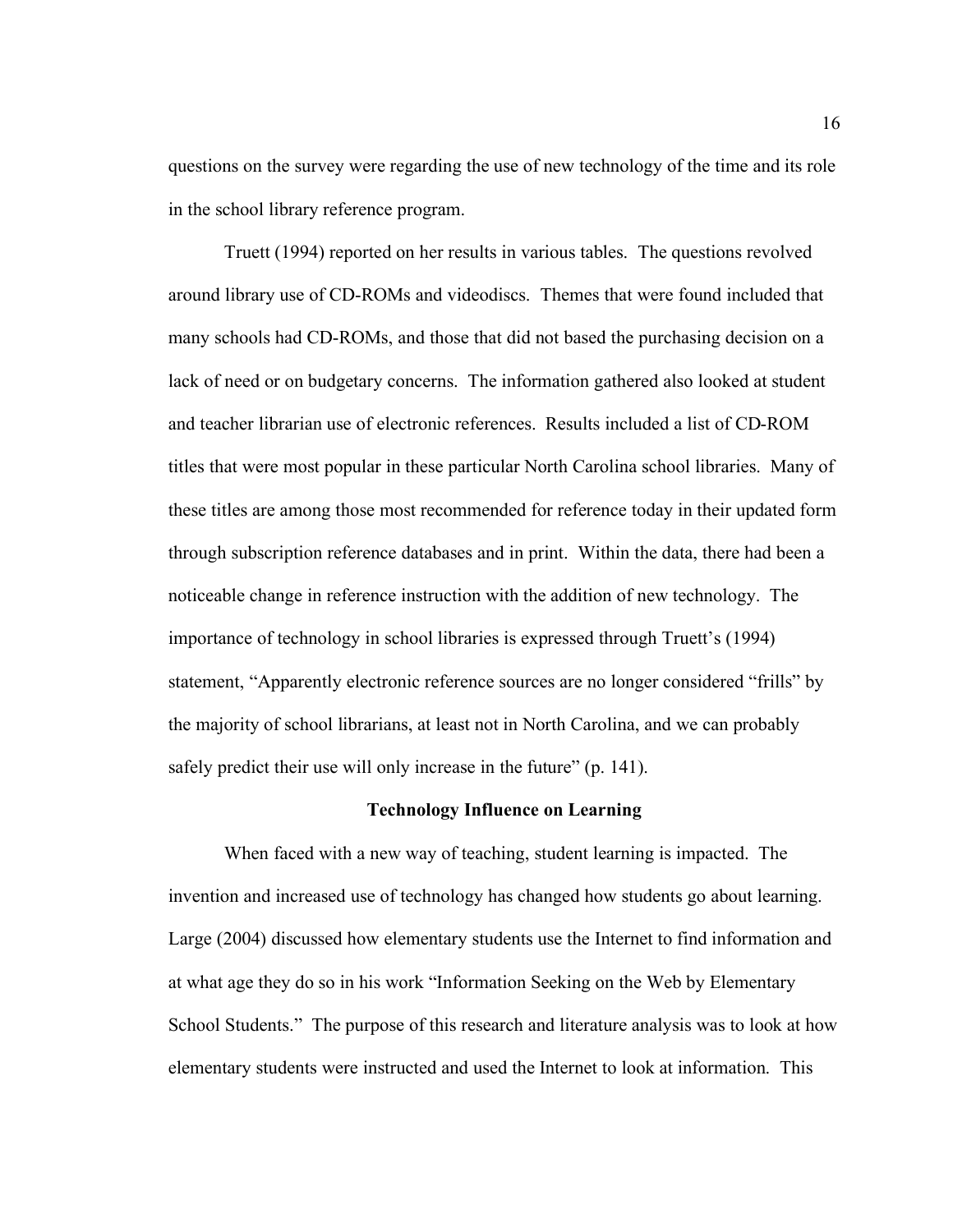was done through observations both in the laboratory and the field. Large (2004) examined differences based on use, age, and gender.

Large (2004) found reoccurring themes in the research materials. Students wanted to explore new technology and information, even when overcoming obstacles. Many students often welcome such obstacles, seeing them as a challenge and gaining satisfaction from pushing themselves and succeeding. However, other students felt they should find exactly what they needed for their assignment immediately without much effort. Large (2004) stated, "Many students express frustration if they cannot find the precise information they are seeking" (p. 303). Evaluation skills must be taught in order to provide students with the optimal learning experience.

Nueman (2004) published the work "Learning and the Digital Library." It explored the idea of how electronic materials affected students and their learning. The purpose of analyzing this research was to examine how electronic materials can be part of creating "an optimal environment for learning" (p. 65). The question that Nueman (2004) addressed was how we can obtain the same or higher level of learning with electronic materials. This was done in an analysis of research works from the 1980s through the 1990s.

Through analyzing these works, Nueman (2004) commented upon the trend the electronic material use leading to higher-order thinking skills. Electronics bring a new way for students to think about problems and research, specifically finding information that they would like to use. Looking up "penguin" in the encyclopedia is no longer the assignment. Now they are being asked to pick something specifically related to penguins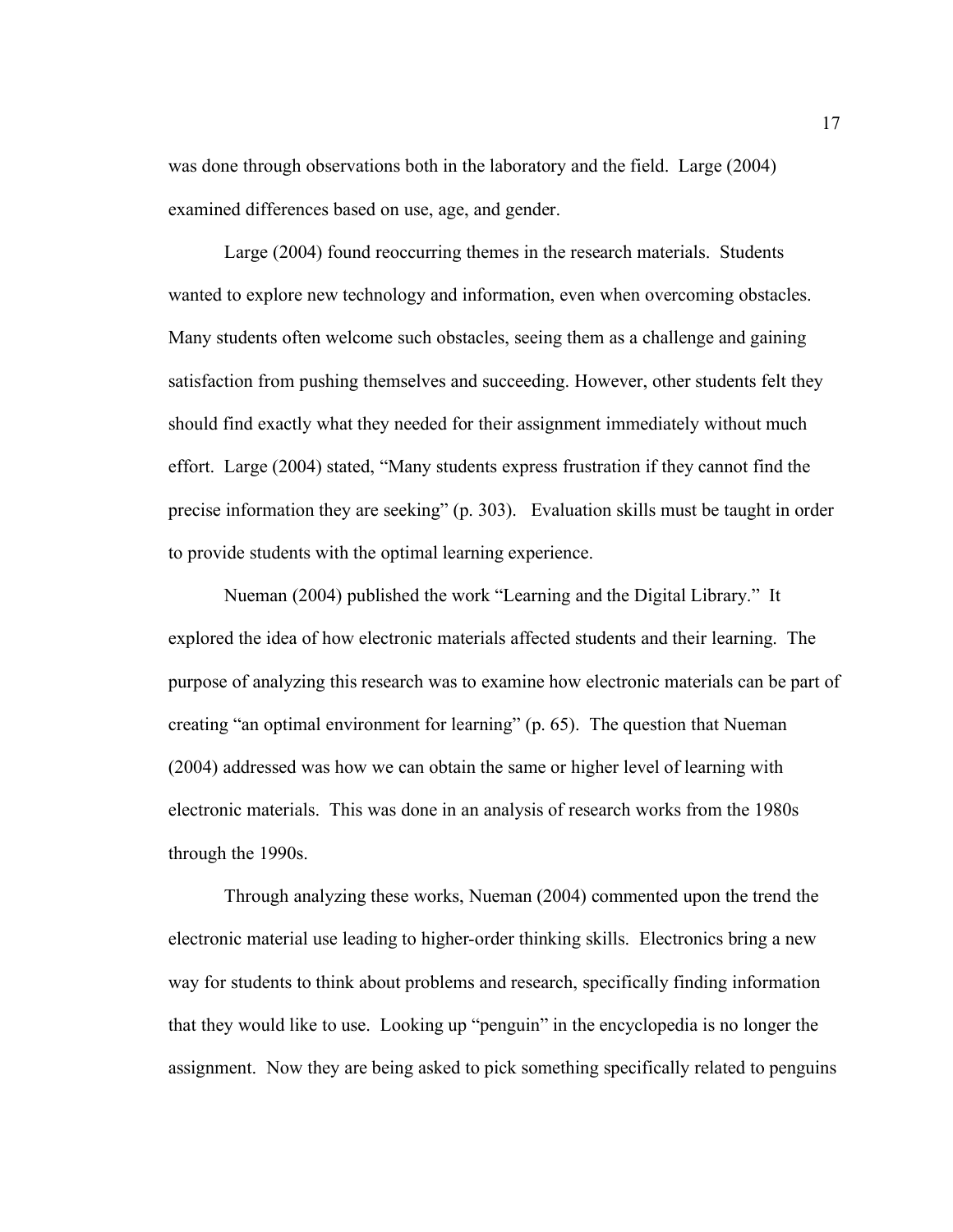that they would like to know more about, such as how penguins feathers work to keep them warm and how they insulate in the water. Nueman (2004) states, "'Learning and the digital library' has two distinct components: learning related to accessing, evaluating, and using the information resources available in this environment and learning related to mastering and building upon the ideas embodied within those individual resources" (p. 90). Electronic resources have numerous ways of teaching students, whether it is through information they have chosen to use or by providing them with the opportunity to expand their thinking. The challenge of electronic material use with students continues to expand as the choices for this material, such as subscription reference databases, increase and instruction becomes more complex.

Knowing how technology has been researched in the past, along with findings of researchers, can guide research of today. The Internet has been intensively discussed since it first came out twenty years ago. Before this, other technology and budget concerns were explored and discussed. Now the Internet is an important reference tool and has the potential of being used as a gateway to a wealth of information, the discussion of subscription reference databases versus print or other information sources can begin.

While many research studies have been done regarding school libraries and technology use, the specific impact on subscription reference databases has yet to be fully examined. Exploring how others have conducted research about collection development and management when it comes to electronic materials, technology's influence on teaching, and technology's influence on learning was an important step in furthering my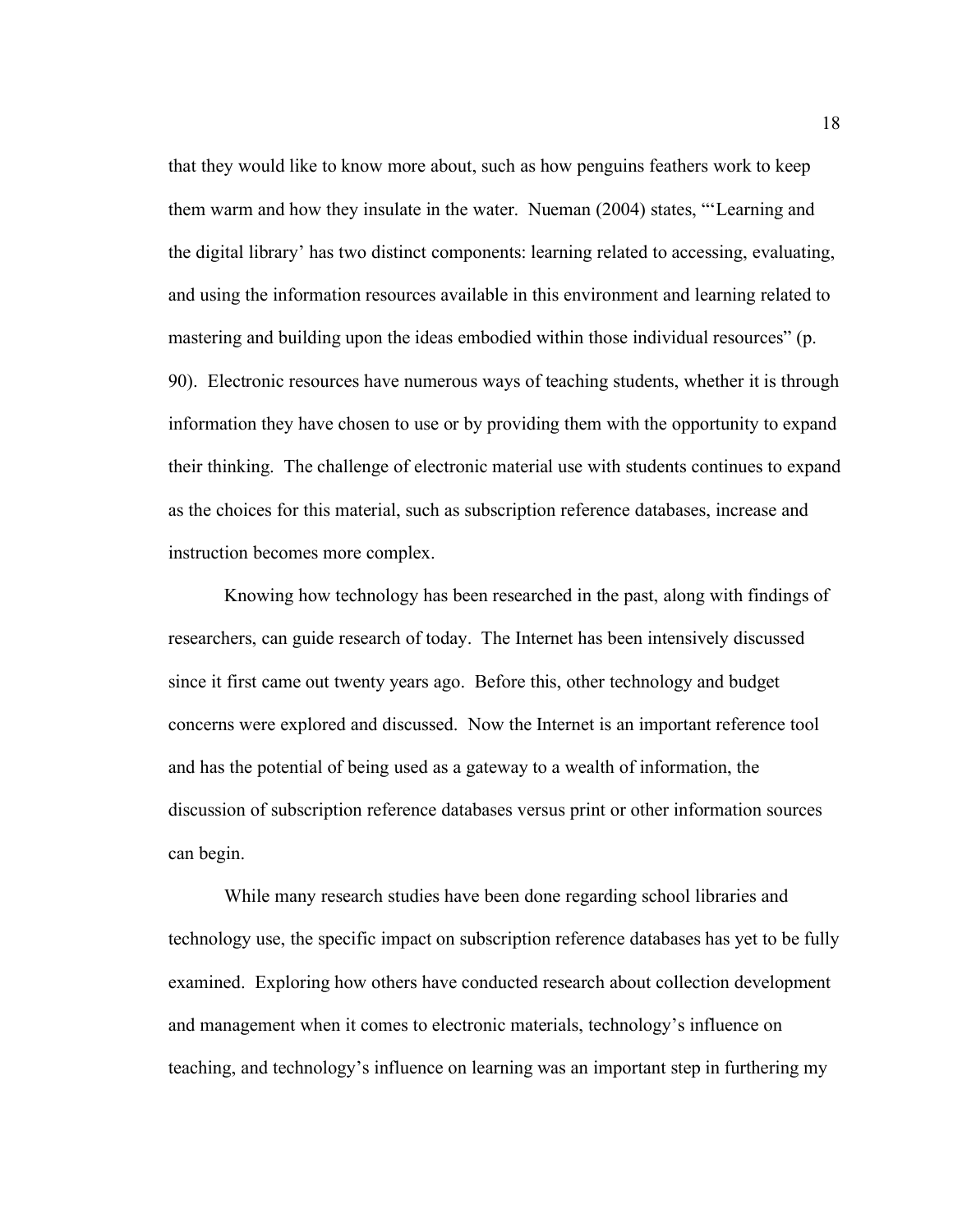research. Collection management and technology have created concern about budget and purchasing decisions in the library for electronic and print references (Intner, 2004; Maxwell, 2005). The teacher librarians were justified in their hesitation to follow the newest technologies, since what is considered "new technology" seems to change every minute. However, many electronic reference materials are still used today, making their purchase incredibly worthwhile. Teacher librarians have been concerned about the impact of teaching when using technology (Cool, 2004; Truett, 1994). As the time between 1993 and 2010 has shown the world of education and school libraries, Truett's prediction about incorporating technology into education has definitely been shown to be accurate. Technology has become an integral element in education, influencing what and how students learn. Using these new technologies has prepared students for their unknown future (Large, 2004; Nueman, 2004). Technology has definitely changed how teaching and learning happens. Through time and growing resources, teacher librarians are able to make educated decisions on the technologies to purchase, promote, and use in their school libraries.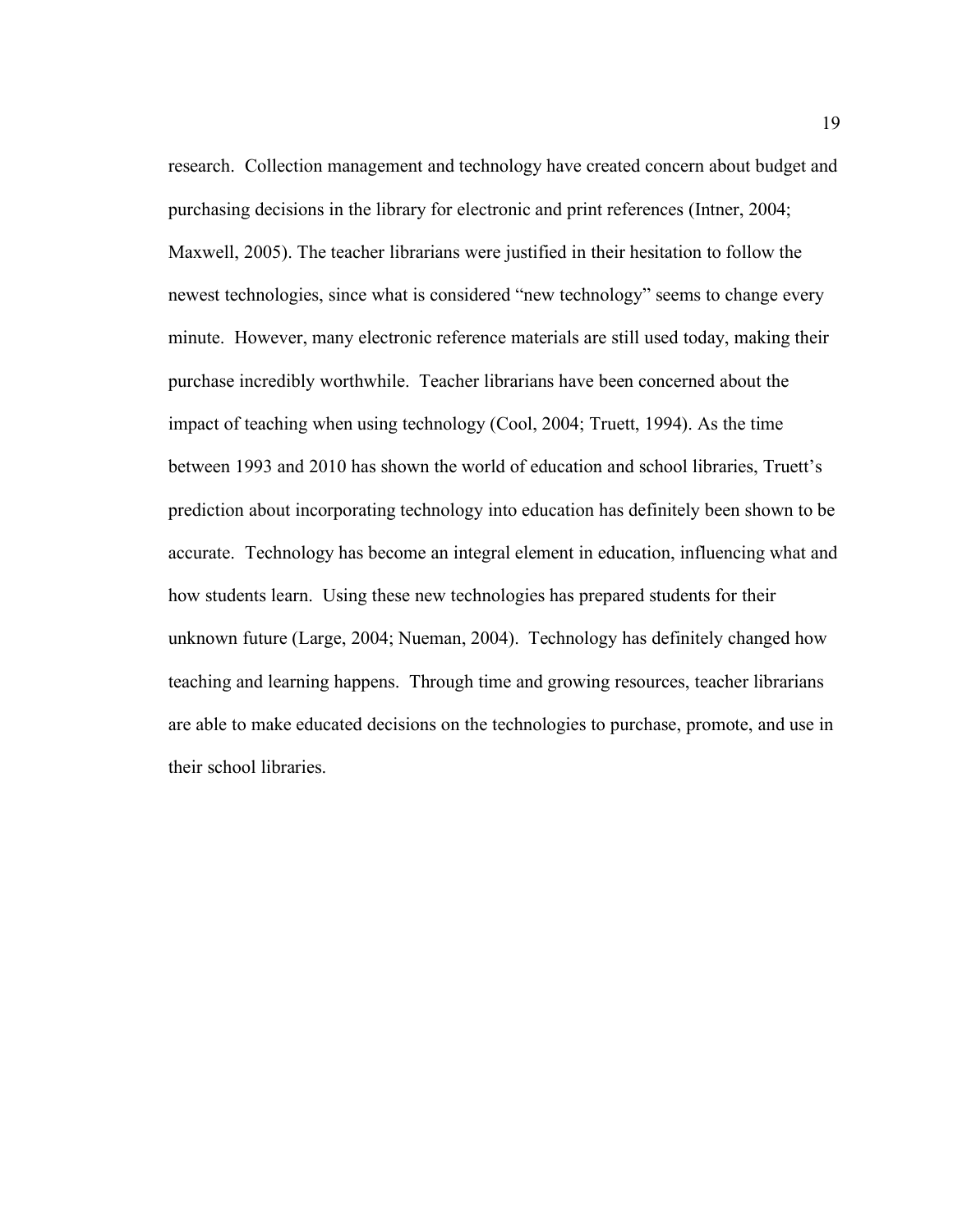#### **CHAPTER 3**

# **METHODOLOGY**

#### **Research Design**

The research for my inquiry resulted in numerous questions for teacher librarians. This influenced my decision to create a survey for Iowa public elementary school teacher librarians to complete. A survey best encompassed the idea of the information I wanted to explore. I wished to know how current teacher librarians were making purchasing decisions about subscription reference databases and what they were seeing students use in their own libraries. This led me to ask current teacher librarians about what they had observed in the library and what they do when it comes to collection development purchasing decisions. Surveys have been conducted with similar research projects. Both Intner (2001) and Truett (1994) used a survey in order to conduct research, although each had their own modified version fitting to their specific questions. Given my questions, I felt that a survey would best illustrate the information that I wished to gather. A copy of this survey can be found in Appendix A.

#### **Population**

The population that my survey included was certified or in the process of being certified teacher librarians in Iowa public elementary schools in which the student population was 400 students or less in 2008. Those obtaining the endorsement hold temporary certification and will be considered certified for the purposes of this study. The teacher librarian must also be in the elementary building at least 20 hours per week. The elementary buildings could include up to sixth grade students. The completed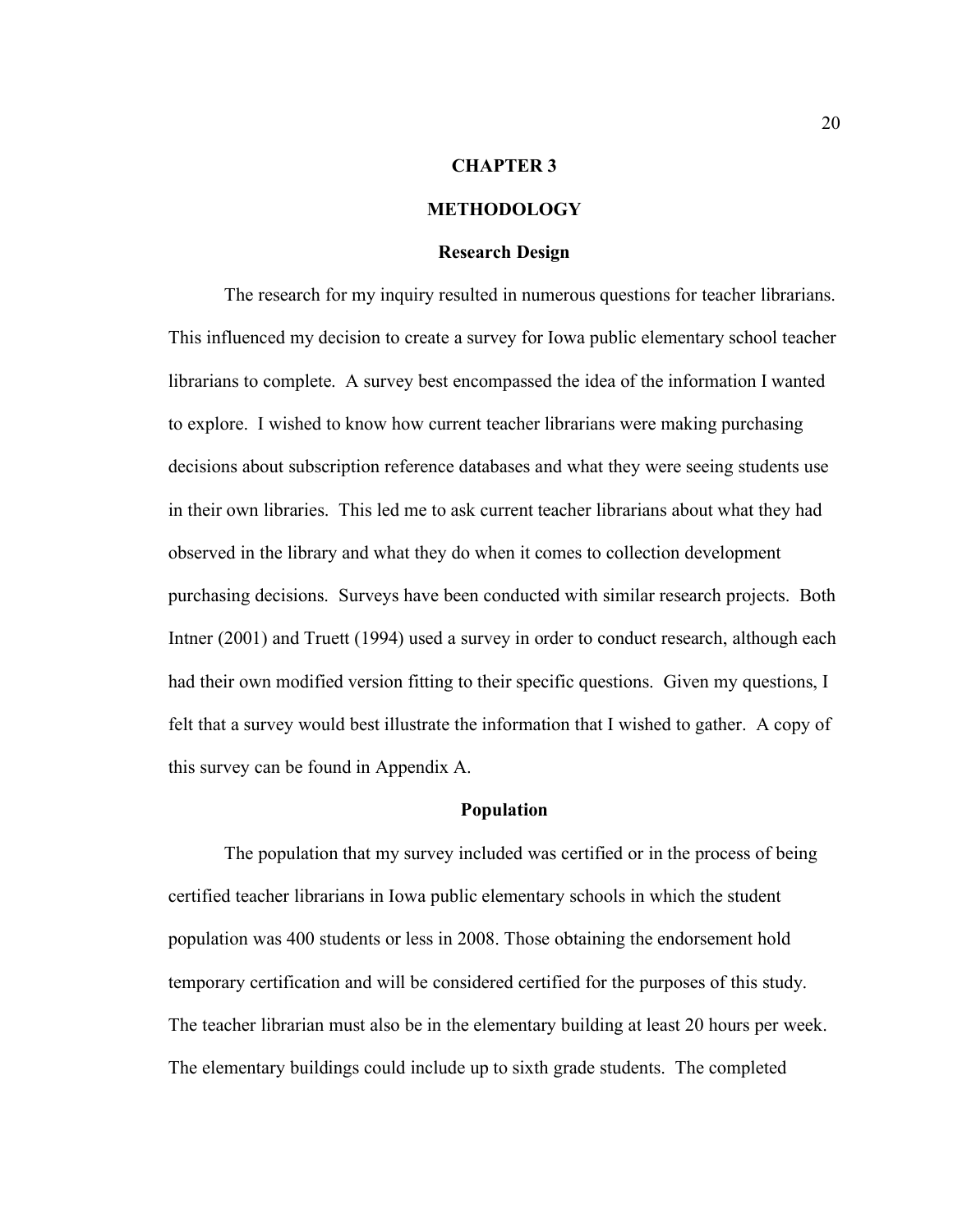surveys were from Iowa elementary schools across the state. My analysis of the data is based on what these participating teacher librarians have done, but other than teaching in Iowa, their location or district was not an influential factor in this analysis.

#### **Data Gathering Instrument**

Through observation of past research studies of this nature and given the questions that I wished to answer, I selected the form of a survey to gather my information (see Appendix A). I composed this survey by beginning with my initial questions, then writing possible survey questions relating directly to teacher librarians. I narrowed down and combined many questions, fine-tuning the survey with my advisor. I also piloted the survey with a current teacher librarian who would not be participating in the survey in order to make sure all of the questions made sense and were applicable to the elementary library. All data collection was done through email. The survey was composed of nine questions relating to teacher librarian observations of student reference use, teaching practices, and opinions. It focused on many items including opinions regarding the statewide online purchase, budget availability for purchases, criteria of selecting materials, and types of reference looked at first when replacing materials. In the area of criteria for purchasing decision, teacher librarians were asked, "What things do you consider when making selection decisions regarding electronic subscription databases versus print non-fiction or print references?" Through the use of specific questions and by giving scenarios, the teacher librarians were able to express their observations and opinions on each topic.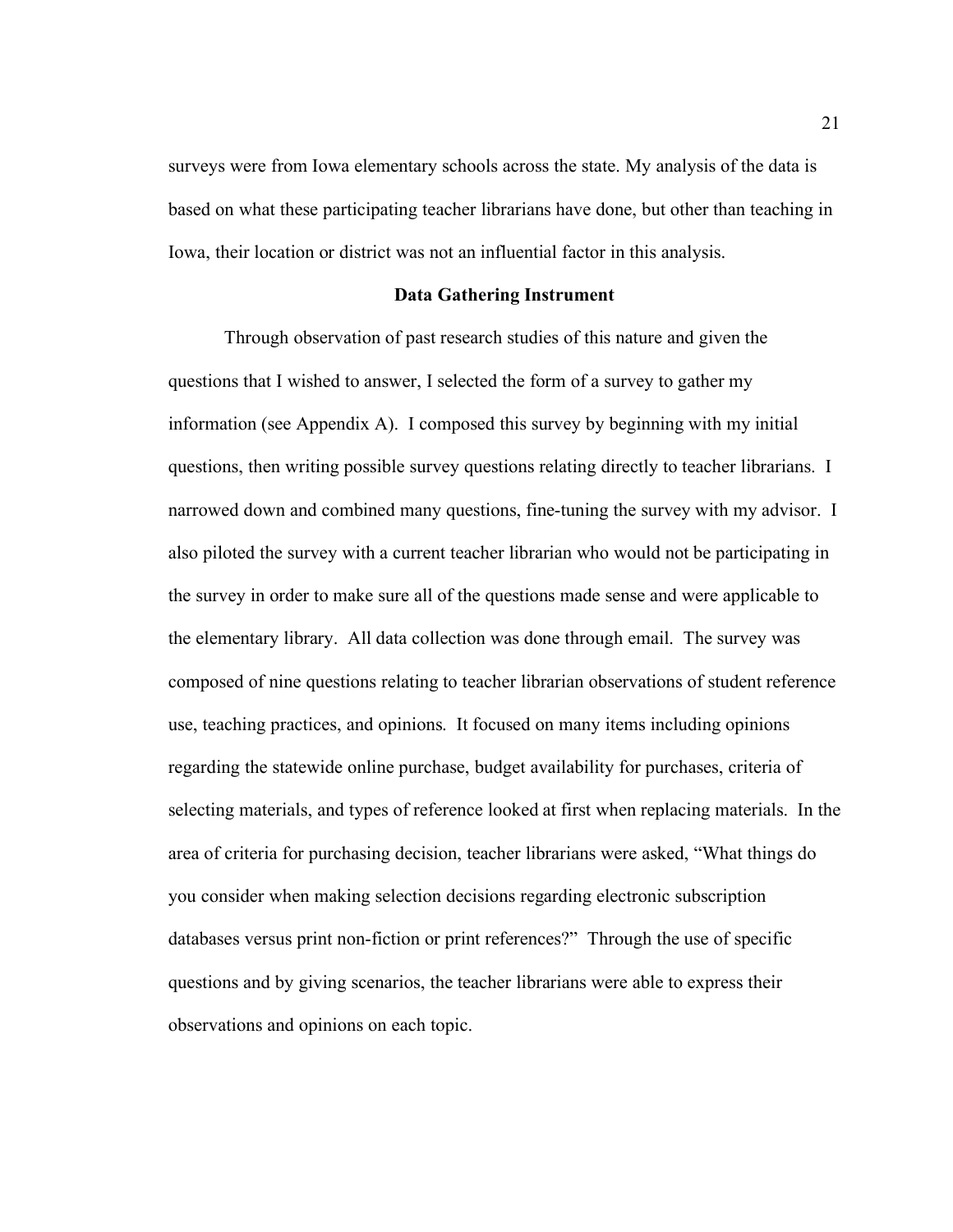### **Procedures**

To begin my research project, I decided to explore the topic of subscription reference database purchasing decisions in Iowa public elementary school libraries. I formed questions I wished to answer through my research. From this, I wrote a survey that would be answered by Iowa teacher librarians addressing specific situations they were likely to encounter or asking specific information regarding professional decisions made. I wrote the proposal to my research study project and it was approved for continuation and completion.

I obtained names of teacher librarians from the Iowa Department of Education's 2008 library survey raw data available online through the Iowa Department of Education's School Library website (http://www.iowa.gov/educate/). From this list of names, I sorted and found that 19 teacher librarians fit the original criteria for my research, being that of teacher librarians from schools with 199 students or less. I proceeded to obtain Institutional Review Board (IRB) approval from the University of Northern Iowa's IRB committee. On January 15, 2010, I emailed the 19 participants requesting their assistance in my research project. By February 2, 2010, I had received 2 of the 19 surveys back, requiring me to widen my range of participants.

I attained IRB approval to widen my participant criteria to teacher librarians in elementary schools with 400 students or less. Immediately following IRB approval to my changes on February 8, 2010, I emailed the additional 184 possible participants. I received a total of 15 surveys back by February 16, 2010. All of my survey participants, along with those who did not participate, will remain anonymous.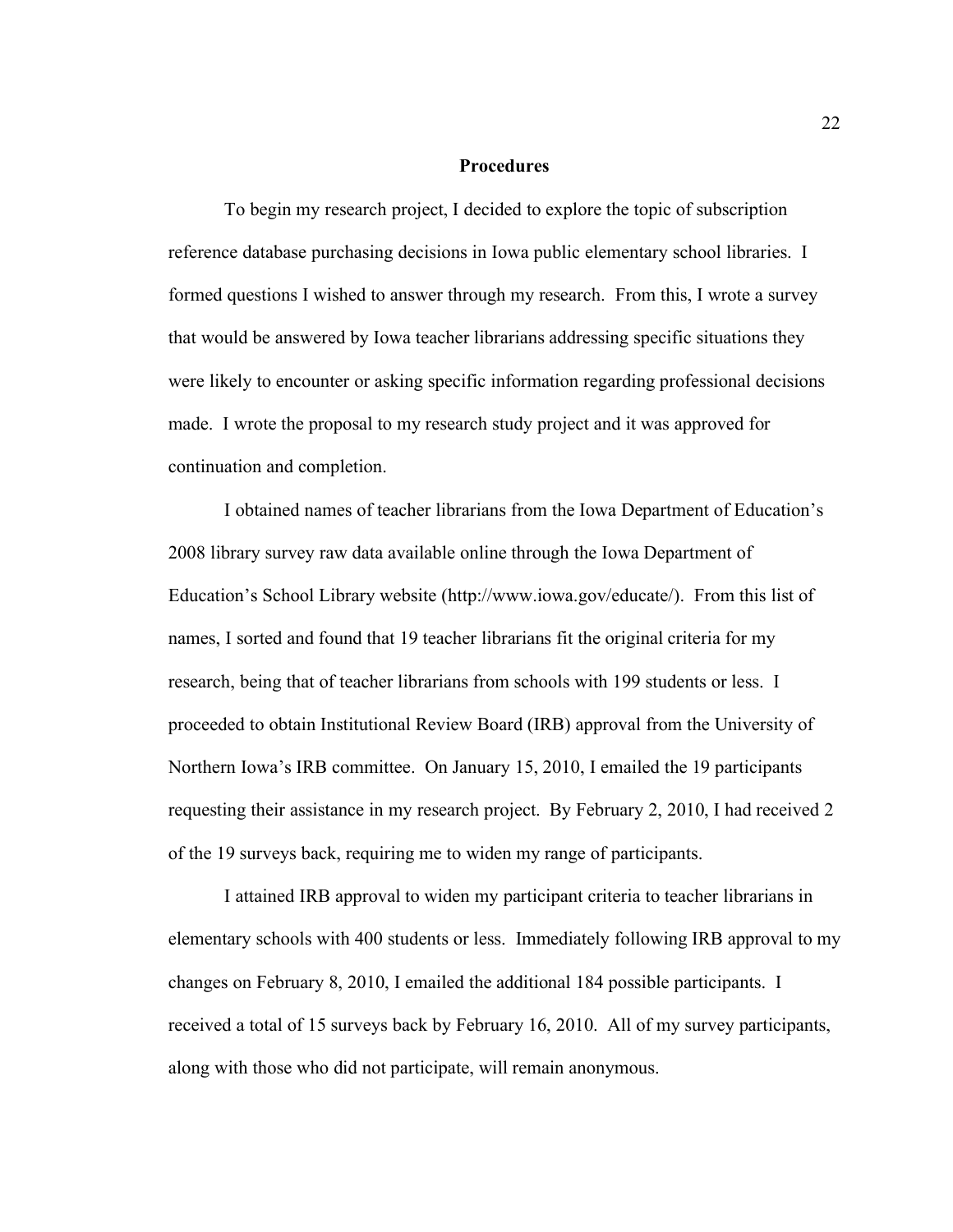#### **Data Analysis**

In my data analysis, I combined my survey answers to look at patterns and differences in how teacher librarians describe student use of subscription reference database in relation to print reference use and how this impacted purchasing decisions made by the teacher librarian. The questions were designed to be open-ended. In this way, teacher librarians were able to expand on their thoughts and observations. I read through each individual survey response for meaning, making notes about interesting responses that caught my attention. Most individuals appeared to have understood and responded to the questions, showing me they were able to interpret my questions. Next, I totaled the frequency of responses for the questions that allowed for this. For survey question 2, I tallied the frequency of responses for "print" or "electronic" and compared the data. After this, I examined all open-ended responses. In doing so, I noticed that many responses were similar, allowing me to categorize the data collected. When looking at survey question 3, I put "extra hours for library computer use" into categories of 130 minutes outside of school, 30 minutes outside of school, none, and no answer. Another example of this categorization was how I analyzed survey question 7. In response to this question, teacher librarians gave a variety of answers, but many overlapped. Through writing down all answers and tallying the number of times the response was given, I was able to determine which of the criteria was used most among this particular group of teacher librarians. Through categorizing these responses, I was able to summarize the teacher librarian responses. To examine all survey responses, see Appendix B.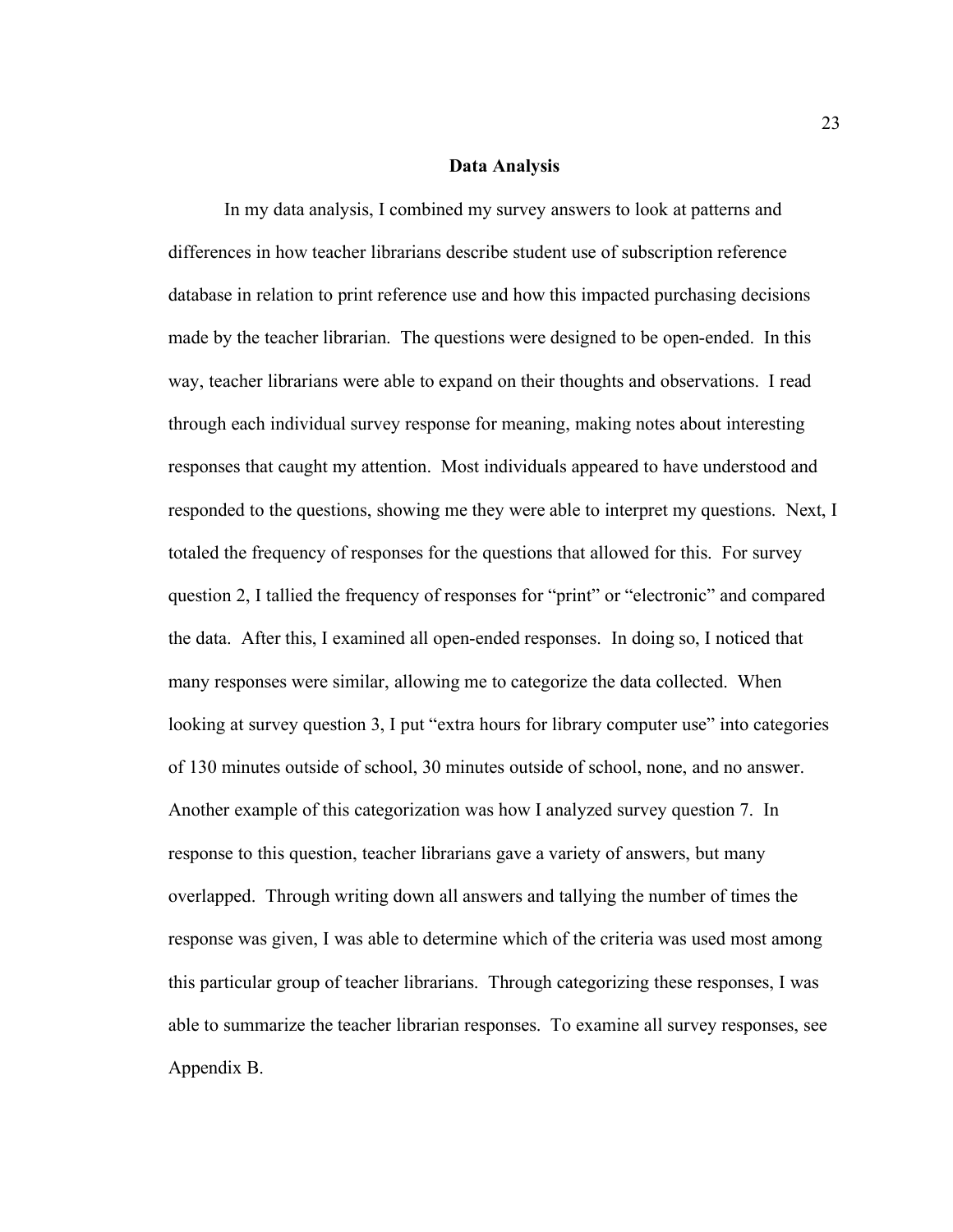# **CHAPTER 4**

#### **ANALYSIS OF RESEARCH COLLECTED**

#### **Introduction**

Through the analysis of data I collected through a survey of current teacher librarians, both of their opinions and practices, I learned about the current use of subscription reference databases and print references in Iowa elementary school libraries. Using an open-ended question format for this survey allowed responses to include more than just a "yes or no" answer. Through this, I was able to further analyze the use of print and electronic reference materials in the elementary school library and the way in which the teacher librarian makes purchasing decisions regarding subscription reference databases.

#### **Research Questions**

Questions that I wished to answer through the survey included:

- 1. How does the medium of resources available affect the use of materials? Do students wish to use information from print or electronic resources? Do students use online resources available through the school in order to complete work outside of school?
- 2. Do the resources available to elementary students through the statewide online purchase meet a standard of high quality making them relevant, easily understandable, usable, and age appropriate?
- 3. What criteria do elementary teacher librarians examine when making selection decisions regarding electronic resources versus non-fiction print or print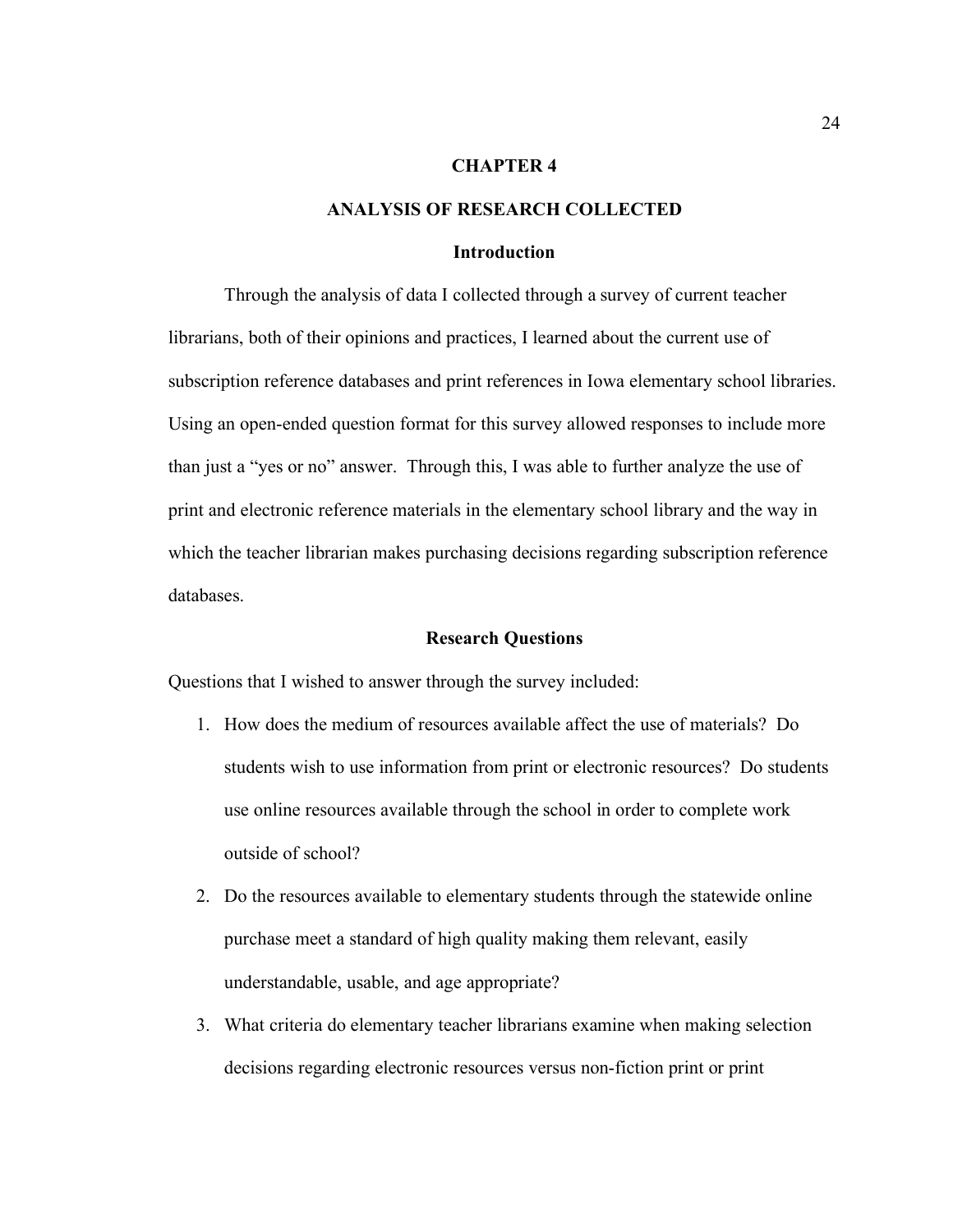resources? What affect does the use of materials already owned hold on purchasing decisions made by the teacher librarian?

#### **Data Collected**

The first question posed to the 15 teacher librarians who completed the survey was, "In what grades in your elementary school do students explore, learn, and use electronic subscription databases (such as AEA online)? To what extent do they use these reference materials?" (see Appendix A). While answers varied given the open-ended question, there were many similarities among responses. Three teacher librarians start working with students on electronic subscription reference databases starting as early as first grade. This was the exception with many starting instruction around third grade. Even without starting intense instruction until this age, many teacher librarians started discussing and encouraging students to explore the databases early on, sometimes as early as kindergarten or first grade.

Teacher librarians have also noticed a use of these references by classroom teachers, making the audience not just elementary students, but also the staff that need information for lessons and activities. There was a noticeable increase in use by teacher librarians for instruction as student age increased. Most use of these subscription reference databases was indicated as being for classroom research projects and the basic inquiry process.

Two teacher librarians mentioned classroom teachers did not have enough time in the school day to incorporate research projects, so the use of the subscription reference databases was limited. However, one teacher librarian mentioned that he or she conducts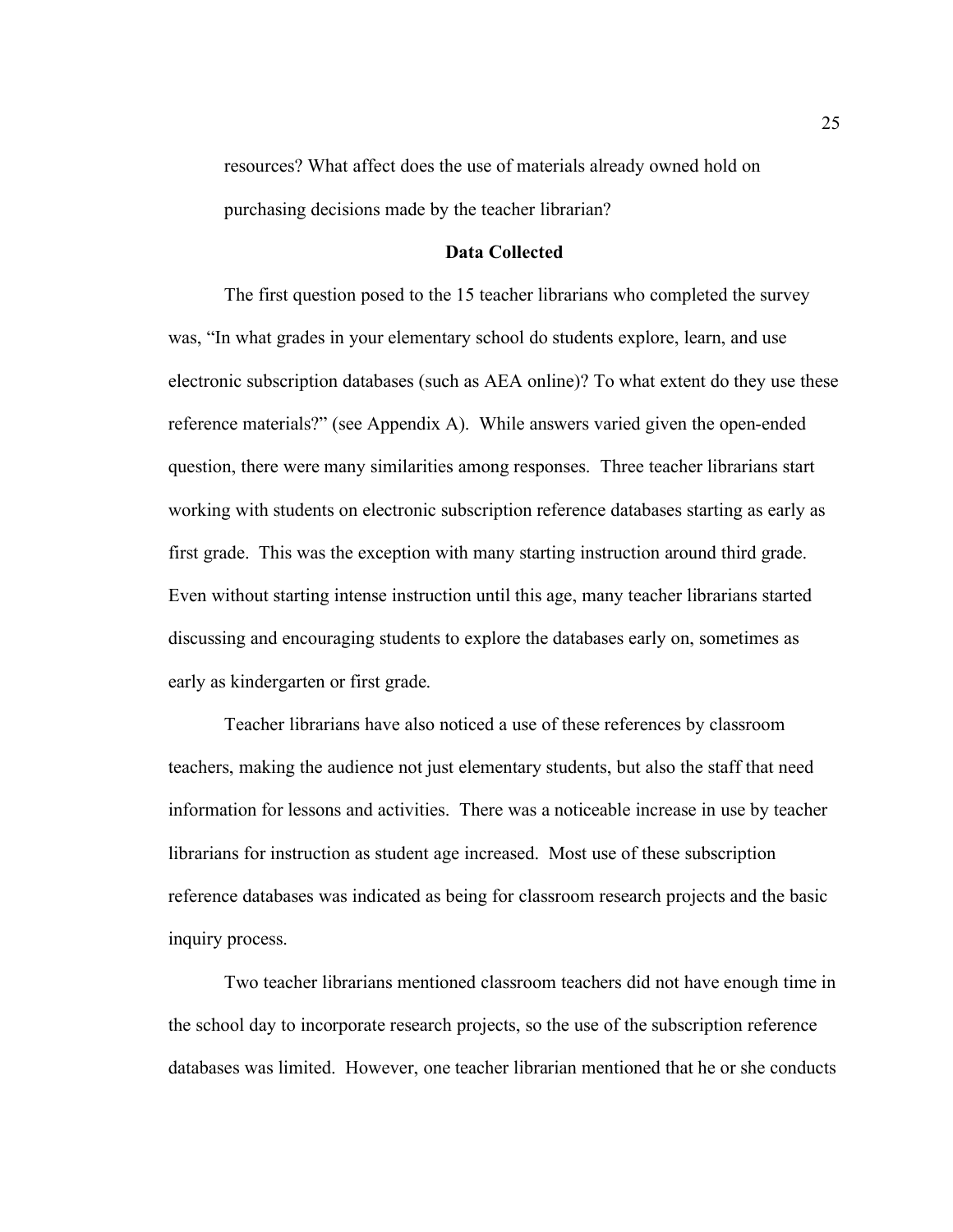subscription reference database instruction in collaboration with students' classroom teachers. The teacher librarian stated, "In some of their classes I will collaborate with the teacher and co-teach using the databases." This showed an interest and application of working with other teachers toward teaching  $21<sup>st</sup>$  Century skills to elementary students for future use.

The top three databases used that were mentioned without a prompt by the teacher librarians included World Book Online mentioned nine times, general AEA resources mentioned seven times, and EBSCO mentioned four times within the 15 survey responses, as shown in Figure 1. According to this data, Iowa AEA resources are used fairly heavily in these 15 elementary libraries.



Figure 1: Resources Mentioned In Survey Responses Without Prompting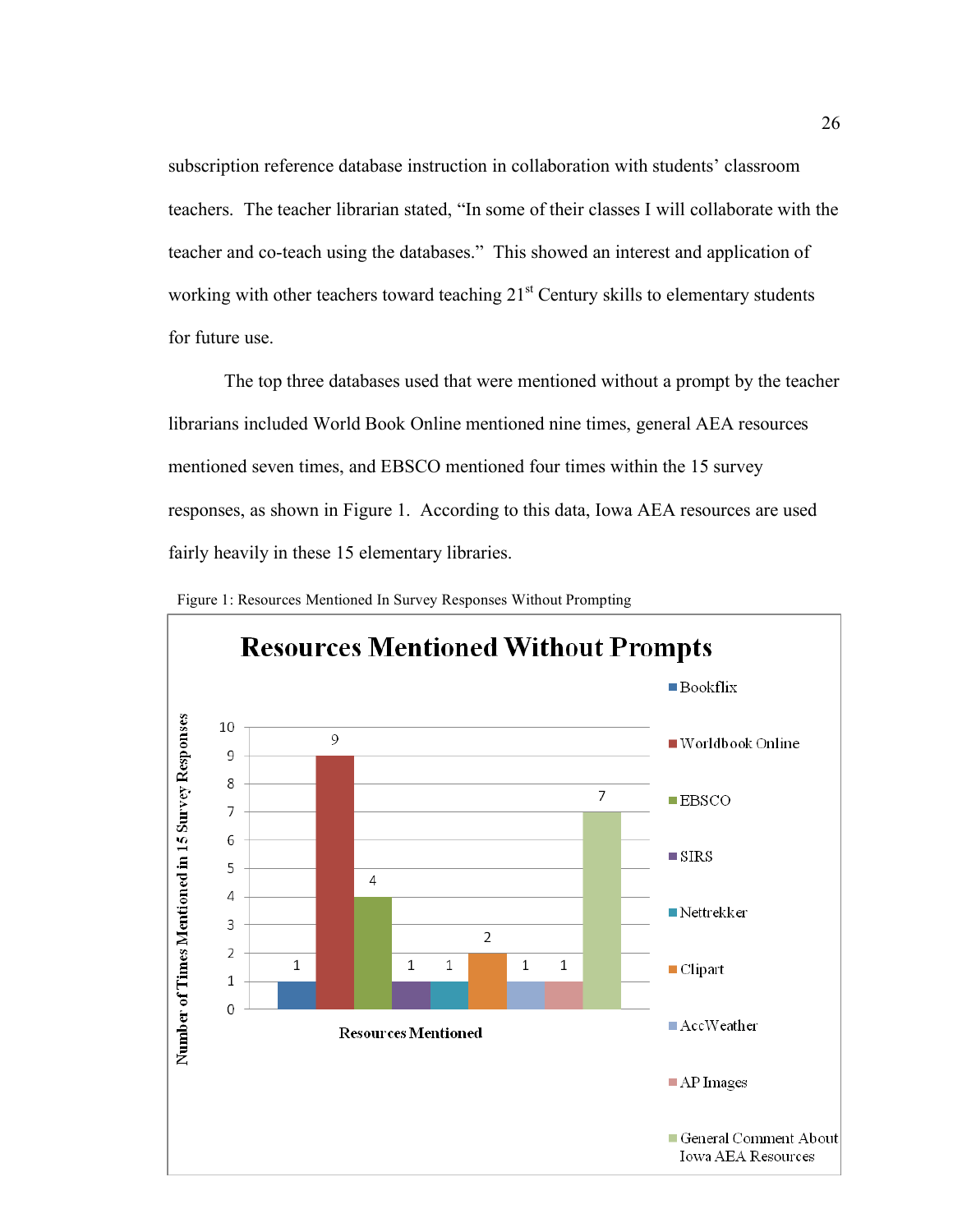The second question posed to teacher librarians who completed the survey was, "Would you say that your elementary students prefer to use print or electronic subscription databases?" (see Appendix A). While the open-ended nature of the survey allowed for expansion on information given, it also proved to be a difficult task to sort through the responses from the teacher librarians. Of the responses, 11 teacher librarians felt students preferred using electronic subscription databases. One said the students enjoyed using both, one did not know, one did not see a preference for either, and one gave an unclear answer that could not be applied to this particular question. This data is shown in Figure 2.

Overall patterns that were seen from this data showed teacher librarians observed that elementary students prefer to use computers in their research gathering. An example of this was one teacher librarian's comment, "They also enjoy using computers (simply because it is technology and they associate it with gaming)." However, this particular teacher librarian did not see this same enthusiasm once information searching began. Several teacher librarians also felt that the students were wasting time exploring subscription reference databases, especially in regards to looking at pictures.

Numerous teacher librarians commented that the students may need to print the article out and highlight or make notes, essentially taking the electronic reference material and putting it into paper form for personal, easy use. Many classroom tasks did not allow for choice between print and electronic references, since inquiry and searching tools were usually teacher or teacher librarian defined. Several teacher librarians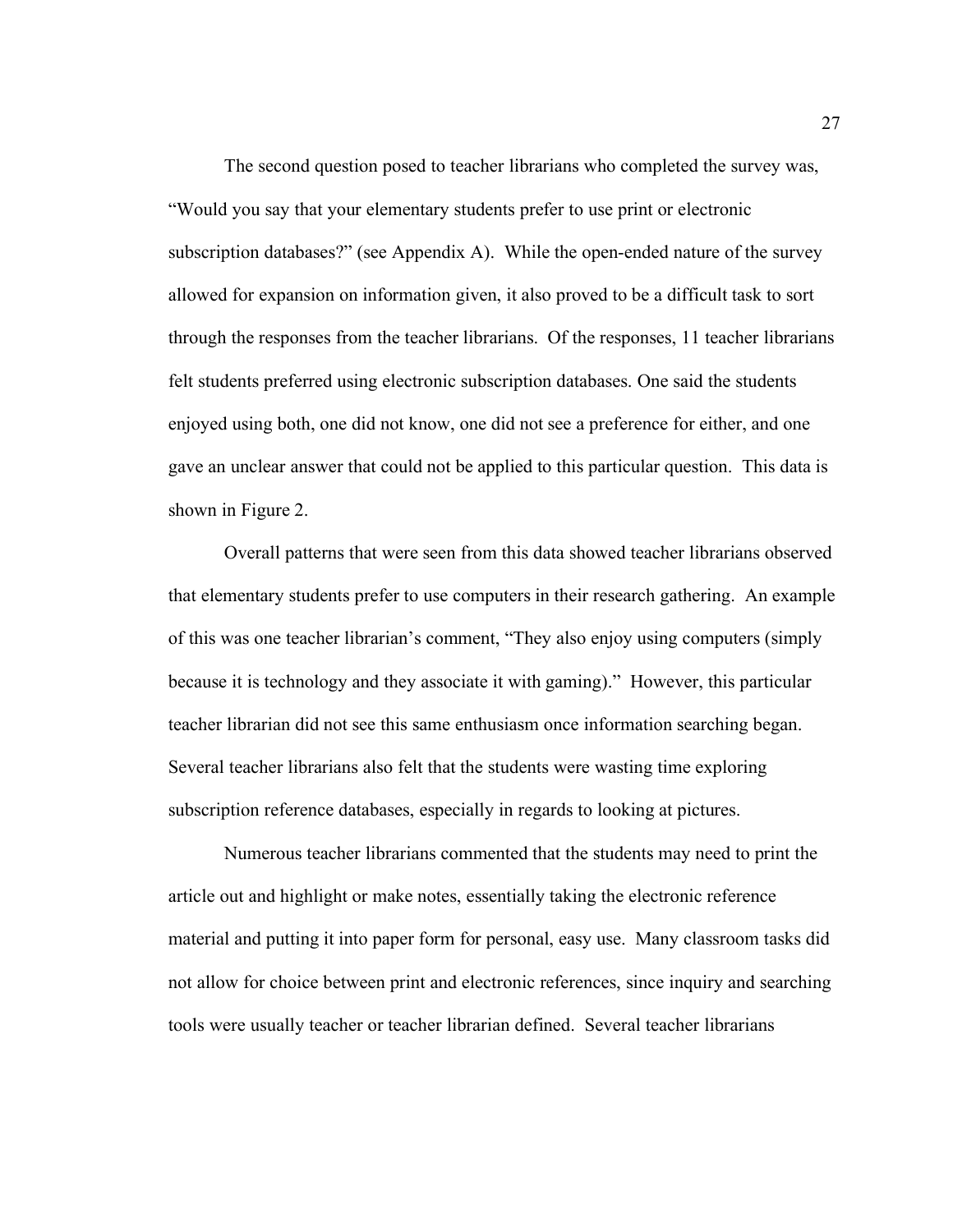expressed a concern regarding student comprehension of the material available through the Iowa AEA and other databases.





The third question posed to teacher librarians who completed the survey was, "Are your elementary students expected to complete work using electronic subscription databases outside of the school day? Are there extra hours for students to use school computers outside of the school day?" (see Appendix A). Not a single teacher commented that students were required to complete work using any form of the Internet outside of school, given the inconsistent availability of technology at home for students. Of the responses, 13 teacher librarians stated that students were not required to complete work requiring access to electronic subscription databases outside of the school day, one did not give an answer, and one stated that these reference materials were not used very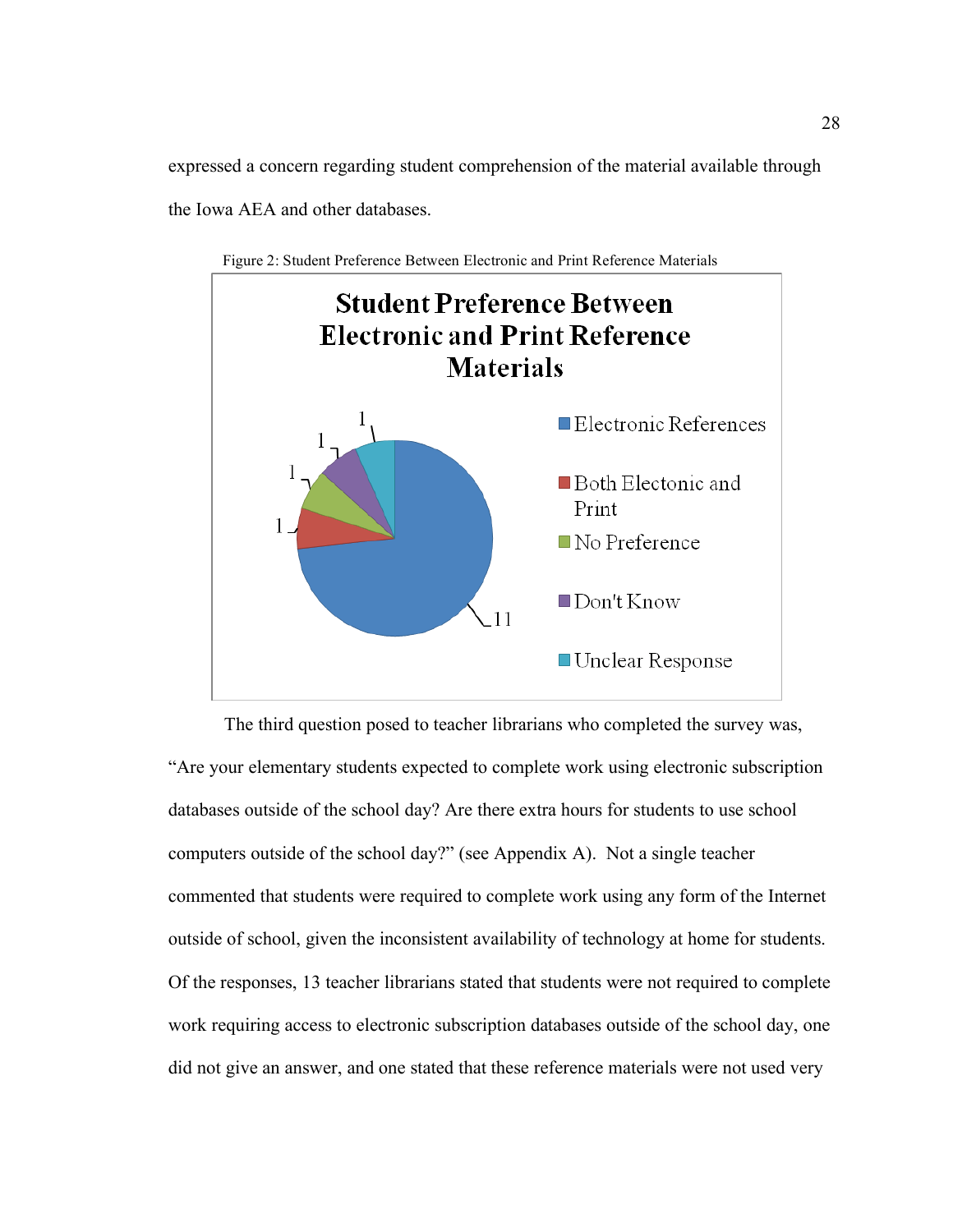much anyway. This is shown in Figure 3. As to library access during extra hours, two teacher librarians expressed that their library computers were available 130 minutes outside of each school day, one stated that computers were accessible 30 minutes outside of the school day, five did not give an answer, and seven stated that computers were not available for use outside of the school day, as shown in Figure 4.

From the data collected, it appears that of these 15 teacher librarians, none assumes Internet access availability at home, therefore assigning the use of electronic subscription reference databases in a way that would require use of them for homework completion was not done. An example of such a comment was stated, "Most of our students have Internet access, however in fairness to those who do not, it is never required." Along these lines, another teacher librarian remarked, "Those who do [have access to Internet at home] are not discouraged from working outside the school day." In this way, students were able to use these reference materials at home but use was not required. Although Internet use at home or for homework is not required, one teacher librarian mentioned that an option for working on research projects outside of school was borrowing information books overnight. With this option, the students were able to continue working on their project without the need of technology at home.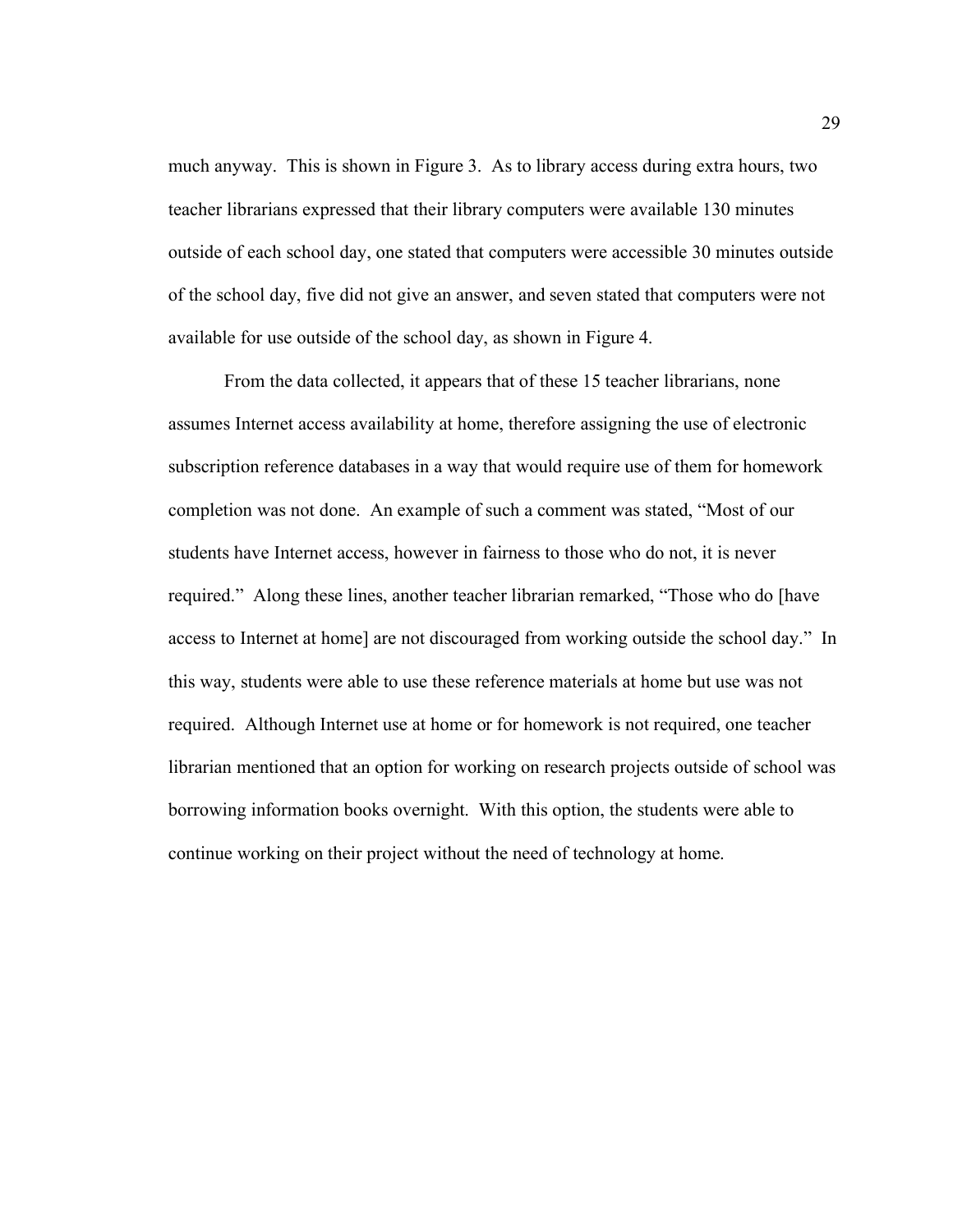

Figure 3: Students Expected to Complete Work Using Electronic Subscription Databases Outside of School Day

Figure 4: Extra Hours Outside of School Day for Students to Use Computers

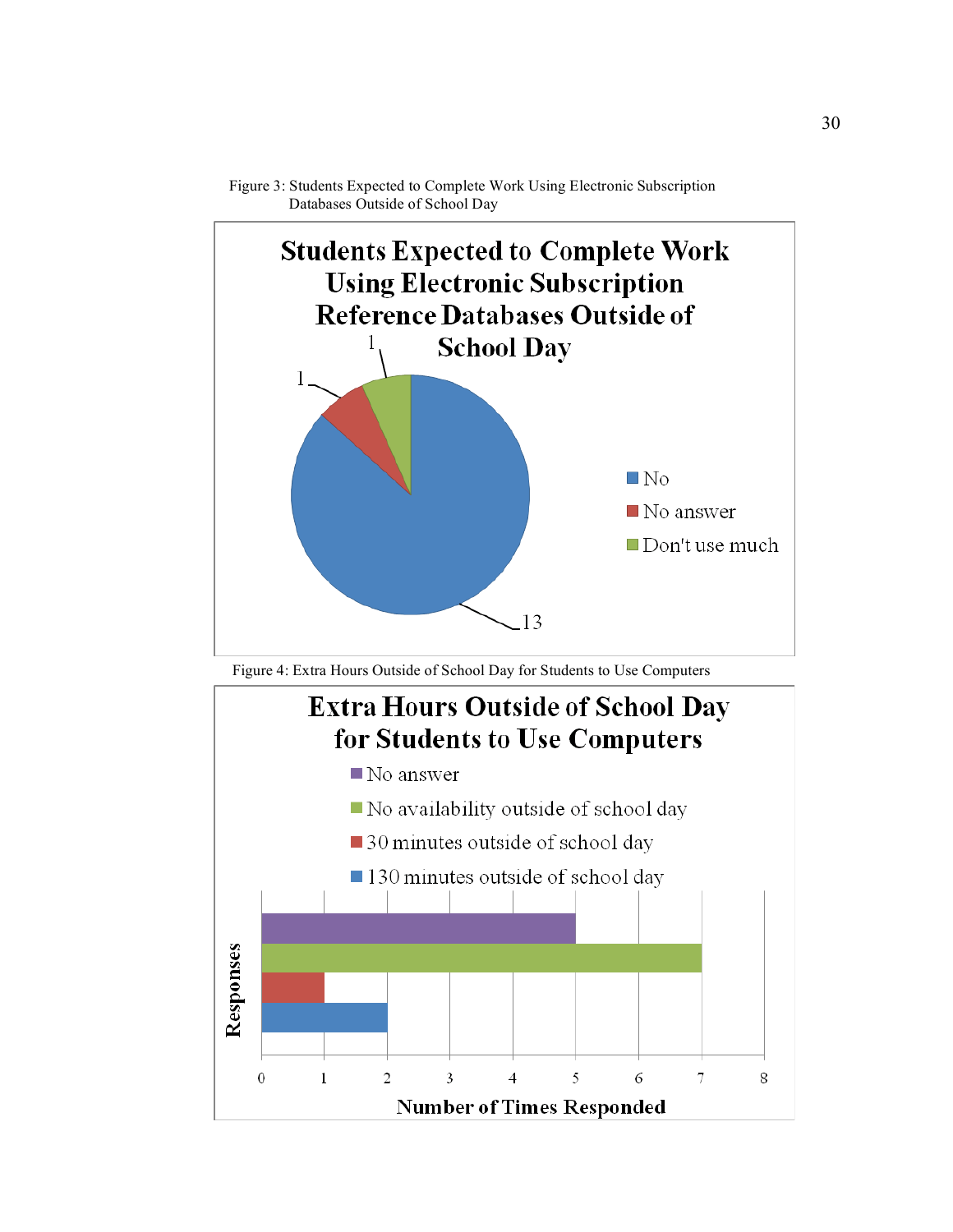The fourth question posed to teacher librarians who completed the survey was, "Do the electronic subscription databases available to elementary students through the statewide online purchase meet a standard of high quality making them relevant for elementary students? Is the information easily understandable by elementary students? Can the information be easily used by elementary students? Is the information provided age appropriate for the students?" (see Appendix A). In response to the first of these four questions, 10 teacher librarians answered that they felt electronic subscription reference databases available to elementary students through the statewide online purchase were relevant for elementary students and one did not, as shown in Figure 5. In regards to if information was easily understandable, five teacher librarians responded yes, three said no, and one said the information is sometimes easily understandable depending on the specific reference database in discussion. This is shown by Figure 6. In terms of easy use, six teacher librarians responded it was easy for students to use, while three stated it was not, as shown in Figure 7. In the area of age appropriateness for elementary students, five teacher librarians commented that it was age appropriate, one stated it was not, and two stated it was age appropriate sometimes depending on the specific reference database in question. This is shown in Figure 8.

Many teacher librarians felt that statewide online purchases were of high quality and relevant for their population of elementary students, but they each had mixed feelings about the ease of use, understandability, and age appropriateness of the same material. Overall, more felt the statewide online purchases were excellent for their students, but it depended on the specific reference database they were addressing. One teacher librarian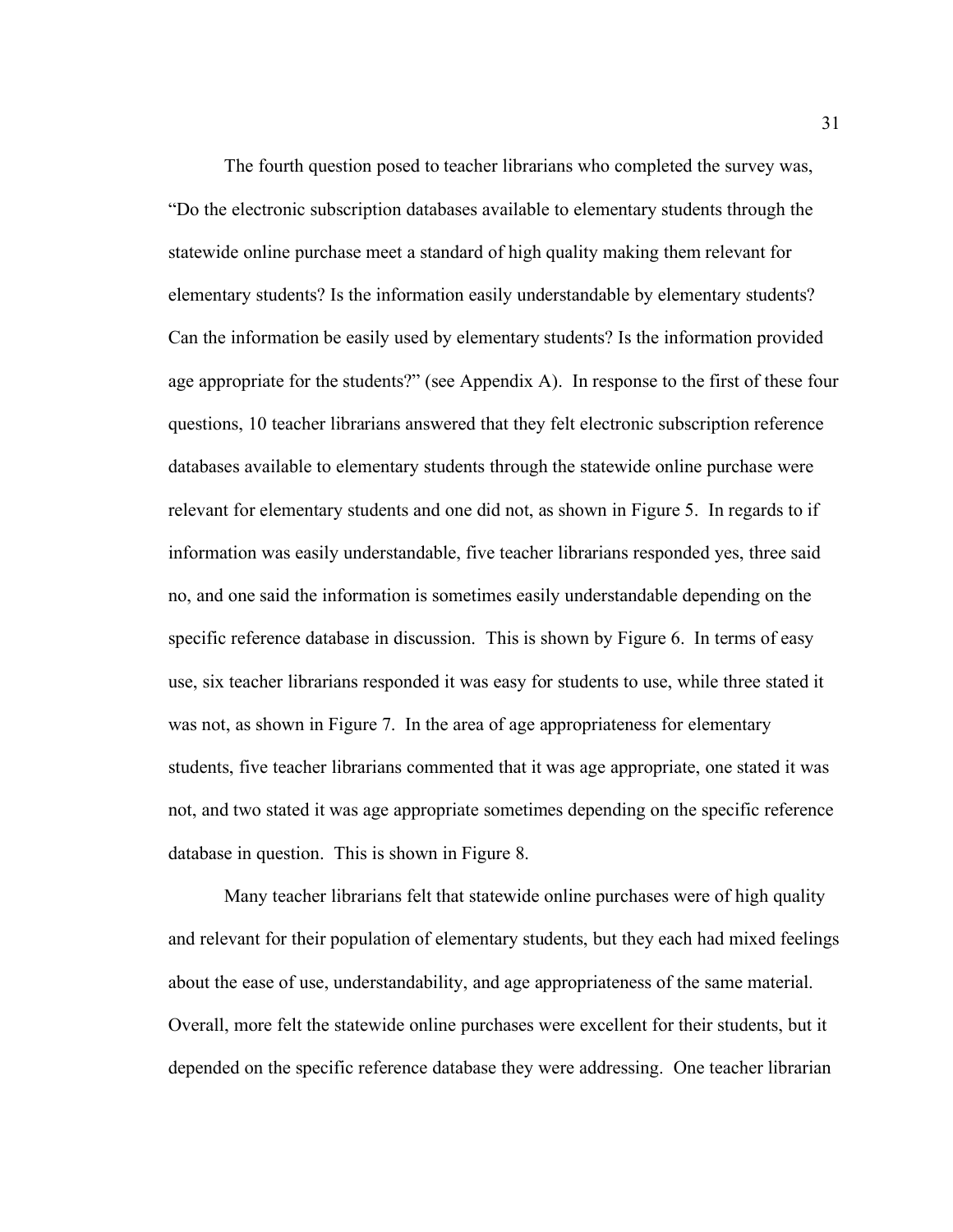commented that library instruction time does not always allow for the depth of instruction that he or she wished to give on these subscription reference databases. This is apparent in the comment, "There is just not enough time when a librarian is split between two schools to do as much as I would like to do with all the other time and curriculum restrains on the students." Passwords were mentioned as something reducing ease of use, since these can be difficult to navigate, especially with younger students.



Figure 5: Database Through Statewide Online Purchase Quality High and Relevant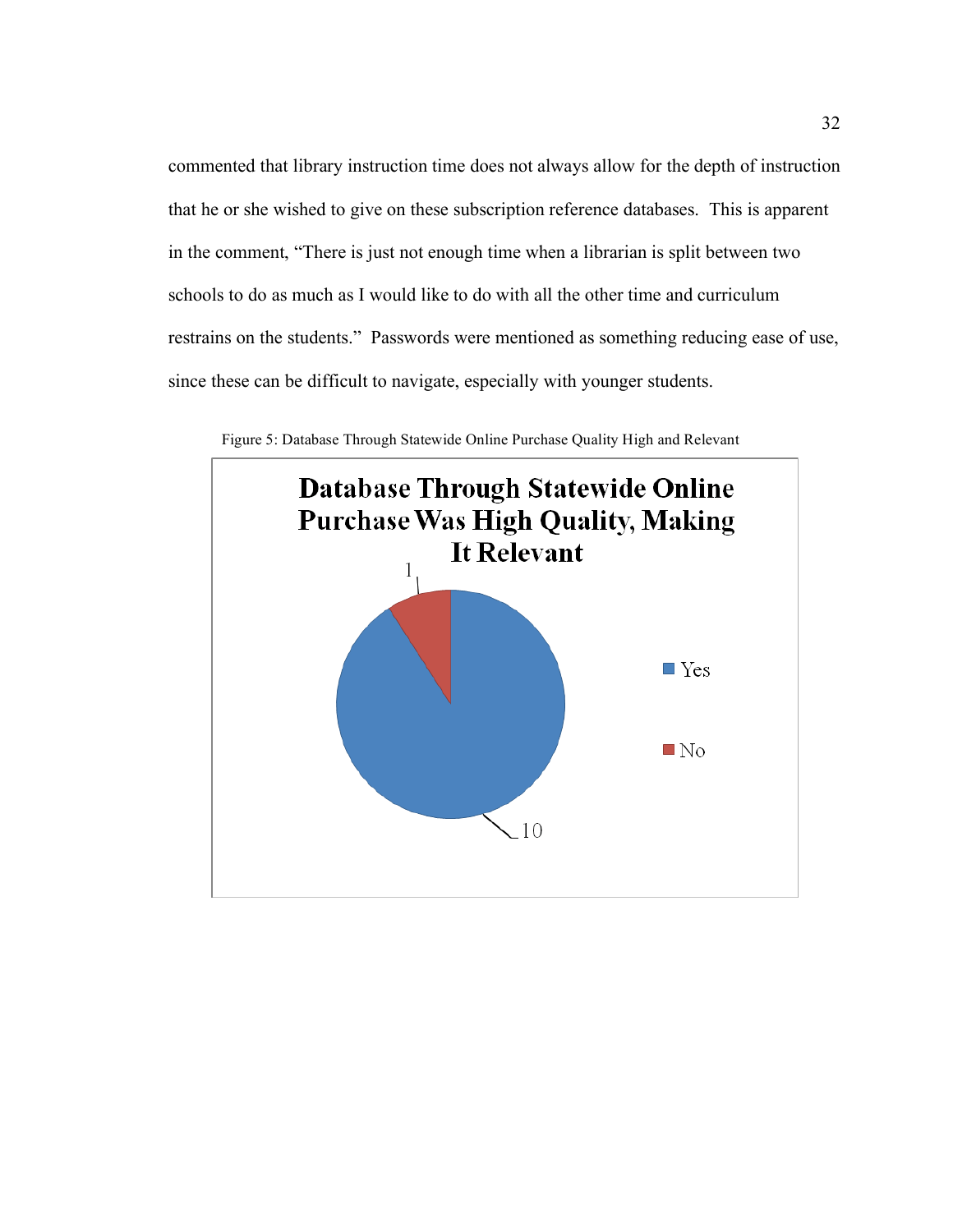

Figure 6: Statewide Online Purchase Easily Understandable by Elementary Students

Figure 7: Statewide Online Purchase Easily Used by Elementary Students

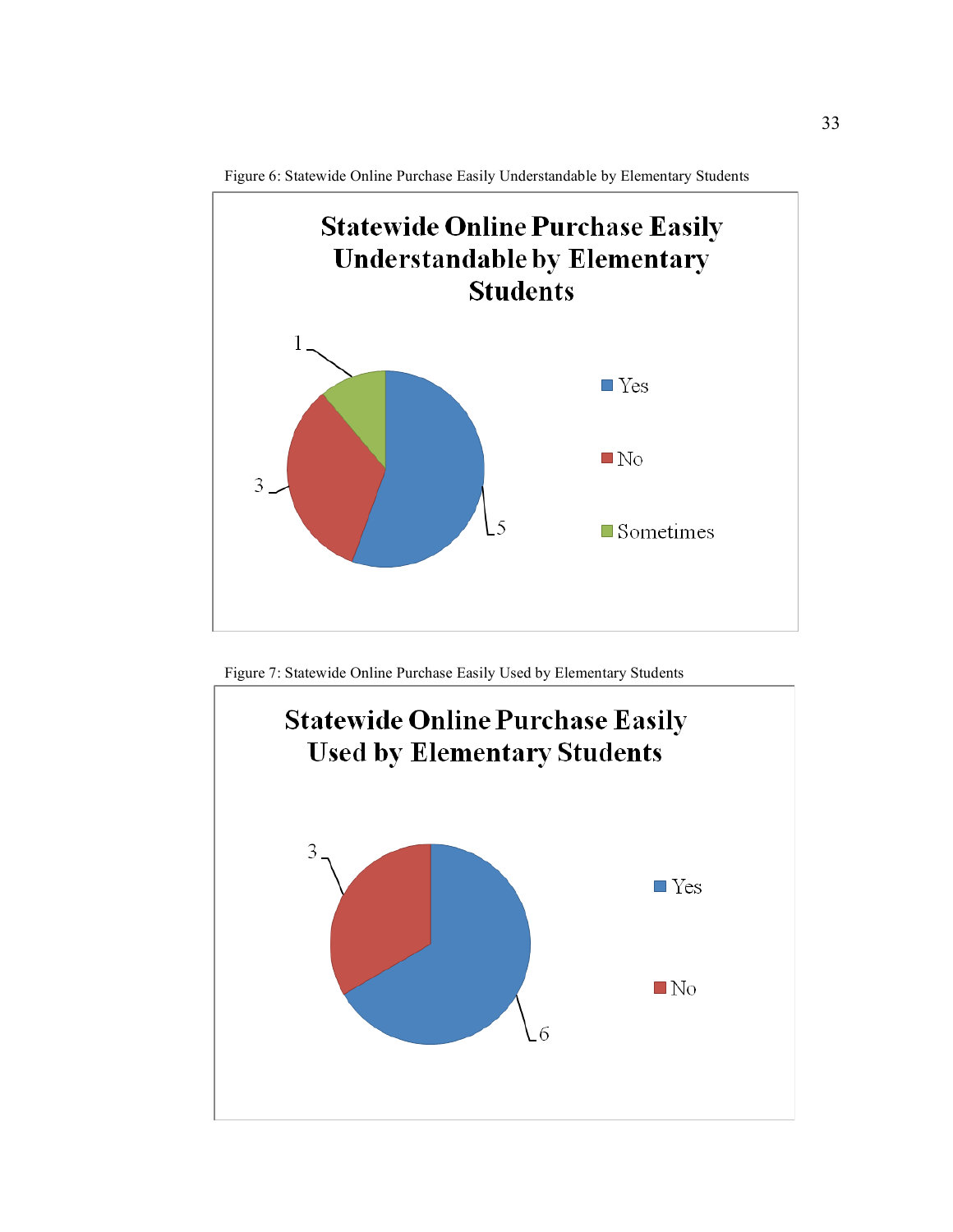



The fifth question posed to teacher librarians who completed the survey was, "Given a topic normally researched by elementary students (such as animals), do students typically use print non-fiction, print reference, or electronic subscription databases to complete their research? Is this because it is required by the teacher or through the choice of the student?" (see Appendix A). In response to these questions, 10 teacher librarians stated students typically use print non-fiction, seven said students use print reference, and six said students use electronic subscription reference databases to do research, as shown in Figure 9. Of these, six teacher librarians commented that the specific reference materials used were chosen because students were required by the classroom teacher to do so, while none stated it was by student choice.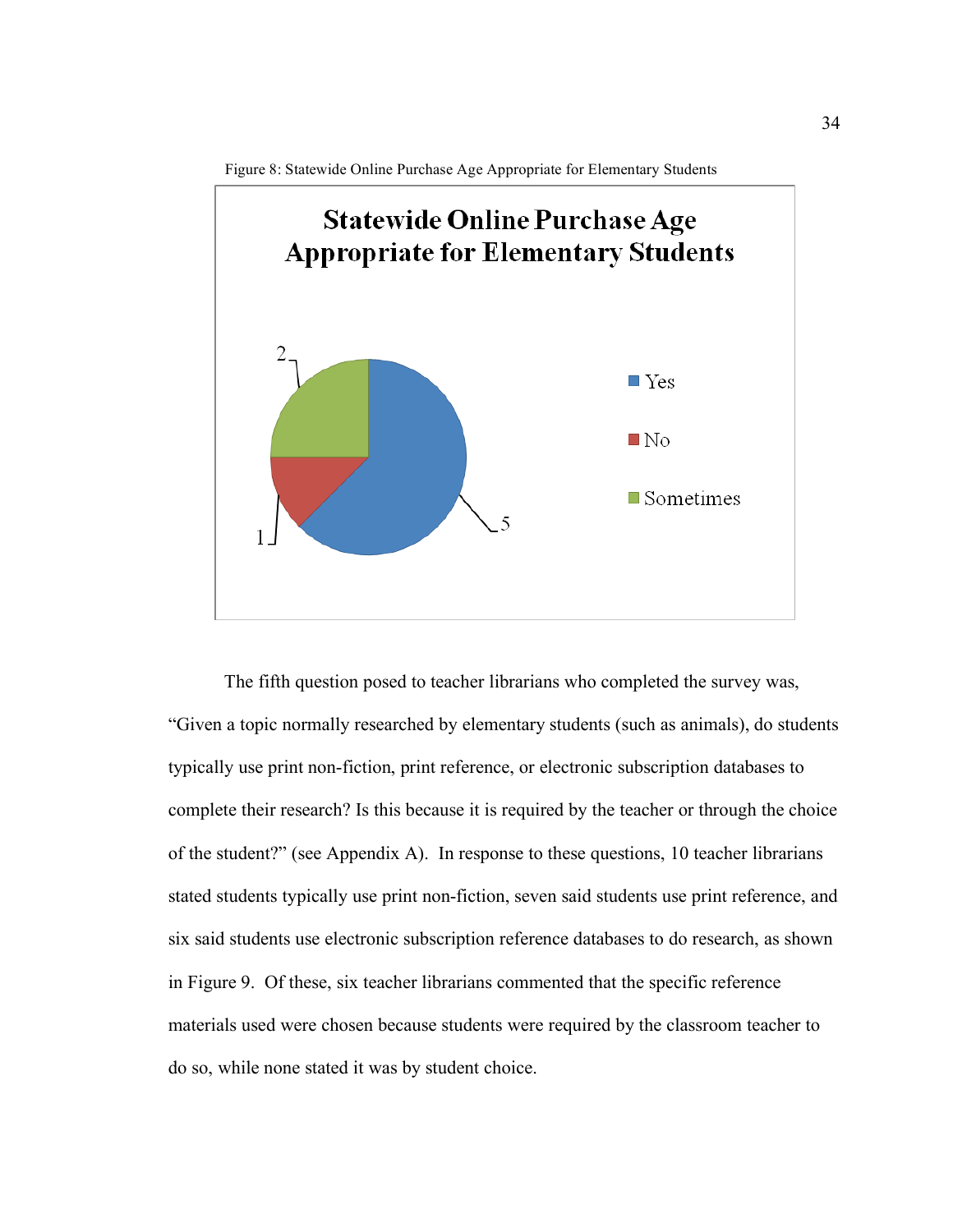Several teacher librarians commented on the use of print and electronic references or texts by the students. However, a quote from one teacher librarian addressed the issue differently, emphasizing that student research extends beyond report writing.

First, we do not encourage traditional "animal reports" where students are asked to simply regurgitate facts. We want our students to research "how and why" questions or examine comparison and contrast situations. We want to hear the students' voice in their research. What is their opinion on the facts that they have discovered on their topic? This will prepare our elementary students to understand what is a good thesis statement which by  $8<sup>th</sup>$  grade they should know how to effectively construct.

With the use of research and information seeking, these particular teacher librarian and classroom teachers were able to set students up for further learning that would allow their research skills to grow throughout the years of their education. Many teacher librarians specified that students started with print reference materials and gradually moved to electronic reference databases available as complexity of these databases allowed. Several teacher librarians also mentioned collaboration with classroom teachers in the area of research project uses and information seeking instruction.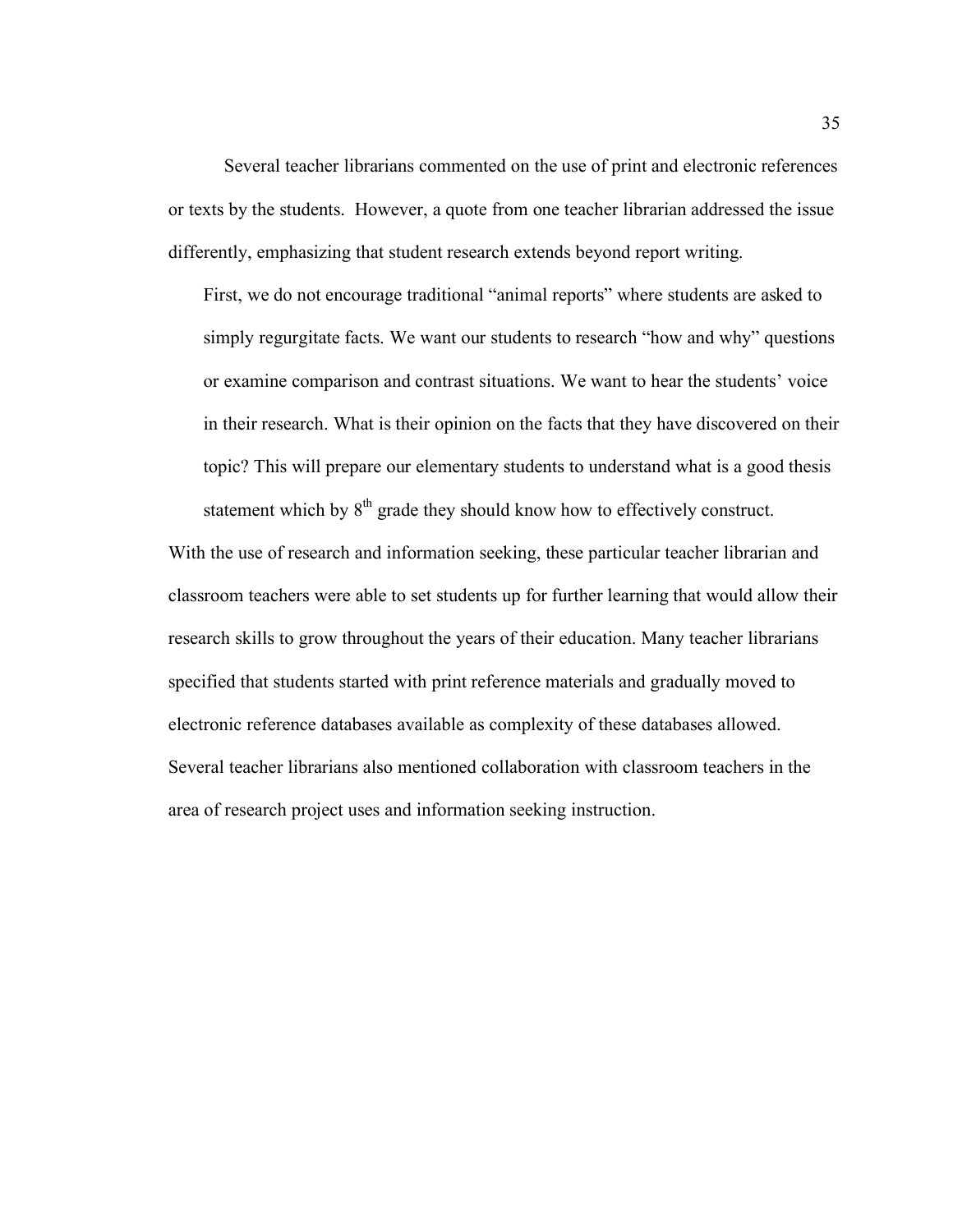

The sixth question posed to teacher librarians who completed the survey was, "Think back to the last few years. What percentage of your annual budget goes towards purchasing electronic subscription databases? Print references?" (see Appendix A). This question was phrased in this manner given recent restrictions on school budgets, including library purchasing. In response to the amount of library budget that goes towards electronic subscription reference database purchases, 11 teacher librarians answered that none of their budget went towards this type of purchase, two stated very little went towards electronic reference purchasing, one was not sure, and one used other funding from an outside source to purchase such materials for the elementary library. These outside sources included the booster club and the school's technology budget. This information is shown in Figure 10. In the area of print reference materials, nine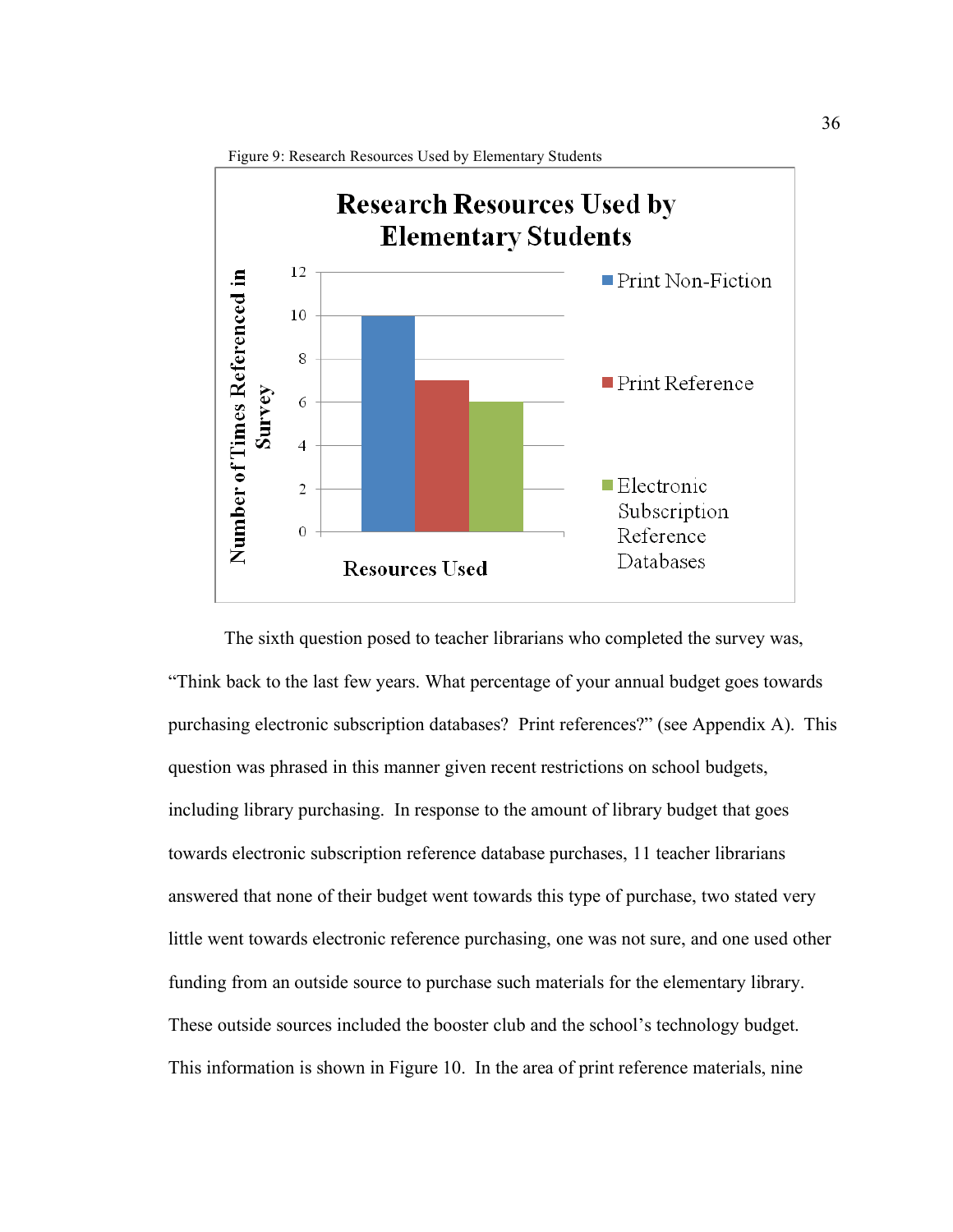teacher librarians stated they used some of their budget for updating materials, one stated they use very little of their budget for this task, one was not sure, one stated he or she spent none of the budget on updating print references, and three commented that they used outside sources for funding purchases, including grants, Box Tops for Education funds, Parent Teacher organization funding, and Book Fair funds. This information is shown in Figure 11.

Most of the teacher librarians commented that their school library depends heavily on the Iowa AEA electronic reference materials alone, with only two stating that they purchase Tumble Books outside of the Iowa AEA reference materials available. Most libraries did not have budget money allocated for electronic reference purchasing because of their reliance on Iowa AEA resources. The majority of budgets went toward purchasing print materials, although not necessarily print references. Numerous libraries used funds from outside sources to provide them with more materials than the school budgeted funds allowed.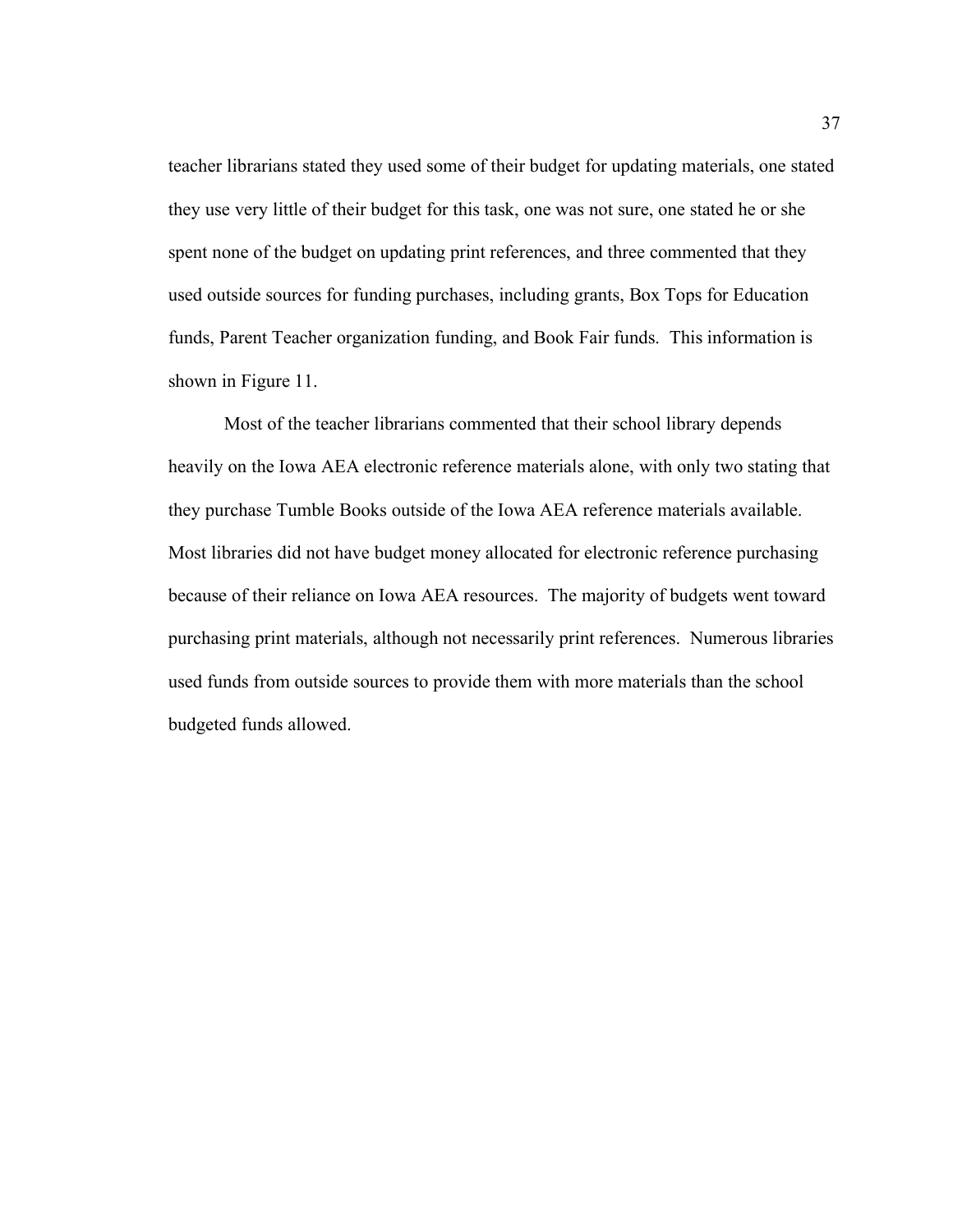

Figure 10: Annual Budget Toward Electronic Reference Materials

Figure 11: Annual Budget Toward Print Reference Materials

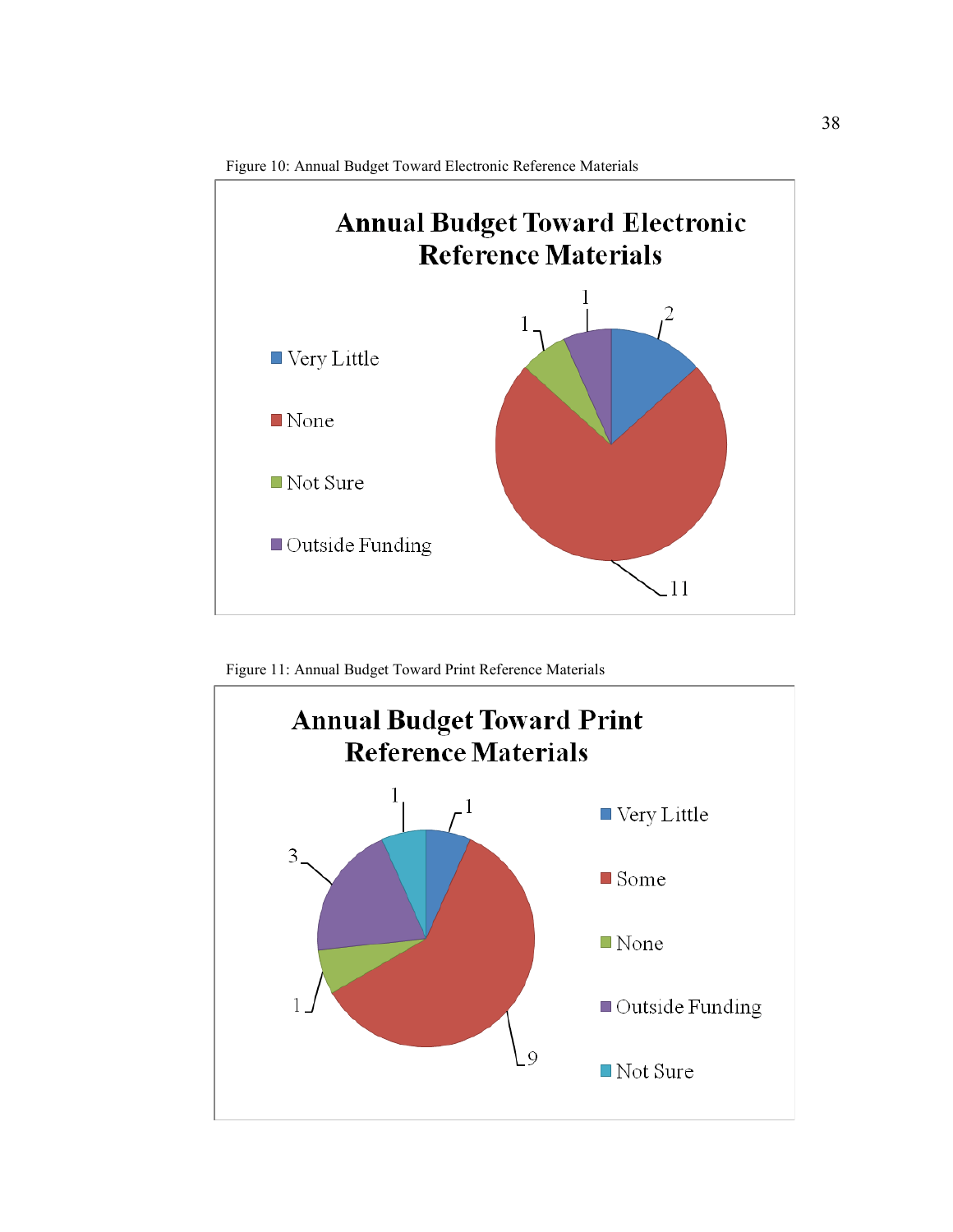The seventh question posed to teacher librarians who completed the survey was, "What things do you consider when making selection decisions regarding electronic subscription databases versus print non-fiction or print references?" (see Appendix A). A variety of answers were given for this particular question. Overall, the comments of purchasing decisions rested on several factors. Numerous teacher librarians only used the electronic subscription reference databases provided by the Iowa AEA, so no purchasing decision was made in these particular cases other than to not purchase any other databases. Budgeting was also a major theme among the responses. The issue of cost and question of where the money to support the purchasing decision would come from was a factor in decisions made. This issue of cost also connected with how long the item would be available for student use. If the reference were bought in print form, it would be one singular purchase while a subscription reference database could be an annual cost for the library budget.

Curriculum support, student and staff needs and demands, and student interests were also reasons for purchasing decisions. In regards to what form to purchase various information in, age appropriateness and reading ability levels were considered. Other databases available, such as the Iowa AEA resources, were contemplated as well. Finally, six teacher librarians commented they did not have the budget to even consider this question.

The eighth question posed to teacher librarians who completed the survey was, "When you go to replace out-dated reference material, would you look first at an electronic subscription source or print resource (assuming that it is available in either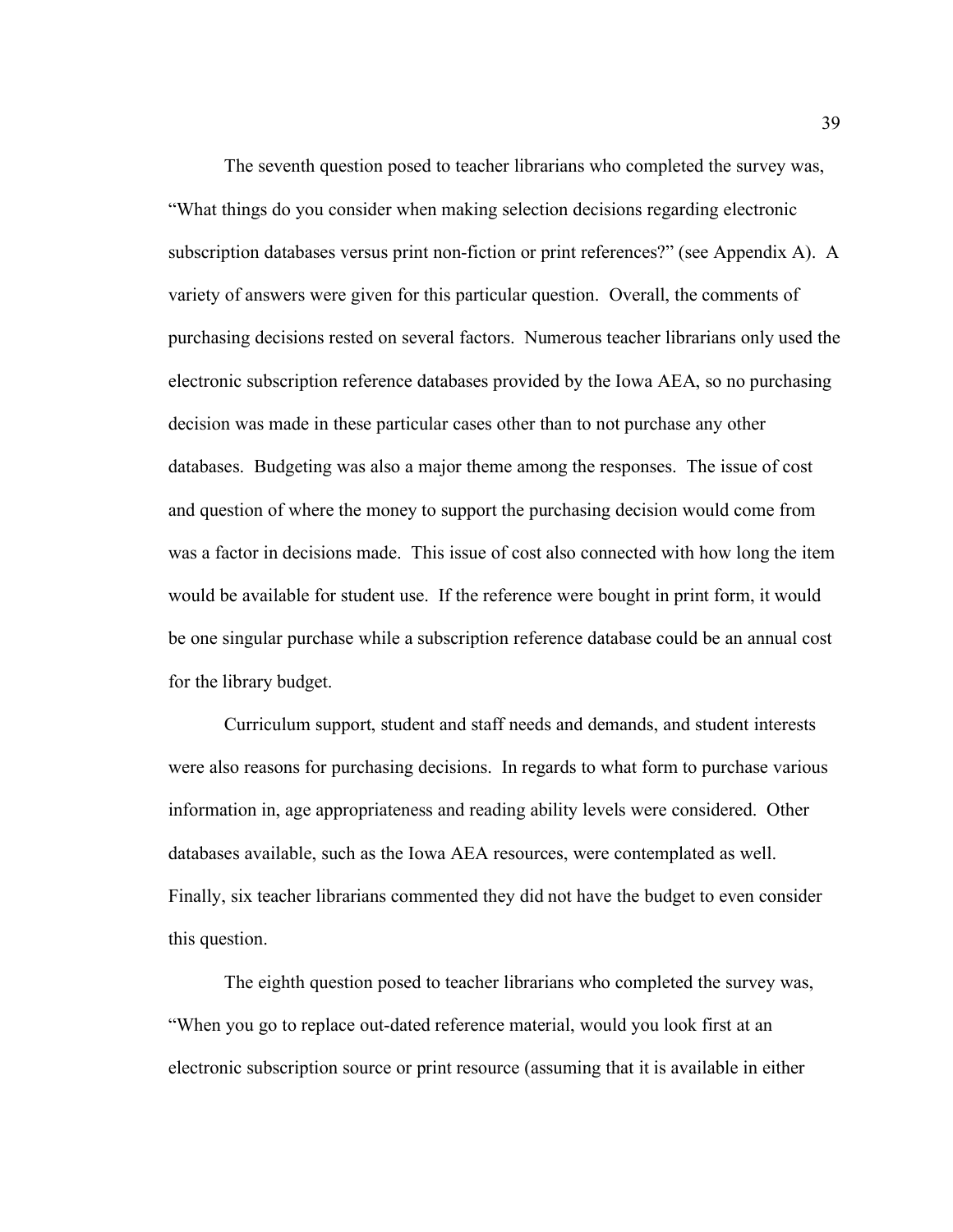form)?" (see Appendix A). Of the responses received from teacher librarians, five said they would look at print references first, four stated they would look at electronic subscription reference databases first, two stated they would not be replacing references, two said they would look at both print and electronic, and one did not answer. This is shown in Figure 12.

Five of the teacher librarians felt they would look at print for the elementary level first, although four stated they would look at electronic references first, so there were conflicting opinions among the teacher librarians in this research study. The teacher librarians who commented that they would not be replacing any references suggested this was because they would instead rely on subscription reference databases available through the Iowa AEA.

One teacher librarian stated, "When replacing out-dated reference material I look at both since we have such a vast range of learning styles and reading levels." In this, the teacher librarian expressed his or her considerations when it came to print and electronic references. While one may be best for some students, what is best for the entire population or those who will be using the reference materials most must also be considered.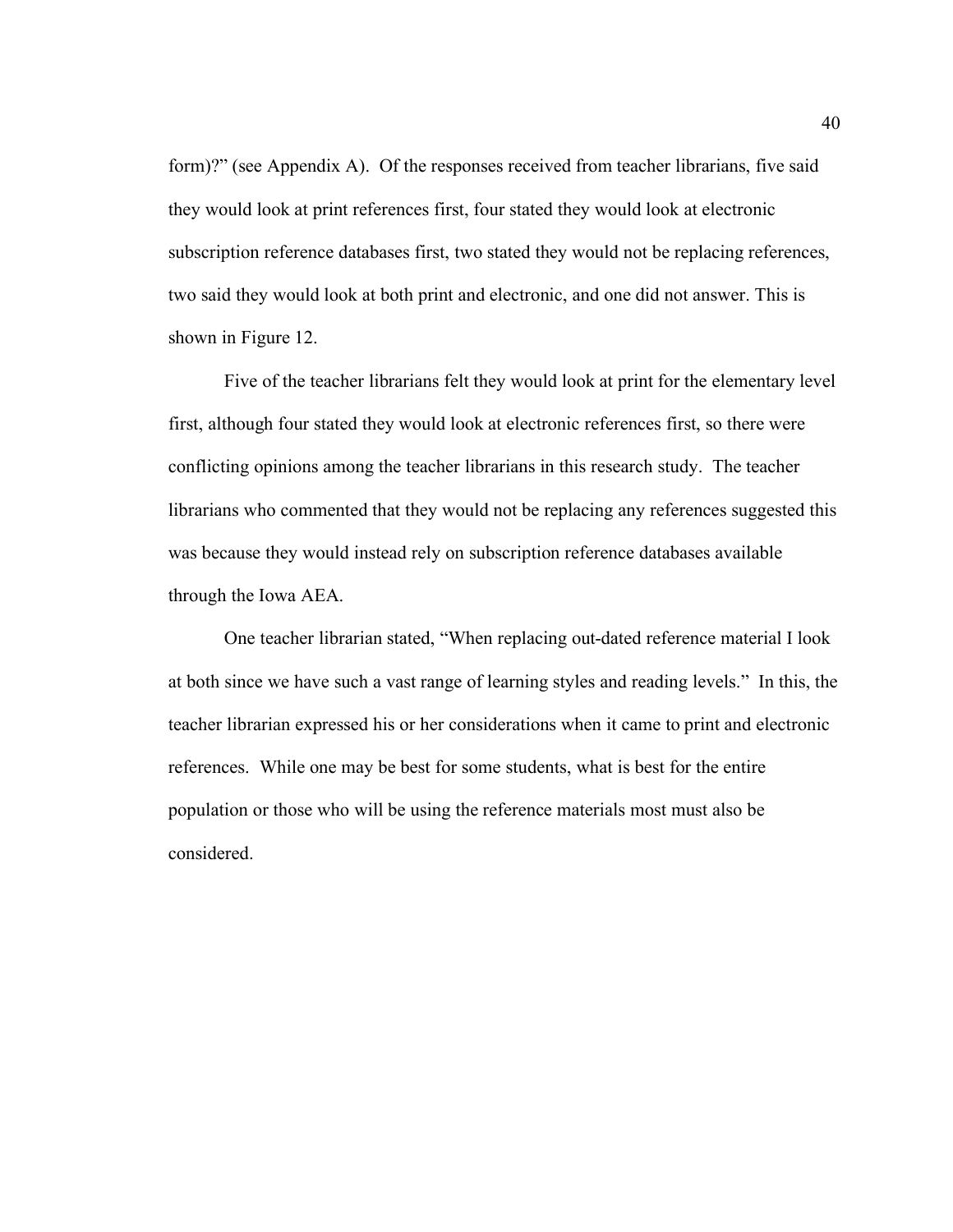

The ninth question posed to teacher librarians who completed my survey did not directly apply to my inquiry, but requested feedback on whether the teacher librarian would like a copy of my final project including the responses of other teacher librarians. Of the 15 survey responses, 13 stated that they would like a copy of the final report, one said no, and one did not answer the question.

#### **Research Question Results**

In regards to research question 1 from my original inquiry, I found that the medium of resources available influences the use of materials based on teacher specifications, as indicated by survey question 5 responses. Thirteen of 15 survey results stated that students are not normally given a choice as to what medium (print or electronic) they would like to use during research project. Twelve survey responses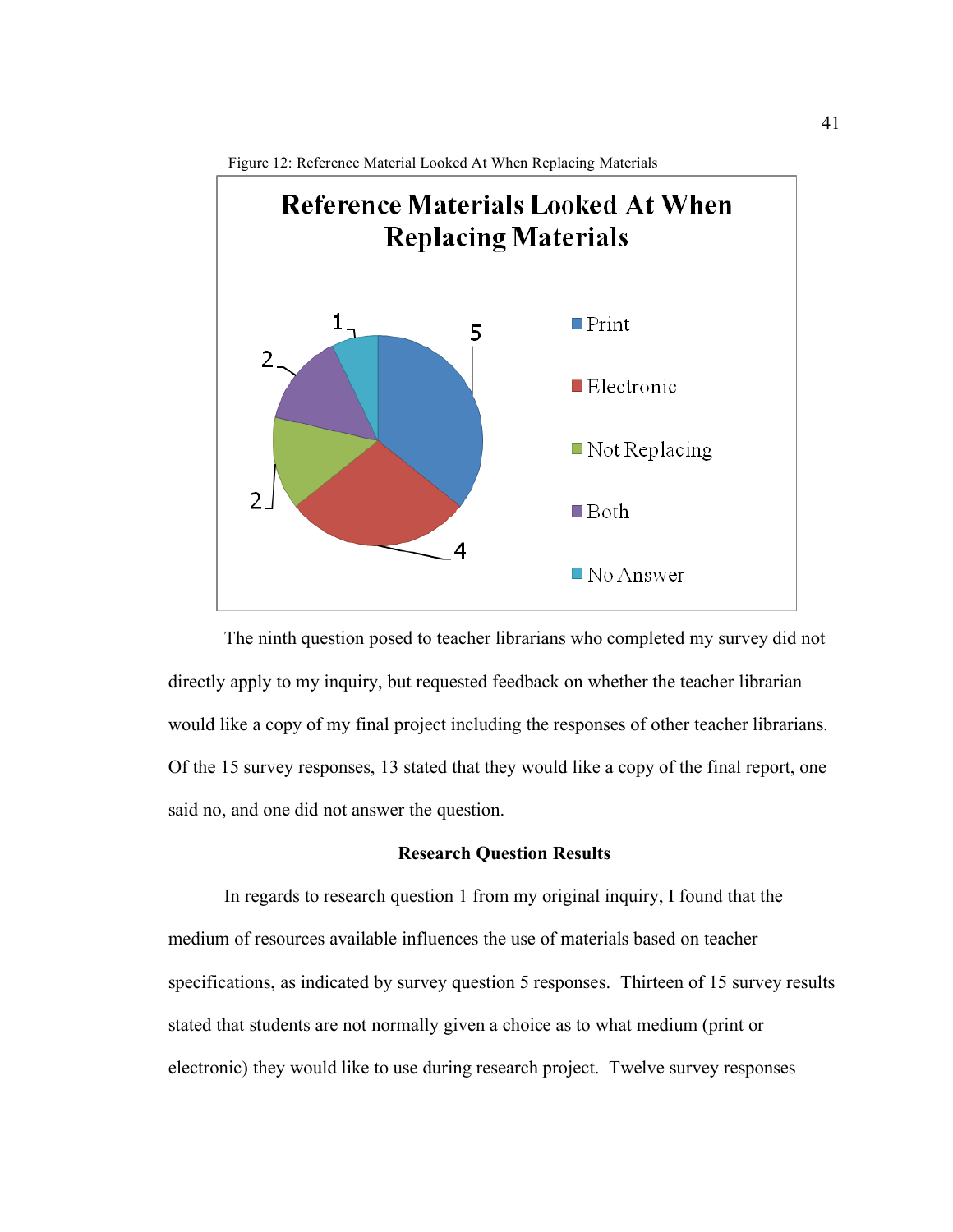stated that students prefer to use electronic reference materials, as survey question 2 responses indicated. However, students are often required to have a certain number of print and electronic references for research assignments, as survey question 5 responses stated. Thirteen teacher librarians indicated that students are not required to use online resources to complete work outside of the school day, as specified in survey question 3 responses. However, one teacher librarian answered this survey question with his or her library's option of checking out print reference materials overnight to give students a chance to work on research outside of the school day.

In response to question 2 from my original set of questions, ten teacher librarians indicated that resources available to students through the statewide online purchase do meet a standard of high quality, making them relevant for elementary students, as indicated by survey question 4 responses. Five teacher librarians responded that resources were often easily understandable, although one stated that it depended on the specific reference in question. Three teacher librarians responded that such references were not easily understandable by elementary students. Six teacher librarians indicated that statewide online purchases were easy to use, however three responded that they were not easy for elementary students to use. Accessibility sometimes limited ease of use. Five teacher librarians stated the statewide online purchases were age appropriate, two said they were sometimes age appropriate, and one teacher librarian replied they were not age appropriate for elementary students. All of this information was found in response to survey question 4. Three teacher librarians stated they began working with students as early as first grade, three commented they began instruction in second grade, six in third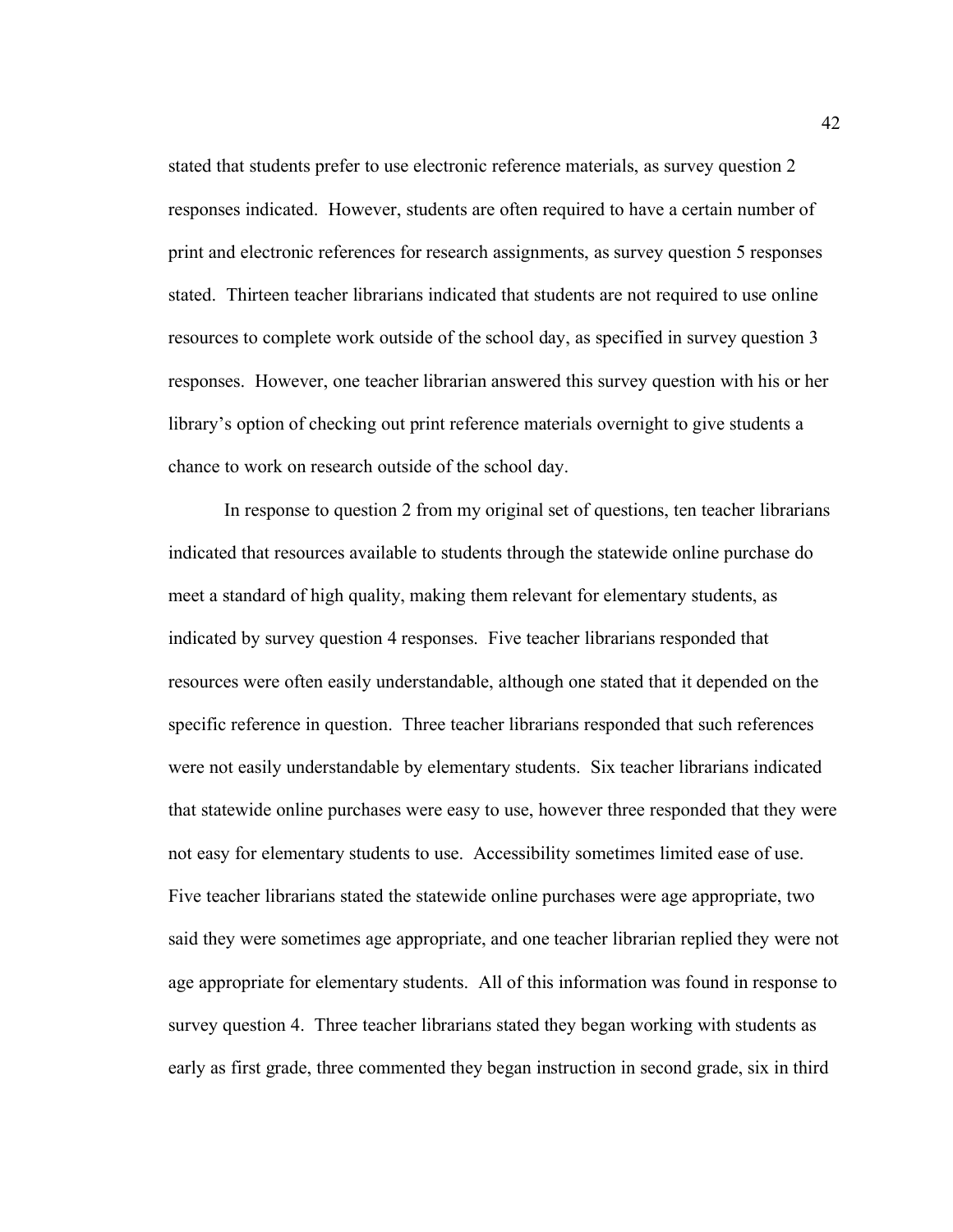grade, and four indicated they start subscription reference database instruction in fourth grade. Survey question 1 responses stated this information.

In regards to question 3 from my original questions, there were a number of criteria used by teacher librarians for materials selection, as indicated by survey question 7 responses. This included cost, curricular support, student and staff needs, demands, and interest, length of information availability, age appropriateness, reading ability level, funding source, and currency of information. Materials already owned and used well would influence these decisions, including this aspect in the criteria. In the criteria of budget, 11 teacher librarians indicated that none of their annual budget goes toward electronic reference materials purchases. Two commented very little is used for this purpose and one used outside funding for electronic reference purchases, as indicated by survey question 6 responses. Nine teacher librarians stated they use some of their annual budget for print material purchases. In consideration of criteria when making purchasing decisions in replacing reference materials, five teacher librarians stated they would look at print first, four indicated they would look at electronic references first, two said they would not be replacing references, and two indicated they would look at both print and electronic reference materials. This information is specified by survey question 8 results.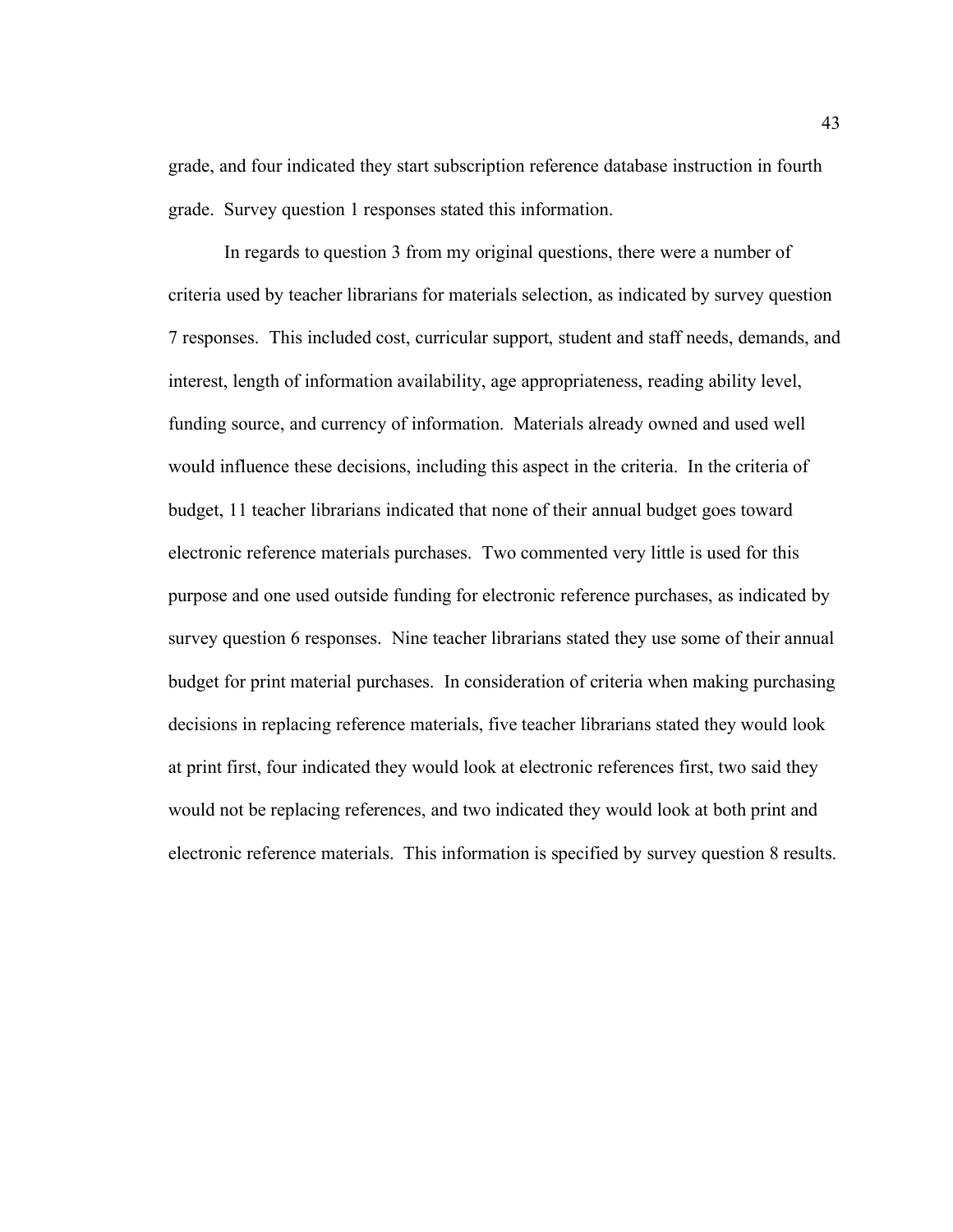#### **CHAPTER 5**

#### **CONCLUSIONS**

#### **Summary**

With so many reference materials available for the elementary public school library, making subscription reference database purchasing decisions can be an overwhelming task. The purpose of this research study was to examine how the 15 participating Iowa teacher librarians made subscription reference database purchasing decisions and the use they observe of various reference materials by students and staff influencing these decisions. To answer these questions, I conducted a survey asking Iowa public elementary school teacher librarians how they decided what to purchase and criteria they used for examining reference materials such as subscription reference databases. The population used for this study was certified Iowa teacher librarians who were working in the elementary library at least 20 hours per week.

In analyzing the data results of the 15 survey responses, I discovered answers to my initial research questions. In respect to research question 1, 13 of 15 responses indicated that teachers or teacher librarians specified the use of reference material medium, as shown by survey question 5. Twelve of 15 responses stated students prefer using electronic references, as indicated by survey question 2. Thirteen of 15 teacher librarians stated students are not required to use online resources outside of the school day, as indicated by survey question 3. In regard to research question 2, 10 of 11 responses indicated that statewide online purchases were of high quality, five of nine stated that statewide online purchases were easily understandable by elementary students,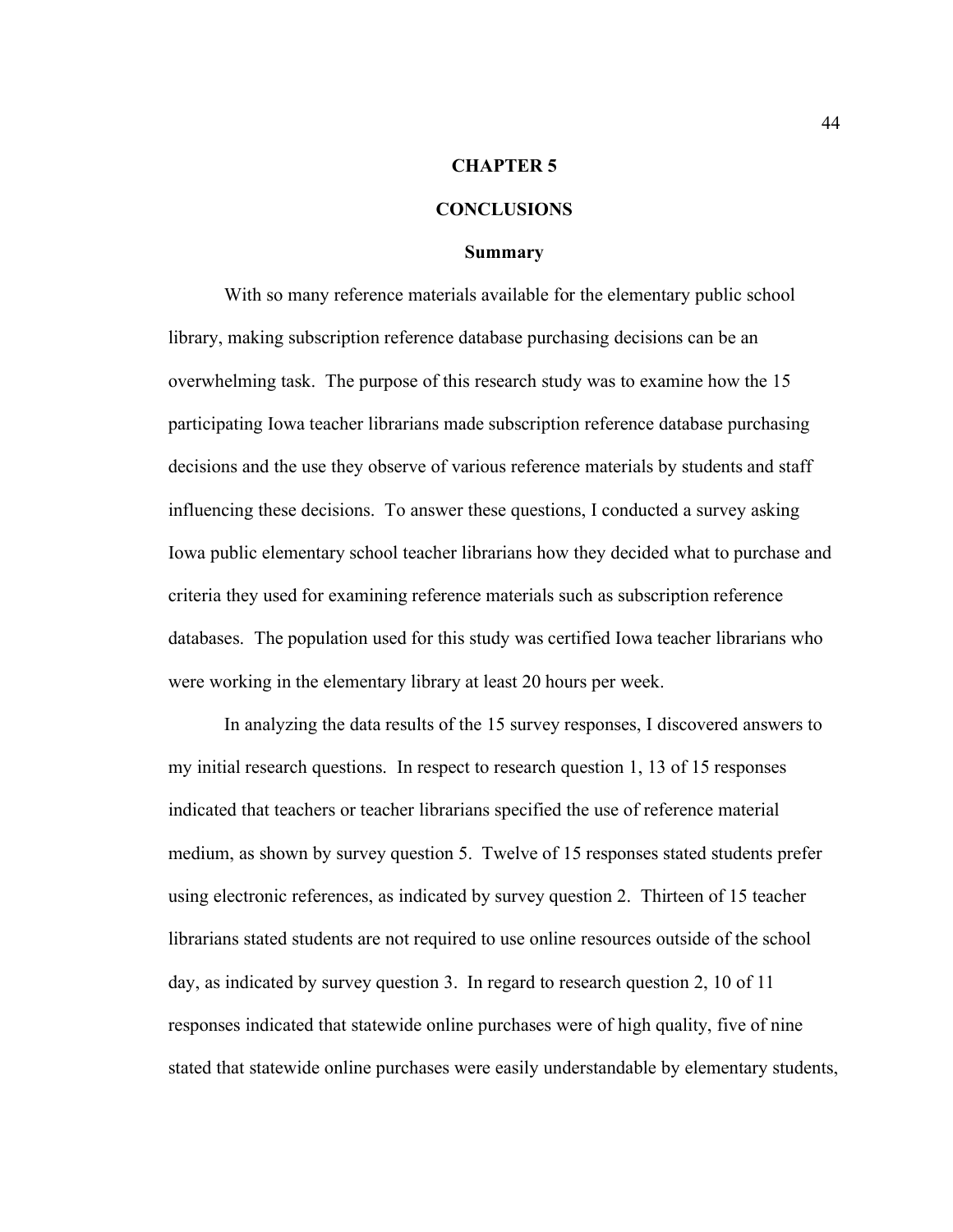six of nine said statewide online purchases were easy to use, and five of eight responded that statewide online purchases were age appropriate, as indicated by survey question 4. In respect to research question 3, the criteria examined by teacher librarians most often included cost, curricular support, students and staff needs, length of availability, age appropriateness, reading level, funding sources, and currency of information, as indicated by survey question 7. Eleven of 15 responses indicated that none of the budget goes toward electronic reference material purchases while nine stated some of the budget goes toward print purchases, as indicated by survey question 6. Five of 15 teacher librarians stated that when replacing reference materials, they would look at print first, while four indicated they would look at electronic references available first, as indicated by survey question 8. This information has led me to make several conclusions regarding my data.

#### **Conclusions**

Teacher librarians seem to hold Iowa AEA reference materials in high esteem, even when the same teacher librarian does not necessarily think the Iowa AEA references are the best for their young students. I found this incredibly interesting, but it coincides with many opinions the teacher librarians had about using and teaching about print references to the younger students and adding subscription reference databases gradually as students can handle gathering information from technology in order to complete inquiry research projects for class.

Many teacher librarians indicated that they began subscription reference database use around  $3<sup>rd</sup>$  grade, which caused me to wonder what is being used with elementary students that is not at their reading level. Perhaps there something in these same Iowa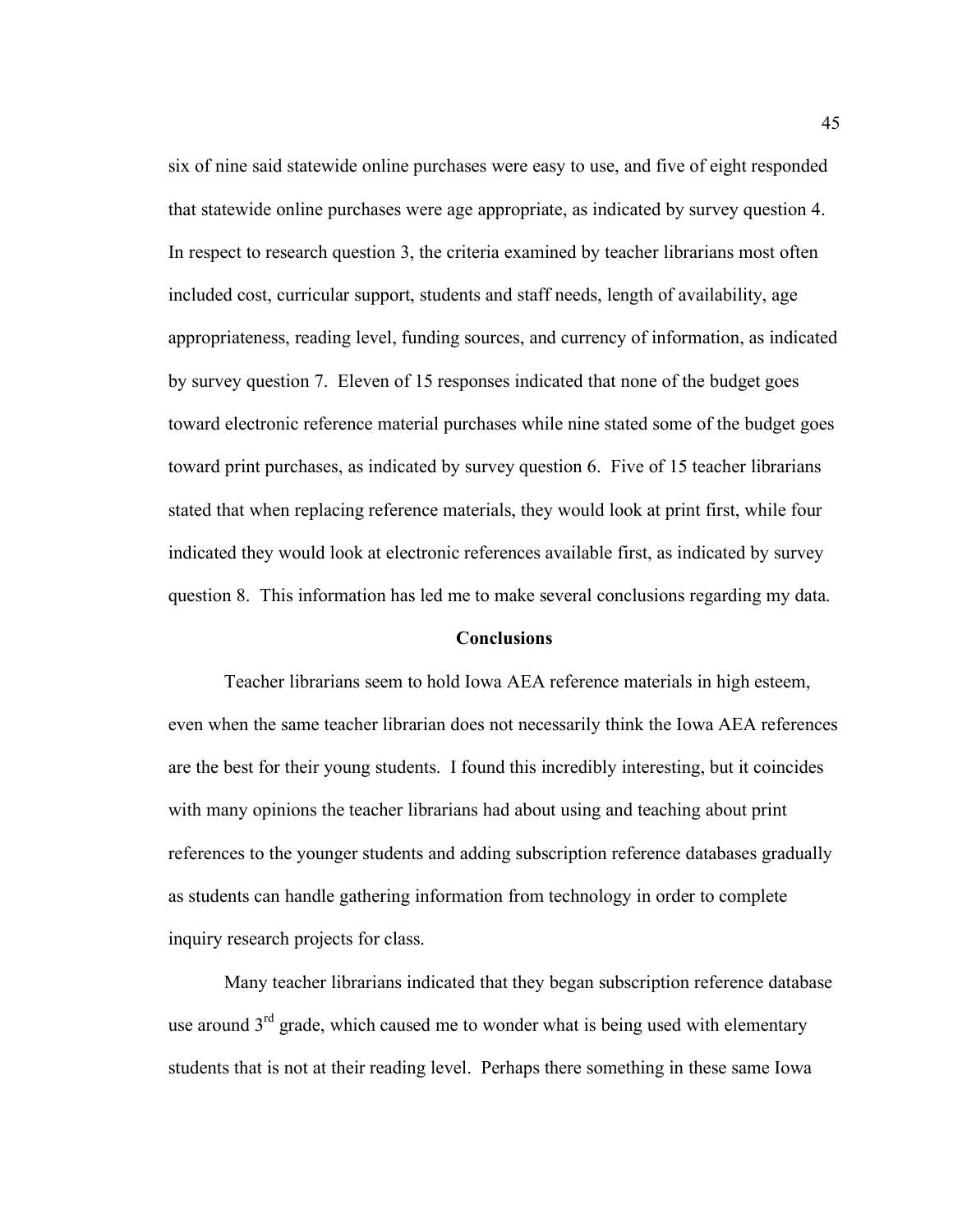AEA reference materials at a lower reading level with similar information that could be used instead. In one response from a teacher librarian, a "read-aloud option in World Book" was mentioned, which may begin to address this issue. This option within World Book could help students who do not have as high of a reading level as the information presented or students who retain information better when it is heard, as long as the students have individual headphones available.

Another conclusion I have come to is while many teacher librarians express student enjoyment of subscription reference database use, responses indicated that most of the library budgets of these 15 teacher librarians did not allow for additional subscription reference database purchasing past what is provided through the Iowa AEA. With the need to keep print materials current, the pressure to purchase additional subscription reference databases seems to be less pressing. Many teacher librarians even went as far as saying that the Iowa AEA provided "sufficient" references given the budget restrictions. In most cases of additional subscription reference database purchasing, the funds to make the purchase were provided by an outside source, such as a Booster Club or grant money acquired by the teacher librarian.

This understanding of budget restrictions and the reliance on Iowa AEA Online resources leads me to conclude that teacher librarians are in need of more budget funding to increase their subscription reference database purchasing that is necessary for the increase demand in the digital age or to shift funding within purchasing funds to allow for additional purchases to be made. It also stresses to me the importance of quality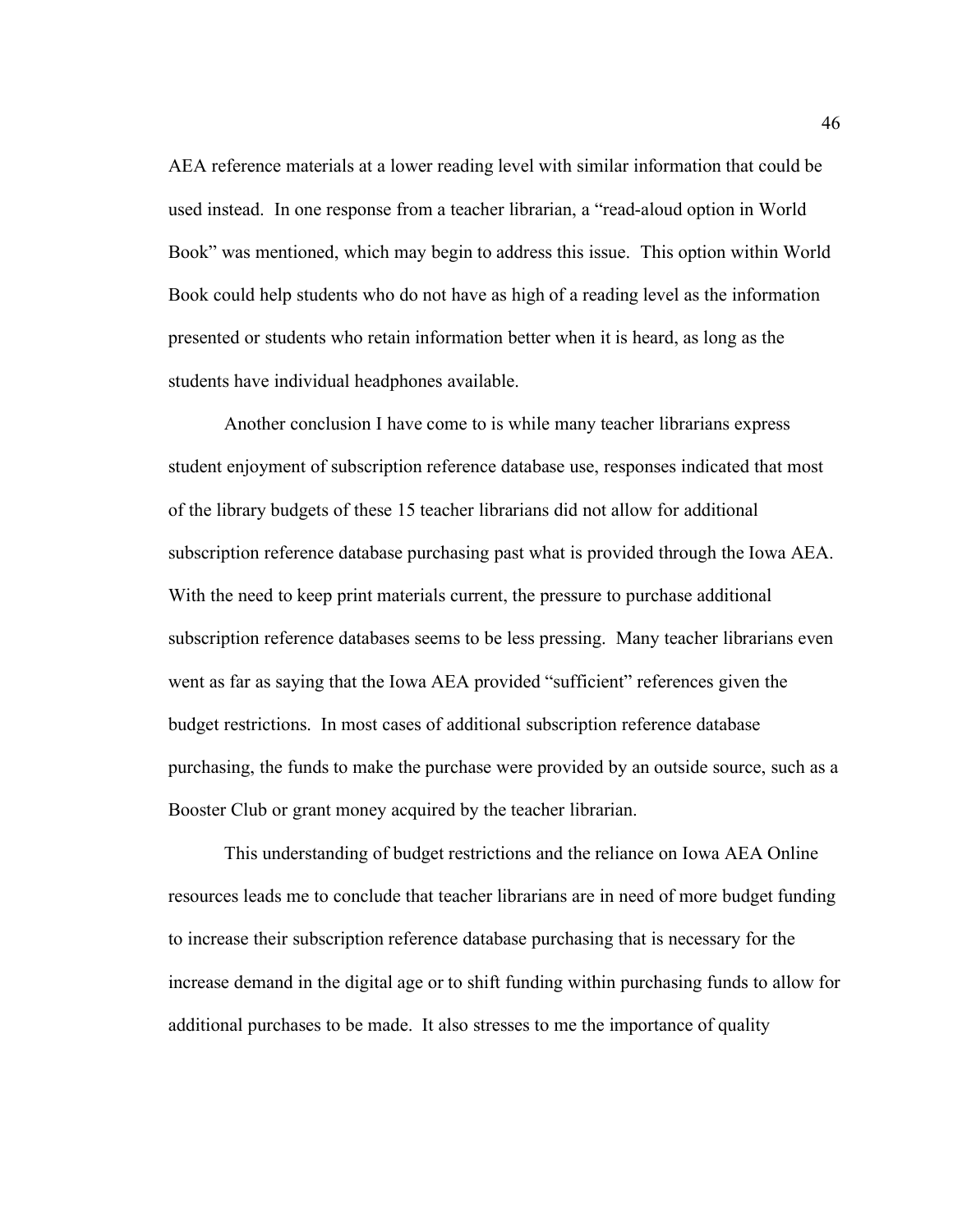subscription reference databases provided by the Iowa AEA since many libraries cannot afford to purchase any other subscription reference databases.

Another conclusion that I have made from my research study is that print references are still widely used in Iowa public elementary schools. From my results, I have concluded that teacher librarians often use print references and other print works from the library to teach basic research information starting as early as first grade for future use of print and electronic references. Up-to-date print references and print nonfiction are necessary to build student knowledge in this way.

Along these lines, I found it odd that when looking at replacing reference materials, the opinions of teacher librarians were almost evenly divided between electronic and print references. Even with student enthusiasm for subscription reference databases, teacher requirements and print reference basics are also heavily considered. This influences the criteria for purchasing decisions made, such as curricular needs and student interests. In order to develop and enhance students reading abilities, the library must provide these resources for students and staff.

As indicated by my results, teacher librarians tend to make few subscription reference database decisions given the limit on library budgets. With more funding, these purchasing decisions might be possible. Both print and electronic reference materials are being heavily used in the Iowa public elementary school. Teacher librarians are making the best purchasing decisions for their community based on their expert knowledge, but limits are still in place despite the desire to purchase subscription reference databases other than those provided by the Iowa AEA.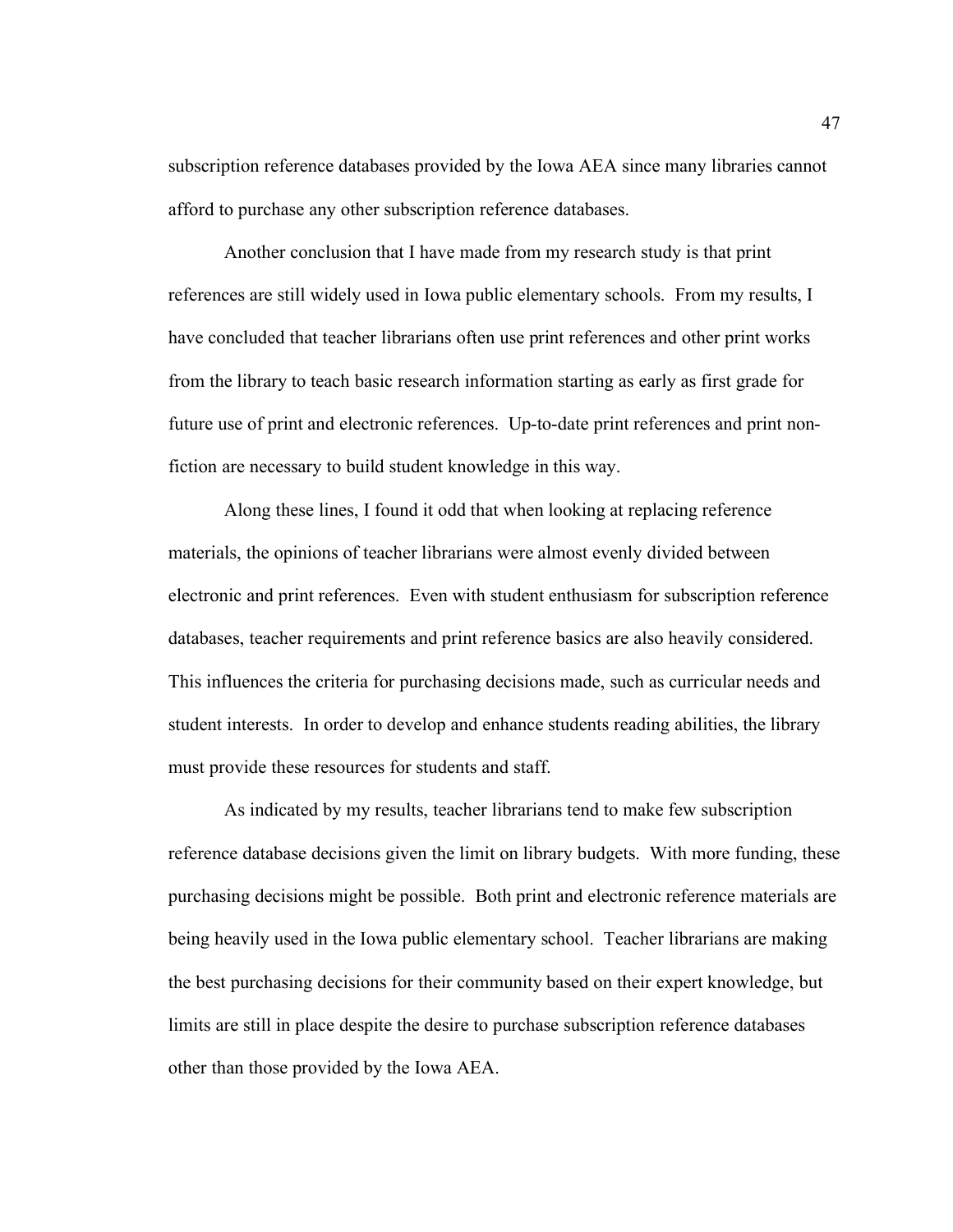#### **Recommendations for Further Study**

Further exploration in a similar study both in Iowa and other states would add more information that could be compared my findings, showing teacher librarians on an even a wider scale of how subscription reference database purchasing decisions are, or are not, being made. The open-ended survey allowed for extra explanation and information, but it also left room to not actually answer the question that was asked. If I were to conduct this survey again, I would write a few of the questions with only specific options, perhaps using check boxes.

Other factors I would recommend for further study would be if more budget funds were to become available. This type of change would impact the results of the survey drastically. With the ever-changing nature and progression of technology and references available, updated information in the future would also be recommended and helpful for teacher librarians. Another possible further study would be to conduct a qualitative nonsurvey study regarding why these purchasing decisions are made. This could explore the question of why teachers continue to use print reference heavily in this digital age.

Several teacher librarians commented that students often print out information found on subscription reference databases and make notes on the printed version of the reference. An additional further study could look at how students use these subscription reference databases. It could also examine how printing information found on subscription reference database changes information gathering in the digital age. Further study in this area would be a great benefit for elementary teacher librarians.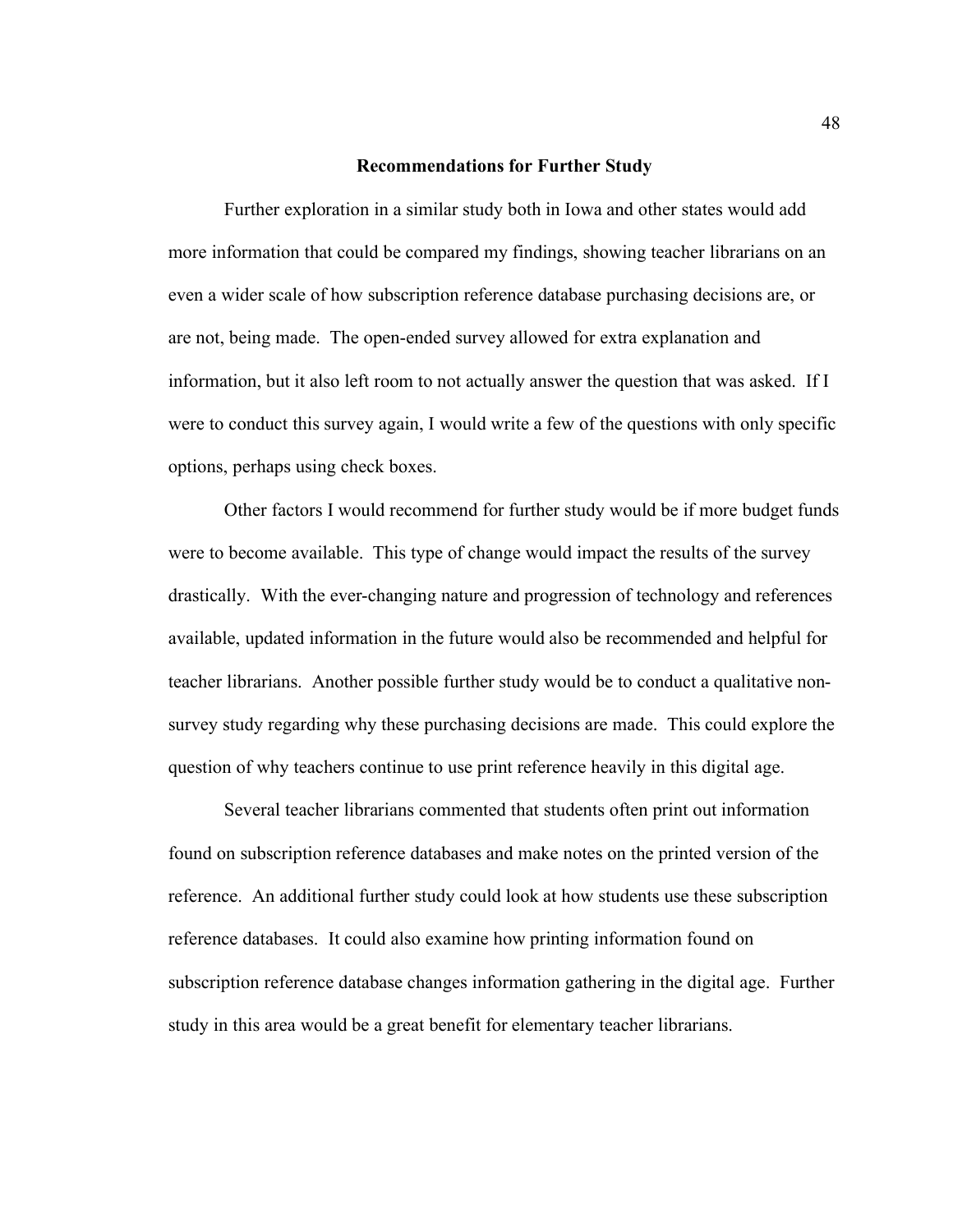#### REFERENCES

- American Association of School Librarians. (2009). *Empowering learners: Guidelines for school library media programs*. Chicago: American Association of School Librarians.
- American Association of School Librarians and Association for Educational Communications and Technology. (1998). *Information power: Building partnerships for learning*. Chicago: American Library Association.
- Cassell, K. A., & Hiremath, U. (2009). *Reference and information services in the 21st century: An introduction.* New York: Neal-Schuman Publishers.
- Cool, C. (2004). Information-seeking behaviors of children using electronic information services during the early years: 1980-1990. In M. K. Chelton & C. Cool (Ed.), *Youth information-seeking behavior: Theories, models, and issues* (pp. 1-35). Lanham, MD: Scarecrow Press.
- Geller, M. (2006). Managing electronic resources. *Library technology reports, 42*(2), 6- 13. Retrieved from http://search.ebscohost.com
- Gregory, V.L. (2006). *Selecting and managing electronic resources: A how-to-do-it manual for librarians*. New York: Neal-Schuman Publishers.
- Intner, S. S. (2001). Impact of the Internet on collection development: Where are we now? Where are we headed? An informal study [Electronic version]. *Library collections, acquisitions, and technical services, 25*(3), 307-322. doi: 10.1016/S1464-9055(00)00191-3
- Iowa Department of Education. (2007). *Iowa school library program guidelines:*  Libraries, literacy and learning for the 21<sup>st</sup> century. Retrieved from http://www.iowa.gov/educate/index.php?option=com\_content&task =view&id=959&Itemid=1
- Joshipura, S. (2008). Selecting, acquiring, and renewing electronic resources. In H. Yu and S. Breivold (Ed.), *Electronic resource management in libraries* (pp. 48-70). Hershey: Information Science Reference.
- Lanning, S. & Bryner, J. (2004). *Essential reference services for today's school media specialists.* Westport, CT: Libraries Unlimited.
- Large, A. (2004). Information seeking on the web by elementary school students. In M. K. Chelton & C. Cool (Ed.), *Youth information-seeking behavior: Theories, models, and issues* (pp. 293-319). Lanham, MD: Scarecrow Press.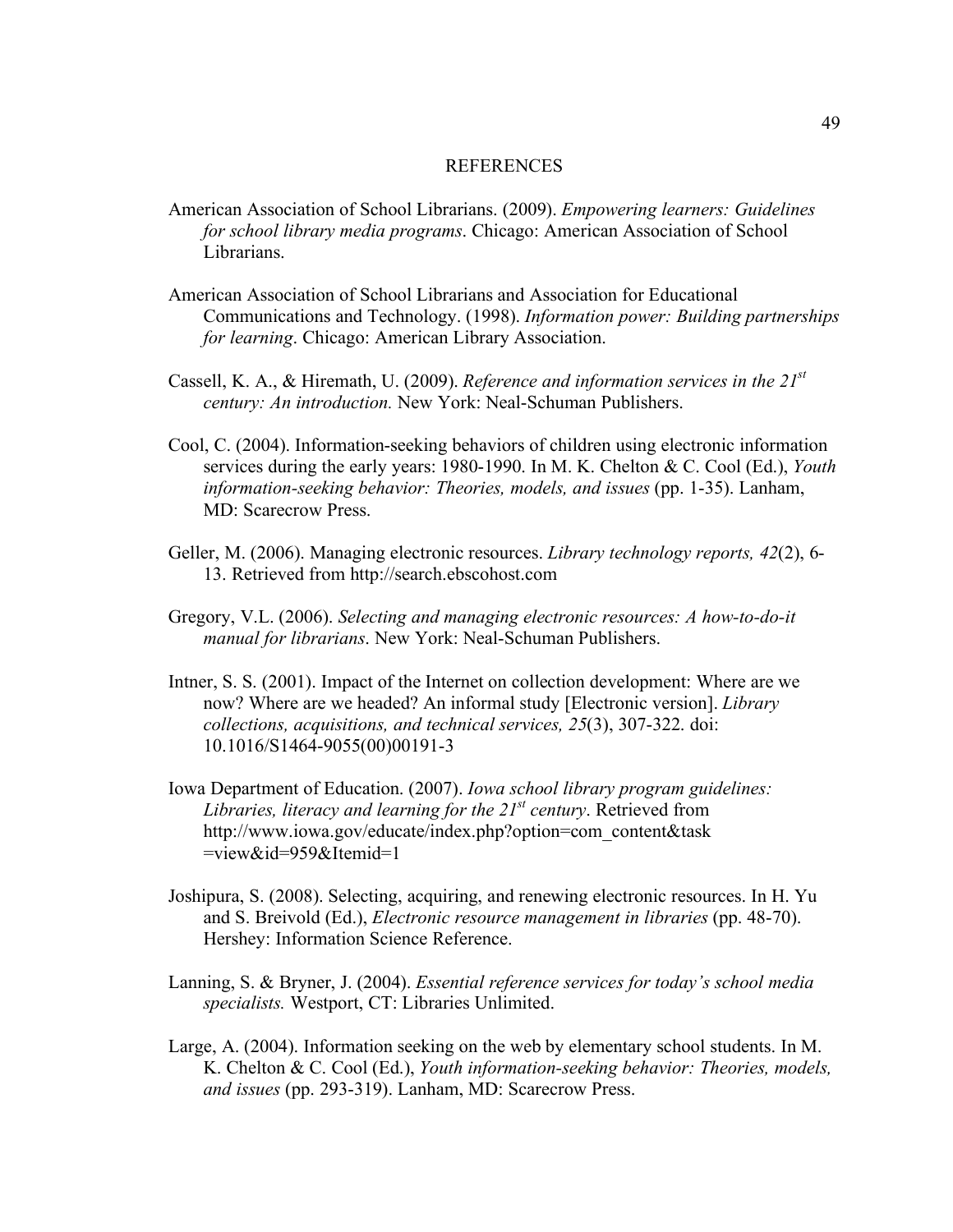- Maxwell, D. J. (2005). Digital versus print: The current state of reference affairs in school libraries. In W. J. Frost (Ed.), *The reference collection: From the shelf to the web* (pp. 53-68). New York: Haworth Information Press.
- Neuman, D. (2004). Learning and the digital library. In M. K. Chelton & C. Cool (Ed.), *Youth information-seeking behavior: Theories, models, and issues* (pp. 65-94). Lanham, MD: Scarecrow Press.
- Truett, C. (1994). New technologies in reference services for school libraries: How their use has changed the teaching of library and research skills in North Carolina. In C. Truett (Ed.), *School library reference services in the 90s: Where we are, where we're heading* (pp. 123-144). New York: Haworth Press.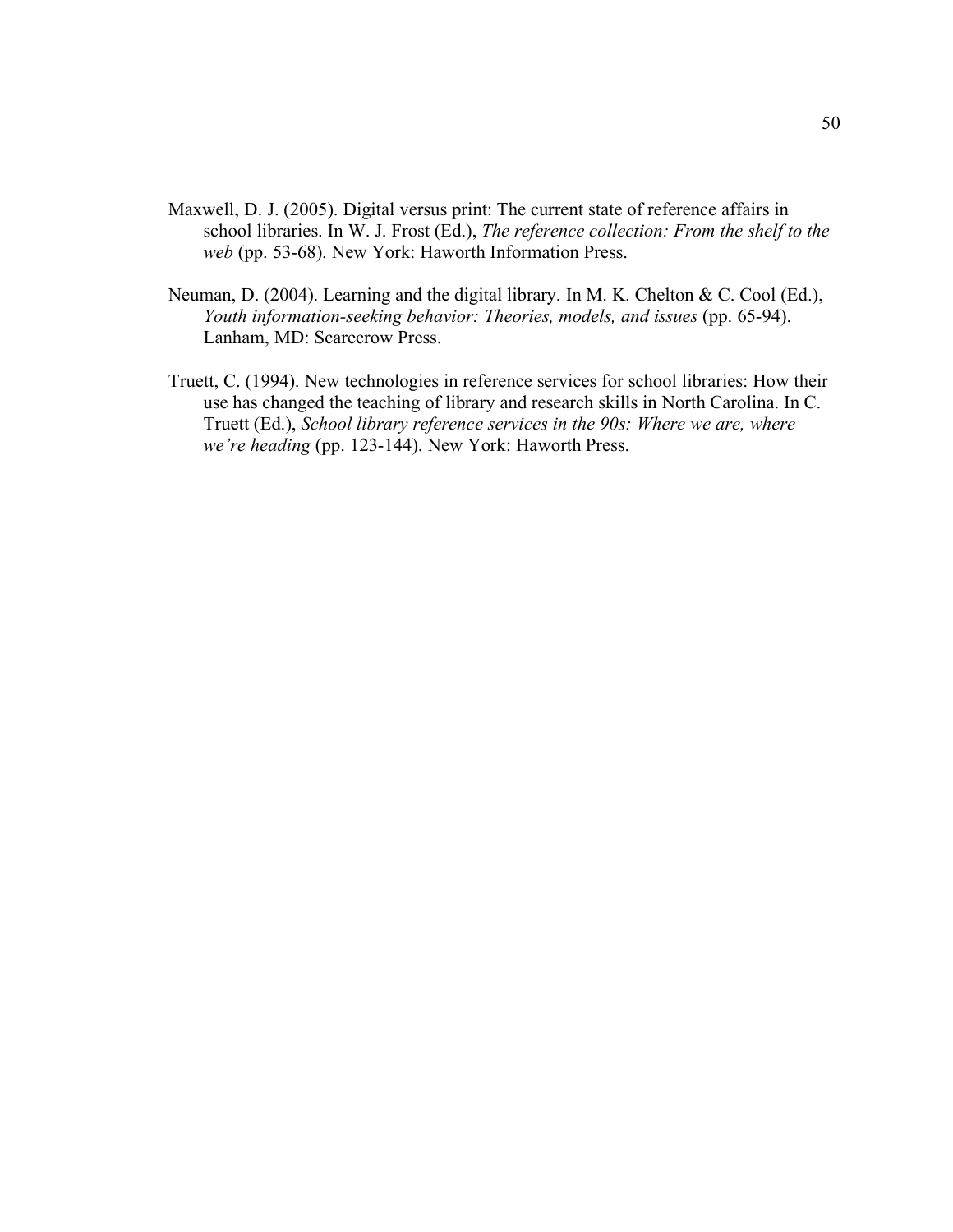# APPENDIX A

### **SURVEY**

- 1. In what grades in your elementary school do students explore, learn, and use electronic subscription databases (such as AEA online)? To what extent do they use these reference materials?
- 2. Would you say that your elementary students prefer to use print or electronic subscription databases?
- 3. Are your elementary students expected to complete work using electronic subscription databases outside of the school day? Are there extra hours for students to use school computers outside of the school day?
- 4. Do the electronic subscription databases available to elementary students through the statewide online purchase meet a standard of high quality making them relevant for elementary students? Is the information easily understandable by elementary students? Can the information be easily used by elementary students? Is the information provided age appropriate for the students?
- 5. Given a topic normally researched by elementary students (such as animals), do students typically use print non-fiction, print reference, or electronic subscription databases to complete their research? Is this because it is required by the teacher or through the choice of the student?
- 6. Think back to the last few years. What percentage of your annual budget goes towards purchasing electronic subscription databases? Print references?
- 7. What things do you consider when making selection decisions regarding electronic subscription databases verses print non-fiction or print references?
- 8. When you go to replace out-dated reference material, would you look first at an electronic subscription source or print resource (assuming that it is available in either form)?
- 9. Would you like me to email you a copy of the final report after it is completed? In what format would be easiest for you to read (.doc, .pdf, etc.)?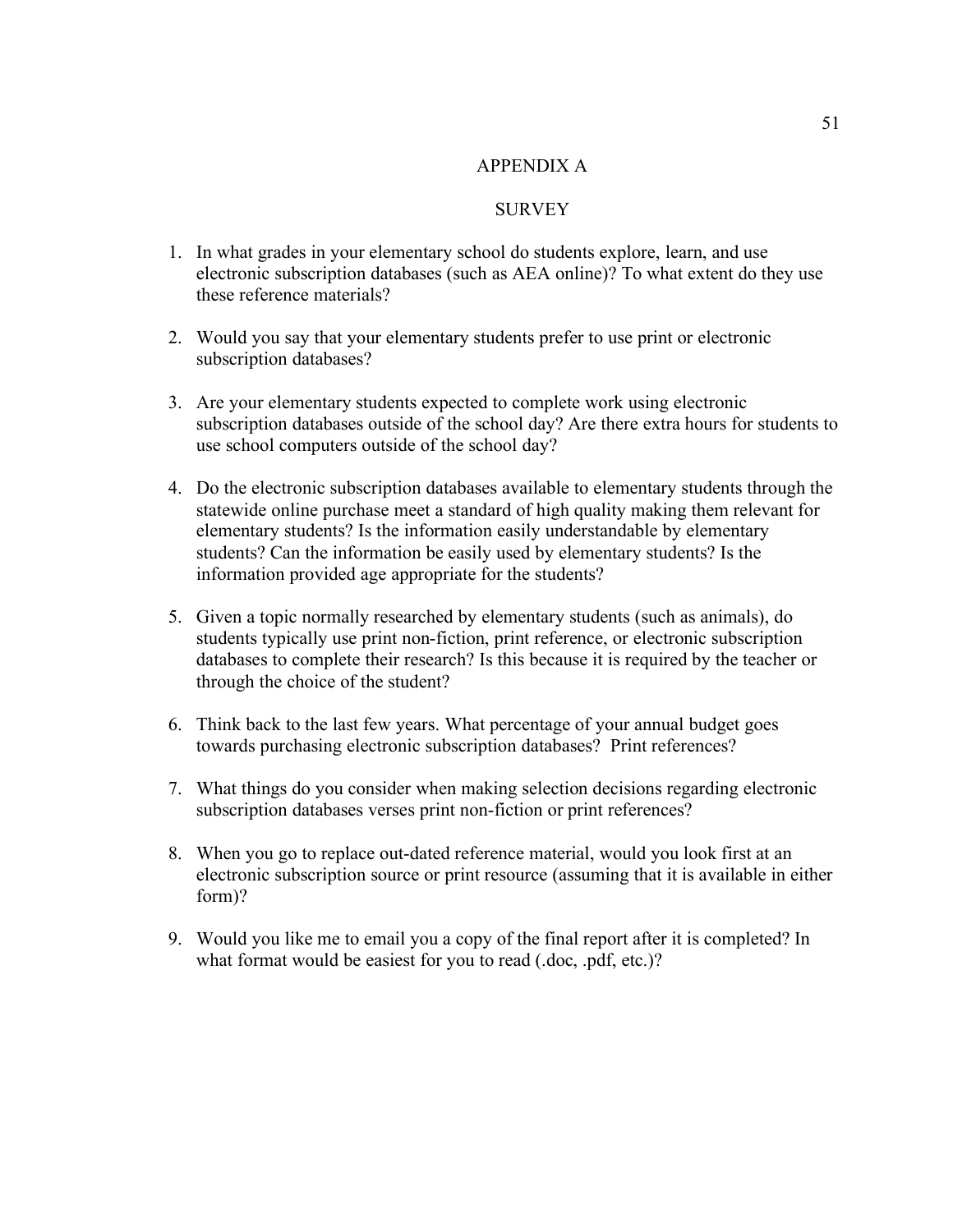### APPENDIX B

### SURVEY RESPONSES

### **Survey Response 1**

- 1. In what grades in your elementary school do students explore, learn, and use electronic subscription databases (such as AEA online)? To what extent do they use these reference materials? *We purchase Bookflix from Scholastic, which we use with Pre-K through 3rd graders. They use Bookflix fairly frequently at school. Some students have mentioned using it at home, but I would guess not very many students take advantage of that option. Our fourth and fifth graders use World Book online, but probably only twice a year. I introduce EBSCO and SIRS to the 6<sup>th</sup> graders, and they use it for at least 2 assignments.*
- 2. Would you say that your elementary students prefer to use print or electronic subscription databases? *Our elementary students love being on computers and prefer working on them, but the material on the databases isn't easily understood by most of them.*
- 3. Are your elementary students expected to complete work using electronic subscription databases outside of the school day? Are there extra hours for students to use school computers outside of the school day? *Our elementary students are not expected to complete work on the databases outside of the school day. Students may use computers for 45 minutes before school and 45 minutes after school daily.*
- 4. Do the electronic subscription databases available to elementary students through the statewide online purchase meet a standard of high quality making them relevant for elementary students? Is the information easily understandable by elementary students? Can the information be easily used by elementary students? Is the information provided age appropriate for the students? *The databases available through the statewide online purchase are high quality databases in my opinion, but don't suit elementary students well. The information is not easily understood by them, nor is it organized for their easy use. It is also not age appropriate for elementary students; many of our 6th graders struggle to find articles that they readily understand.*
- 5. Given a topic normally researched by elementary students (such as animals), do students typically use print non-fiction, print reference, or electronic subscription databases to complete their research? Is this because it is required by the teacher or through the choice of the student?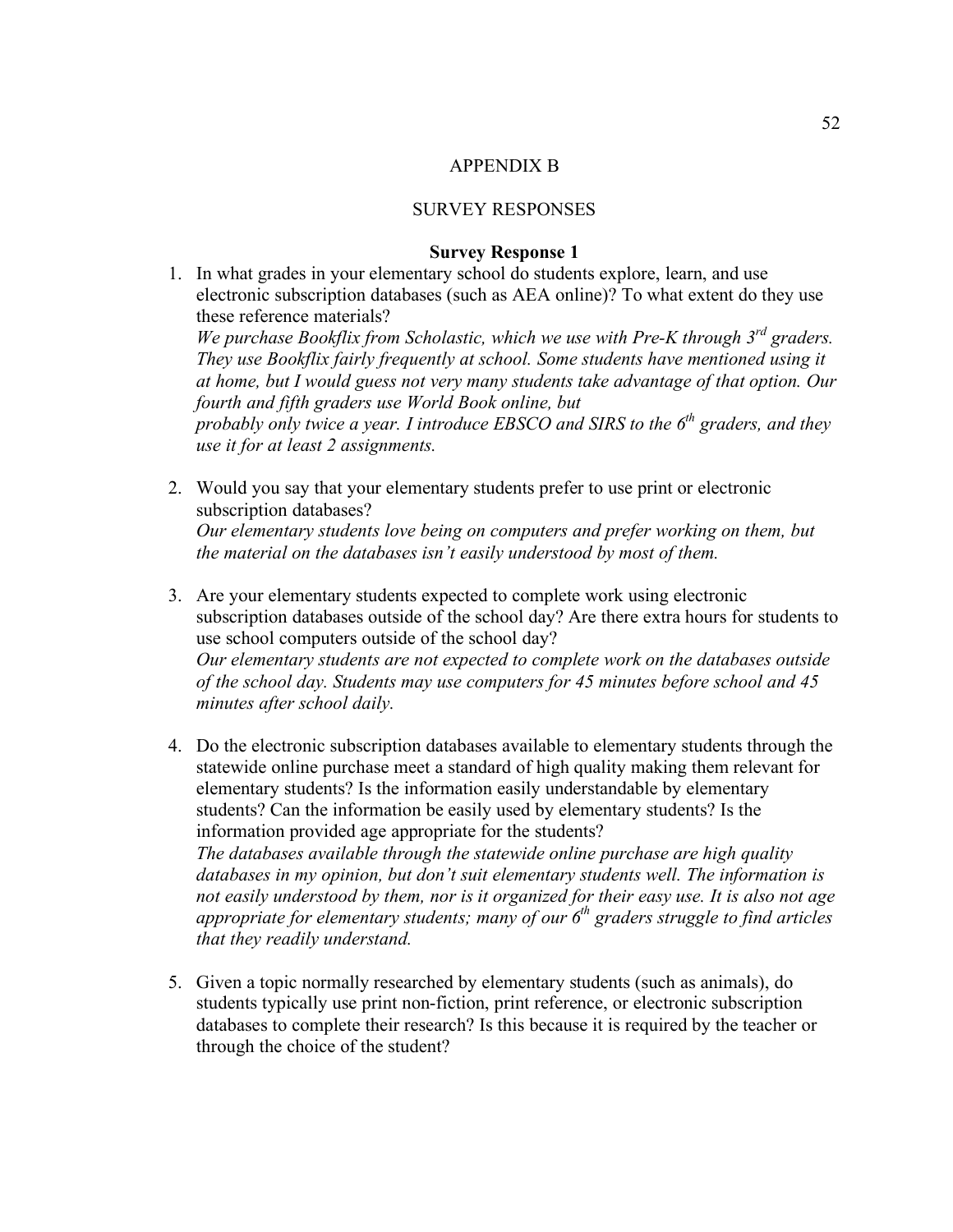*Students quite often use both print and electronic information for research, but their electronic sources normally come from Google, not the subscription databases. Teachers usually require some print sources.*

- 6. Think back to the last few years. What percentage of your annual budget goes towards purchasing electronic subscription databases? Print references? *Very little of my budget goes to either subscription databases or print reference sources. A fair amount goes to print non-fiction, especially books that specifically relate to curriculum. We did purchase Bookflix this year, but that was done with a grant from our parent organization.*
- 7. What things do you consider when making selection decisions regarding electronic subscription databases verses print non-fiction or print references? *With print, you keep it forever, whereas subscription databases expire. … we have on-site access to all … databases, so purchasing more seems unnecessary, at least for now. Obviously the database information is more current, which can figure into decision-making.*
- 8. When you go to replace out-dated reference material, would you look first at an electronic subscription source or print resource (assuming that it is available in either form)? *That would depend on the importance of currency to the subject matter. At this point, I would look to print first.*
- 9. Would you like me to email you a copy of the final report after it is completed? In what format would be easiest for you to read (.doc, .pdf, etc.)? *Yes, please, in .doc format.*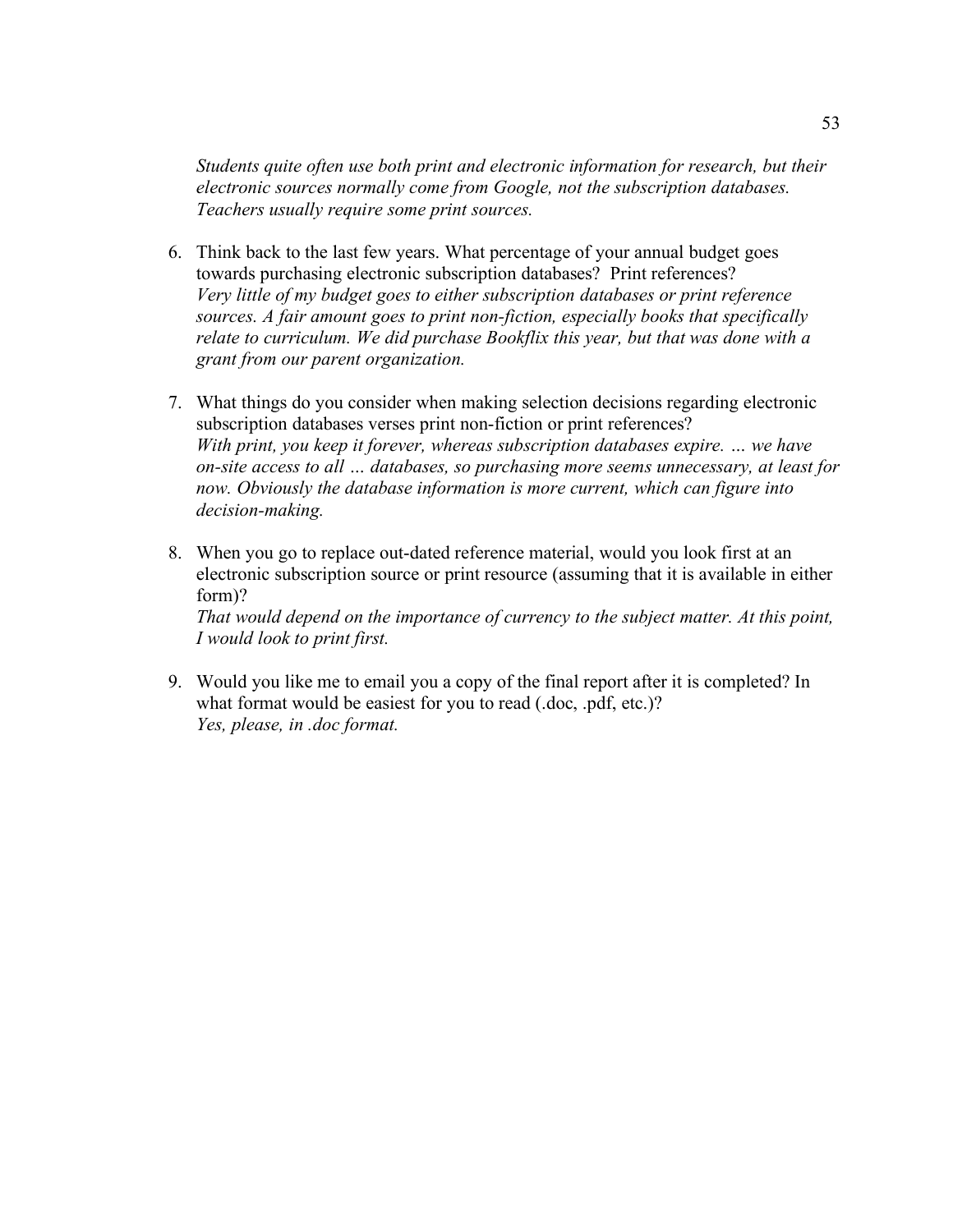- 1. In what grades in your elementary school do students explore, learn, and use electronic subscription databases (such as AEA online)? To what extent do they use these reference materials? *In 3rd-4th grade, we make a few visits to World Book and EBSCO, for one research project a year – limited use In 5th-6th grade, kids are directed, and learn to use independently, Nettrekker, EBSCO, World Book about 4 times a year, for more extended use.*
- 2. Would you say that your elementary students prefer to use print or electronic subscription databases?

*3rd-4th grades – they don't really know how to read from a screen and then record notes. We have to print out, highlight, and then take notes. They are better at using print. 3rd-4th might think the "prefer" online, but they are not reading and comprehending online.*

*5th-6th – students prefer online resources, and are more proficient at reading and using info from electronic resources.*

- 3. Are your elementary students expected to complete work using electronic subscription databases outside of the school day? Are there extra hours for students to use school computers outside of the school day? *No, they are not expected to use them outside of the school day. I make them aware, and encourage them to, but only a handful of self-motivated students actually do. We have a higher poverty population, with families that generally give little support for their children's' education, so I don't assign that kind of work outside of the school day.*
- 4. Do the electronic subscription databases available to elementary students through the statewide online purchase meet a standard of high quality making them relevant for elementary students? Is the information easily understandable by elementary students? Can the information be easily used by elementary students? Is the information provided age appropriate for the students? *I think that the "understandable" factor is key here. Most AEA Online resources are used at a rudimentary level. There is a lot kids don't understand. We use EBSCO "primary search" and "World Book Kids" and "World Book Student." Some of Nettrekker is accessible to 5th-6th.*
- 5. Given a topic normally researched by elementary students (such as animals), do students typically use print non-fiction, print reference, or electronic subscription databases to complete their research? Is this because it is required by the teacher or through the choice of the student?

*Students mostly use print non-fiction, because the teachers and I require it to be used as the first resource. It's reliable information. Then we move to online resources.*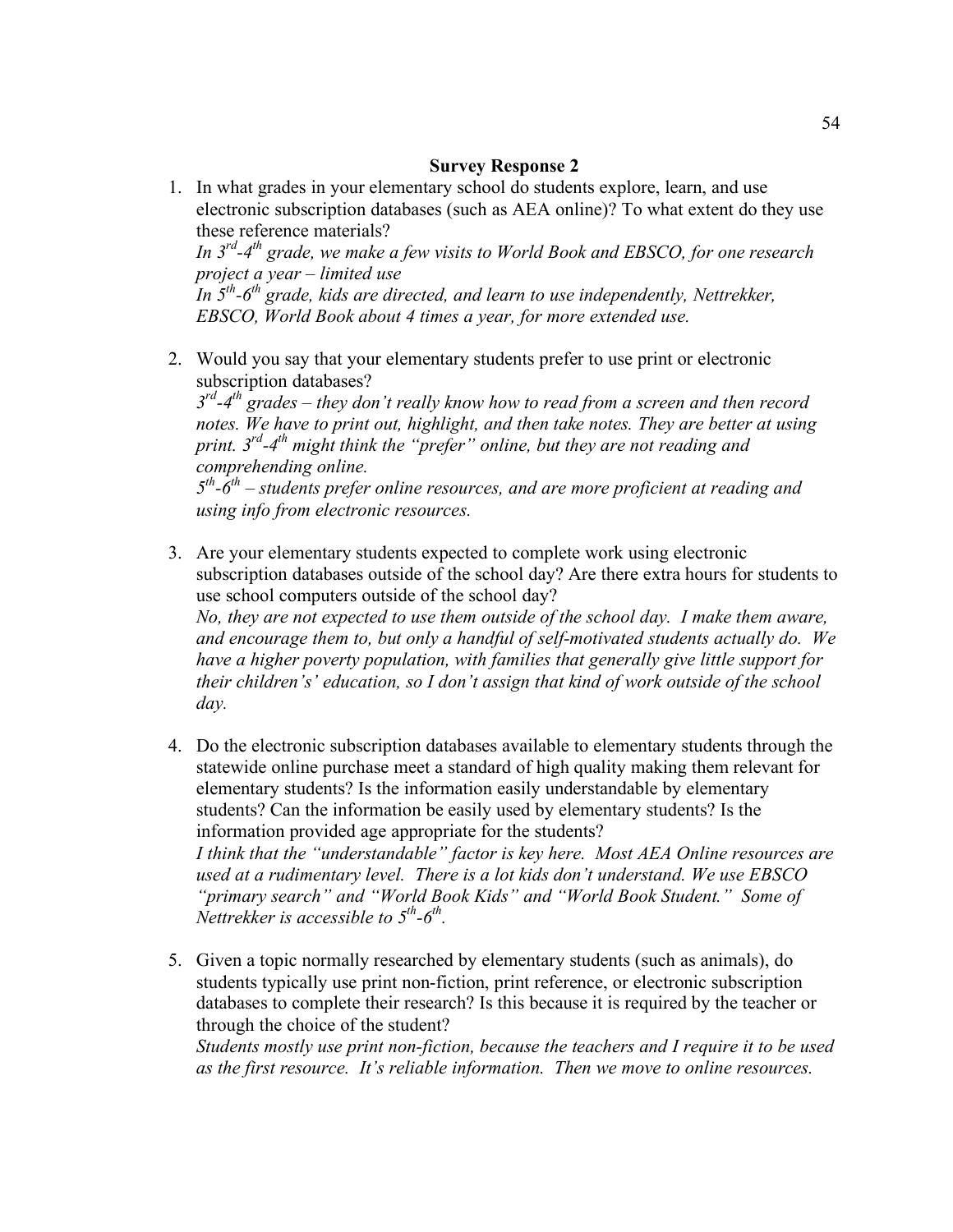*For*  $3^{rd} - 4^{th}$ *, I have them print off (as described above), and*  $5^{th} - 6^{th}$  *are more adept at searching and reading online.*

- 6. Think back to the last few years. What percentage of your annual budget goes towards purchasing electronic subscription databases? Print references? *I don't purchase any subscription databases; the AEA does that. I don't buy any extra. So I guess you'd say I use 100% for print references.*
- 7. What things do you consider when making selection decisions regarding electronic subscription databases verses print non-fiction or print references? *Well, I may be able to purchase some electronic subscriptions with … settlement money, because the money is there and can only be spent on a limited list of things. But if I had to decide to purchase out of MY library budget, I really hesitate to spend, say, \$1,000.00-plus on something we get for one year. If I spend \$1,000.00 on books I get to keep them! The price would have to come WAY down for a small elementary school to be able to buy yearly subscriptions.*
- 8. When you go to replace out-dated reference material, would you look first at an electronic subscription source or print resource (assuming that it is available in either form)?

*I would look first at print. I would compare pricing with the subscription. Again, I hate to spend that kind of money for one year, and have to keep spending year after year. I don't think it's practical. I have more in my library budget than a lot of schools, but when you only get to spend \$3,500.00 a year on books, how could you justify spending nearly half of it on a subscription that lasts only one year?*

9. Would you like me to email you a copy of the final report after it is completed? In what format would be easiest for you to read (.doc, .pdf, etc.)? *Sure, send a report. Pdf or doc are OK.*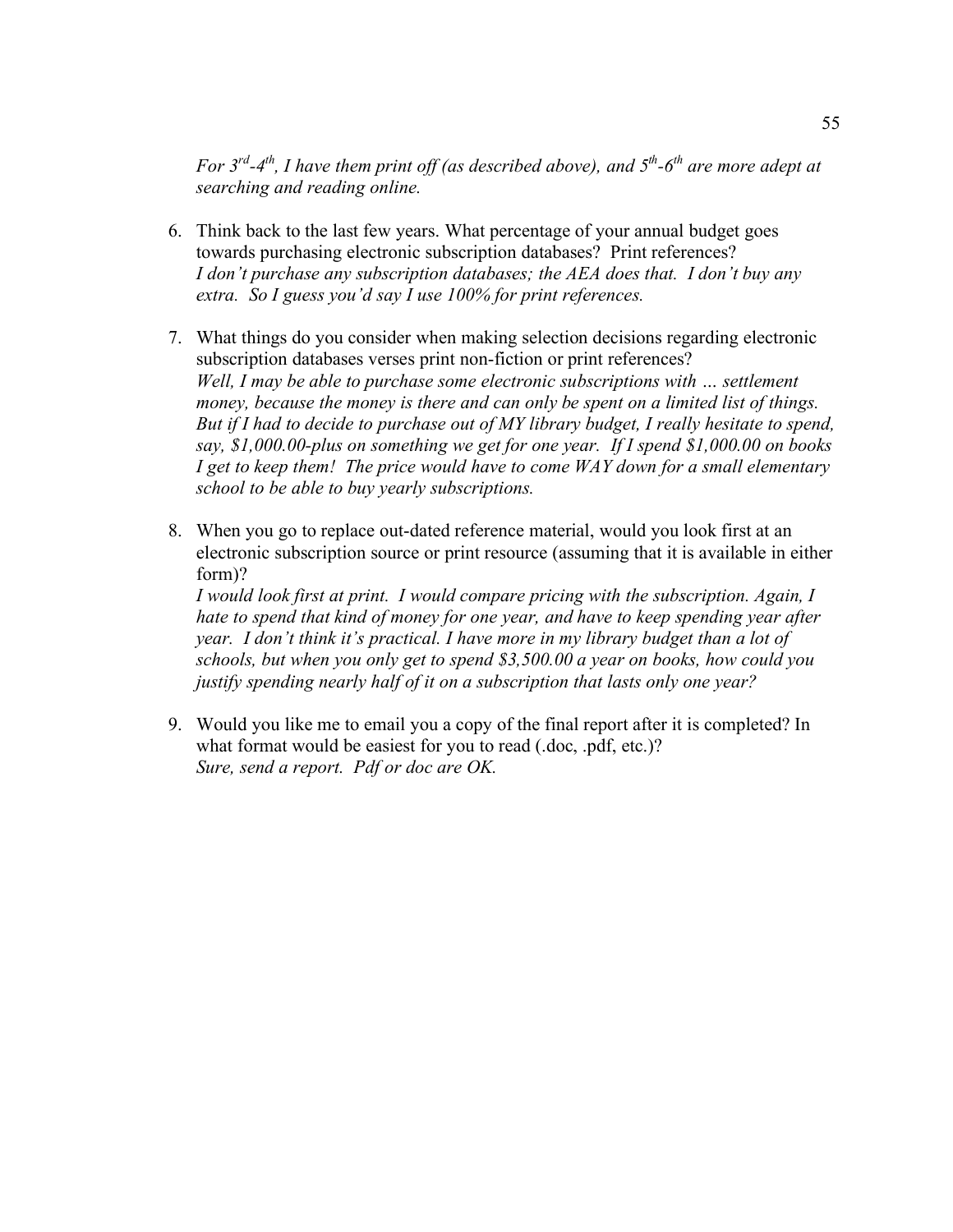- 1. In what grades in your elementary school do students explore, learn, and use electronic subscription databases (such as AEA online)? To what extent do they use these reference materials? *Students in our school start using AEA in about 3rd grade. We don't use it that much in elementary school. I know the elementary teachers use it to show videos and etc.*
- 2. Would you say that your elementary students prefer to use print or electronic subscription databases? *Print it is easier for the kids to navigate through*
- *3.* Are your elementary students expected to complete work using electronic subscription databases outside of the school day? Are there extra hours for students to use school computers outside of the school day? *No, not for elementary school*
- 4. Do the electronic subscription databases available to elementary students through the statewide online purchase meet a standard of high quality making them relevant for elementary students? Is the information easily understandable by elementary students? Can the information be easily used by elementary students? Is the information provided age appropriate for the students? *I believe so*
- 5. Given a topic normally researched by elementary students (such as animals), do students typically use print non-fiction, print reference, or electronic subscription databases to complete their research? Is this because it is required by the teacher or through the choice of the student? *Print reference and print non-fiction( they are the same)*
- *6.* Think back to the last few years. What percentage of your annual budget goes towards purchasing electronic subscription databases? Print references? *I am not sure*
- 7. What things do you consider when making selection decisions regarding electronic subscription databases verses print non-fiction or print references? *We do not purchase any electronic subscription what is available through AEA is what we get.*
- 8. When you go to replace out-dated reference material, would you look first at an electronic subscription source or print resource (assuming that it is available in either form)? *no*

56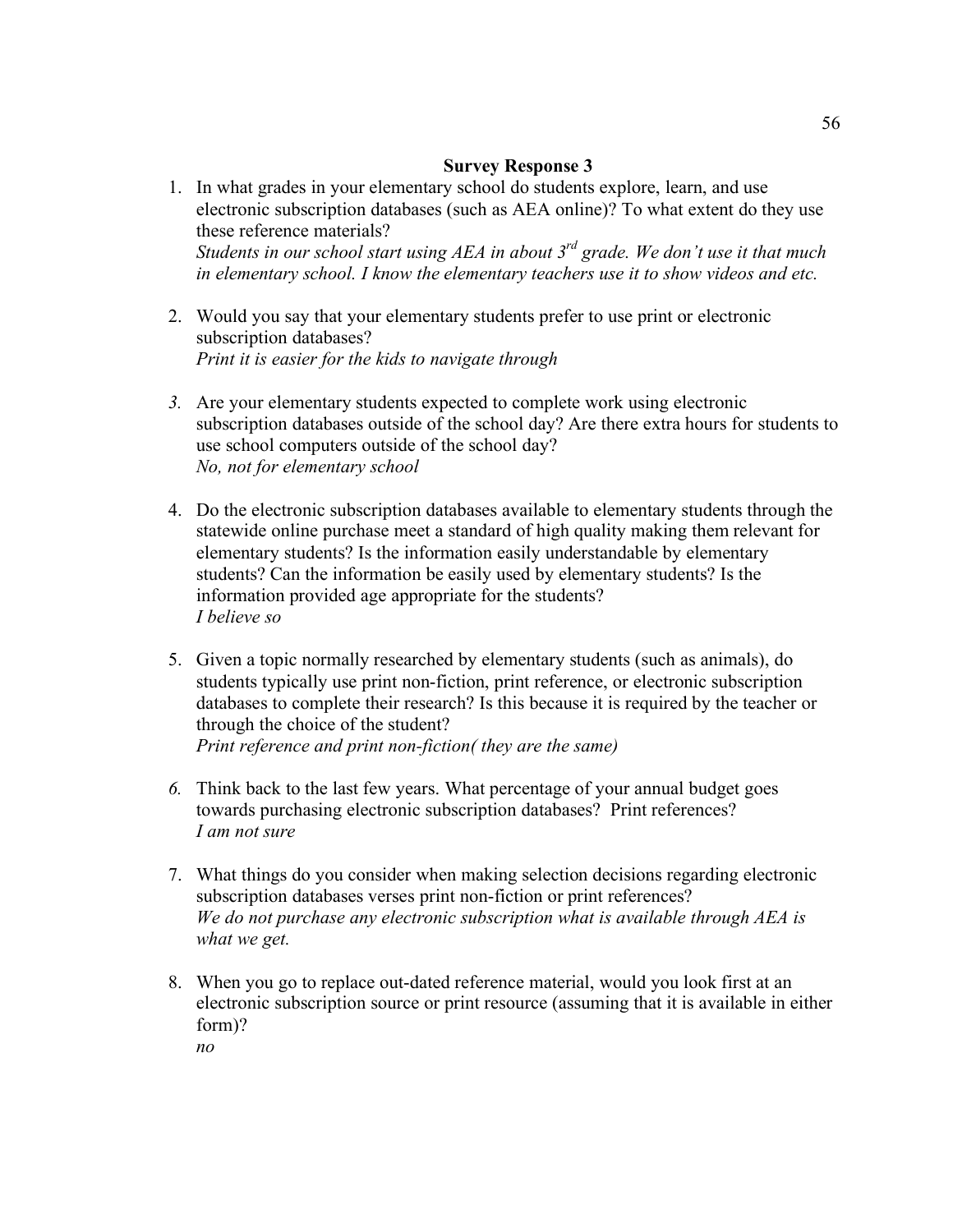9. Would you like me to email you a copy of the final report after it is completed? In what format would be easiest for you to read (.doc, .pdf, etc.)? *no that is fine*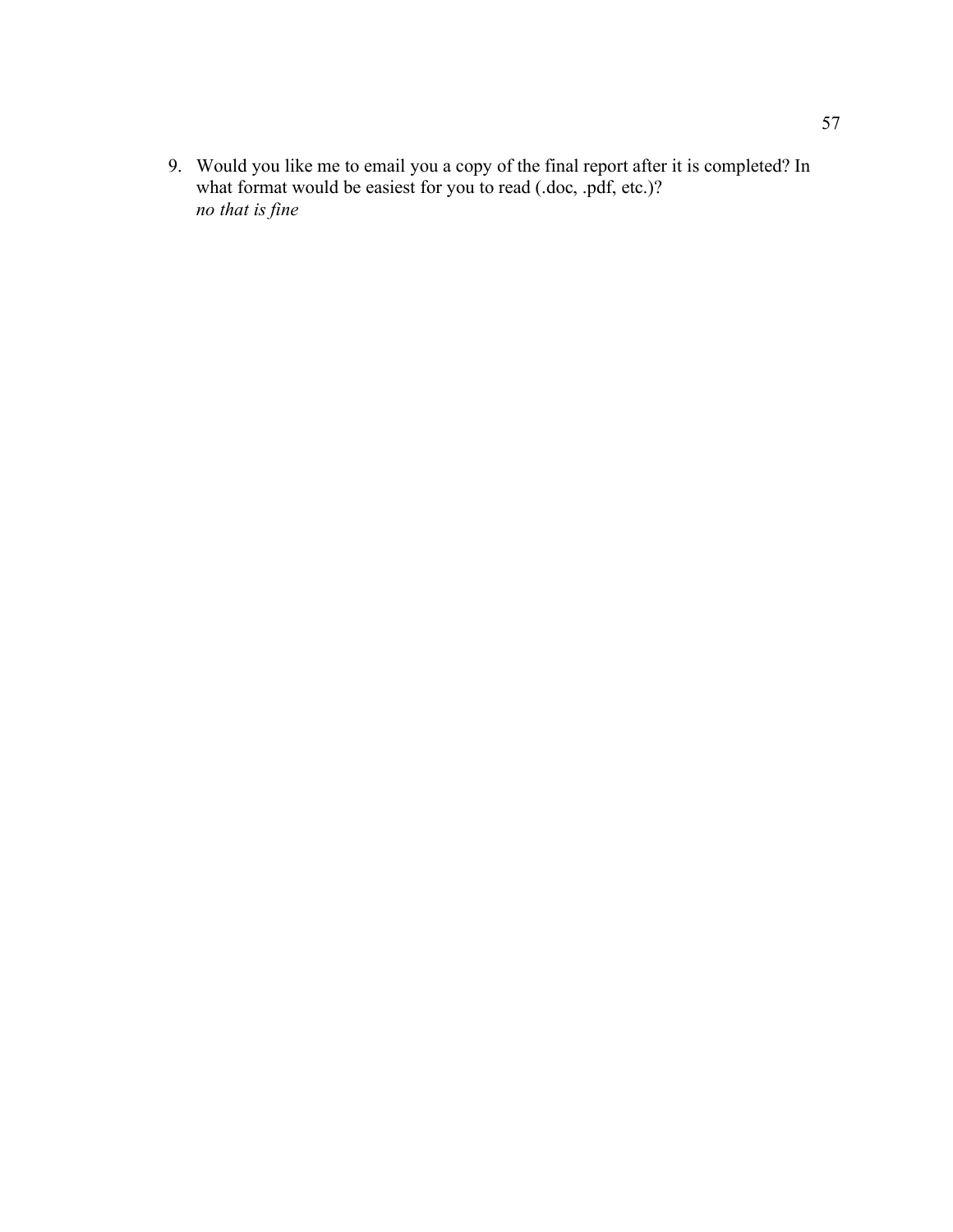- 1. In what grades in your elementary school do students explore, learn, and use electronic subscription databases (such as AEA online)? To what extent do they use these reference materials? *Grades four, five, and six use AEA Online. It is introduced in fourth grade and reinforced in fifth grade. Each grade differs as to frequency with fifth and sixth grade using it for several research projects.*
- 2. Would you say that your elementary students prefer to use print or electronic subscription databases? *They definitely enjoy using the electronic databases and realize that the most up to date information is found there. Last week a student was using World Book Online for a report on Haiti. It had the information about the earth quake that happened in January.*
- 3. Are your elementary students expected to complete work using electronic subscription databases outside of the school day? Are there extra hours for students to use school computers outside of the school day? *Not all of our students have Internet at home, so this would not be expected. The computer lab is not open to students outside of the school day.*
- 4. Do the electronic subscription databases available to elementary students through the statewide online purchase meet a standard of high quality making them relevant for elementary students? Is the information easily understandable by elementary students? Can the information be easily used by elementary students? Is the information provided age appropriate for the students? *EBSCO and World Book are the two main databases that we use. They are very relevant and easy to understand for my students. Both of these databases offer age appropriate and reading level limiters.*
- 5. Given a topic normally researched by elementary students (such as animals), do students typically use print non-fiction, print reference, or electronic subscription databases to complete their research? Is this because it is required by the teacher or through the choice of the student? *One print non-fiction is usually required and then they can use other print nonfiction, print reference, or the electronic databases as they choose.*
- 6. Think back to the last few years. What percentage of your annual budget goes towards purchasing electronic subscription databases? Print references? *None. The AEA Online databases are very sufficient for what we need. Since we have these electronic databases, there is no need to have print encyclopedias. I recently purchased a class set of dictionaries and thesauruses but the PTA paid for them.*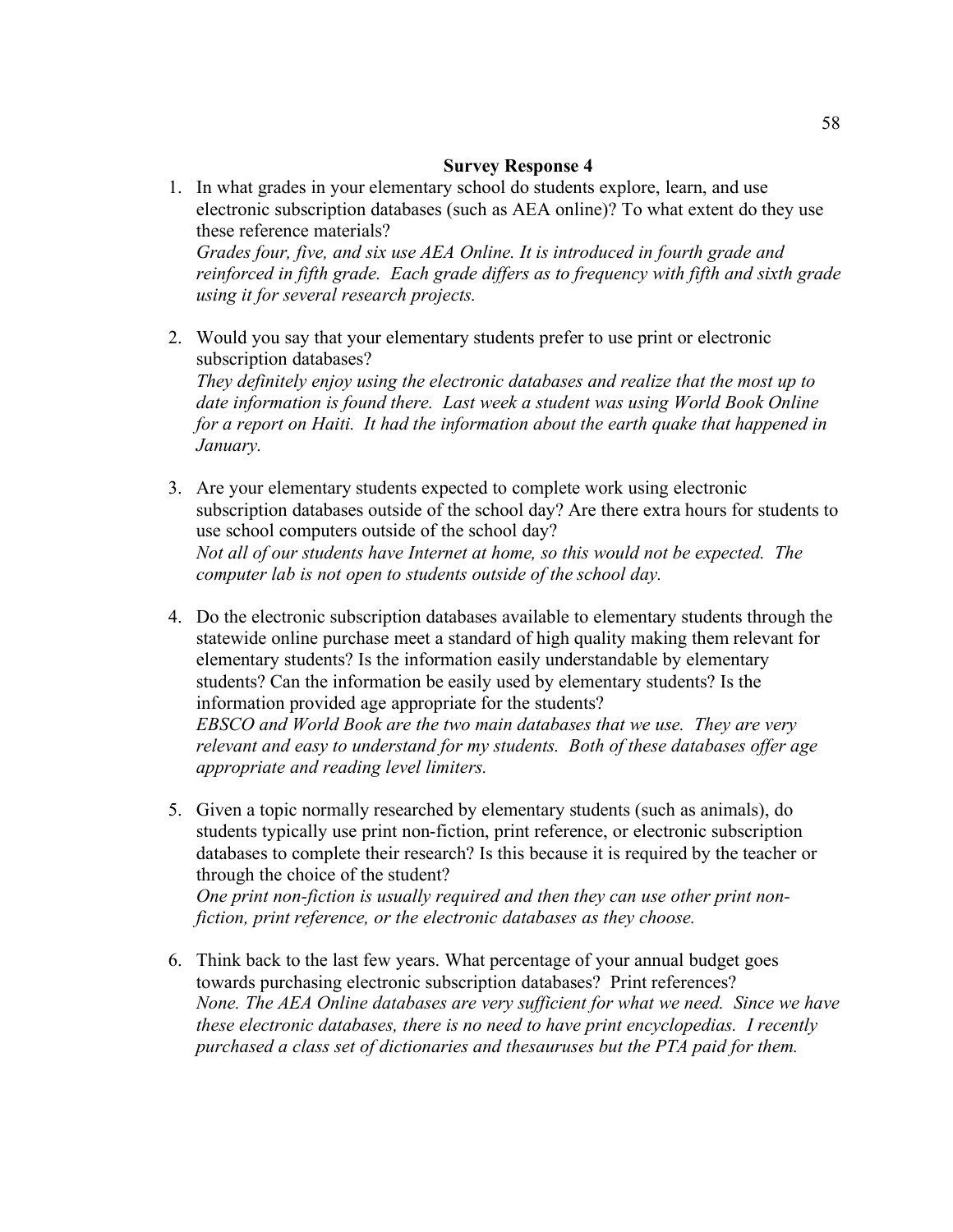- 7. What things do you consider when making selection decisions regarding electronic subscription databases verses print non-fiction or print references? *I don't purchase electronic databases.*
- 8. When you go to replace out-dated reference material, would you look first at an electronic subscription source or print resource (assuming that it is available in either form)?

*I will not be replacing print reference material. Hopefully, the AEA will continue to purchase the databases. If not, hopefully our district will purchase them.*

9. Would you like me to email you a copy of the final report after it is completed? In what format would be easiest for you to read (.doc, .pdf, etc.)? *PDF, please*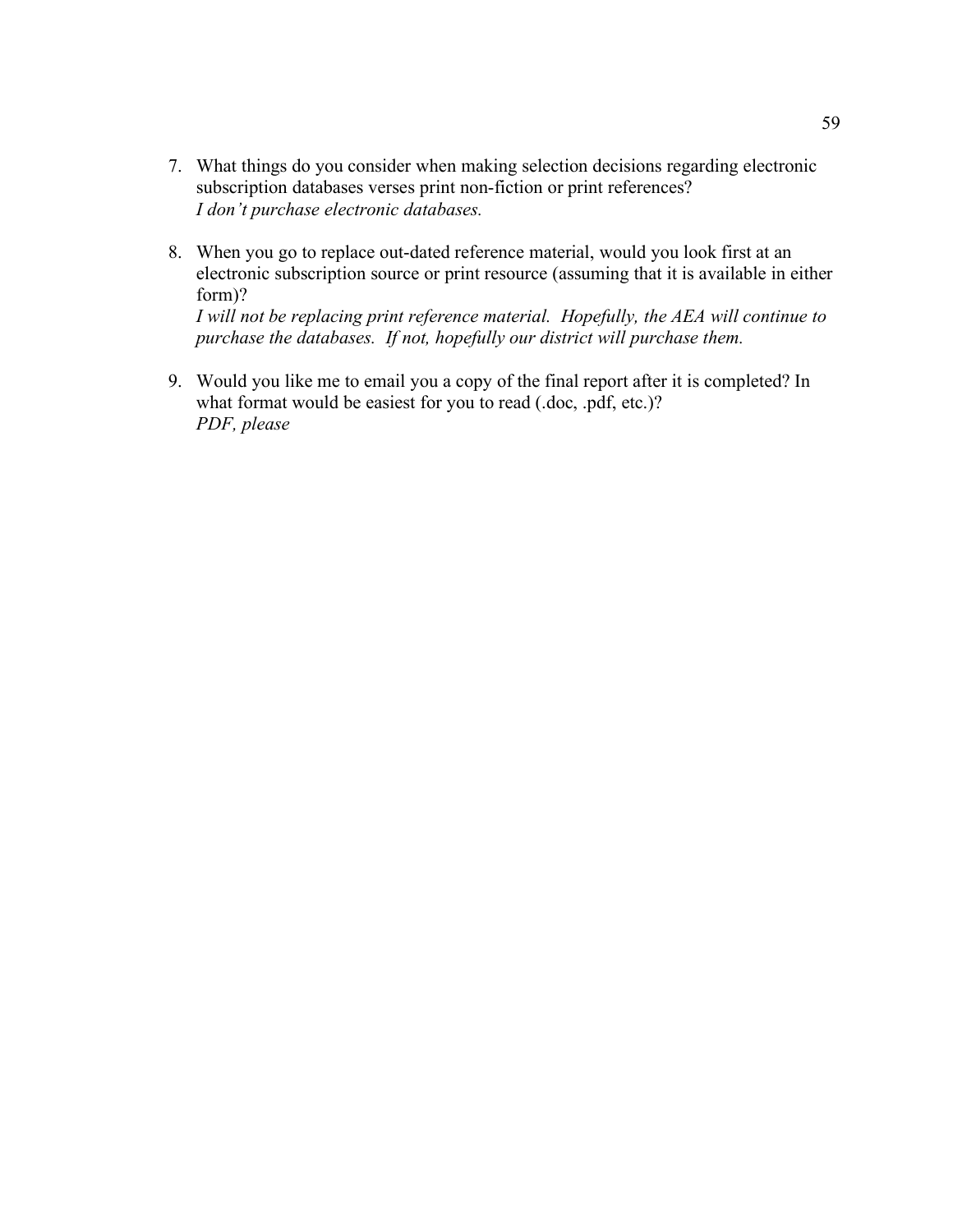1. In what grades in your elementary school do students explore, learn, and use electronic subscription databases (such as AEA online)? To what extent do they use these reference materials?

*I* work in 3 elementary schools—serving TK-4<sup>th</sup> graders. Each year I send about 3 *letters/notices/bookmarks home with each child advertising AEA online databases. Students start exploring these sources in 2nd grade, and then I teach 3rd graders more specifically. Students in 3<sup>rd</sup> and 4<sup>th</sup> grades use the resources on and off through the year—but not to a great extent. At this point, the elementary curriculum is very strict—90 minutes of reading, 60 minutes of math, etc. Teachers really don't have much time to stray and spend time on research projects. I'm hoping that the Iowa Core Curriculum will change the structure of the day so there will be more time to dig in and to work on projects (that require the databases, i.e.).* 

- 2. Would you say that your elementary students prefer to use print or electronic subscription databases? *When they need this type of information, students definitely prefer electronic resources. Our print reference sources never get used (including encyclopedias). We have moved almanacs and some other previously "reference" sources into the regular collection.*
- 3. Are your elementary students expected to complete work using electronic subscription databases outside of the school day? Are there extra hours for students to use school computers outside of the school day? *No and No*
- 4. Do the electronic subscription databases available to elementary students through the statewide online purchase meet a standard of high quality making them relevant for elementary students? Is the information easily understandable by elementary students? Can the information be easily used by elementary students? Is the information provided age appropriate for the students? *The quality of the databases provided through the AEA, I believe, is high. However, other than World Book Online, I don't believe the sources are relevant for this age. Teachers use DE Streaming and Learn 360, so students enjoy them in this secondhand type of way. Just getting the students to type in the username and password is like pulling teeth sometimes. It is definitely easier to just "Google." From our district home page, it takes 3 clicks and then entering the username and password before a database can be used. Maybe it would be easier with a simpler username and password. I find myself teaching the process to the students, but there is never time to repeat the process over and over—so when the databases are needed a few months later, everything has to be re-taught.*
- 5. Given a topic normally researched by elementary students (such as animals), do students typically use print non-fiction, print reference, or electronic subscription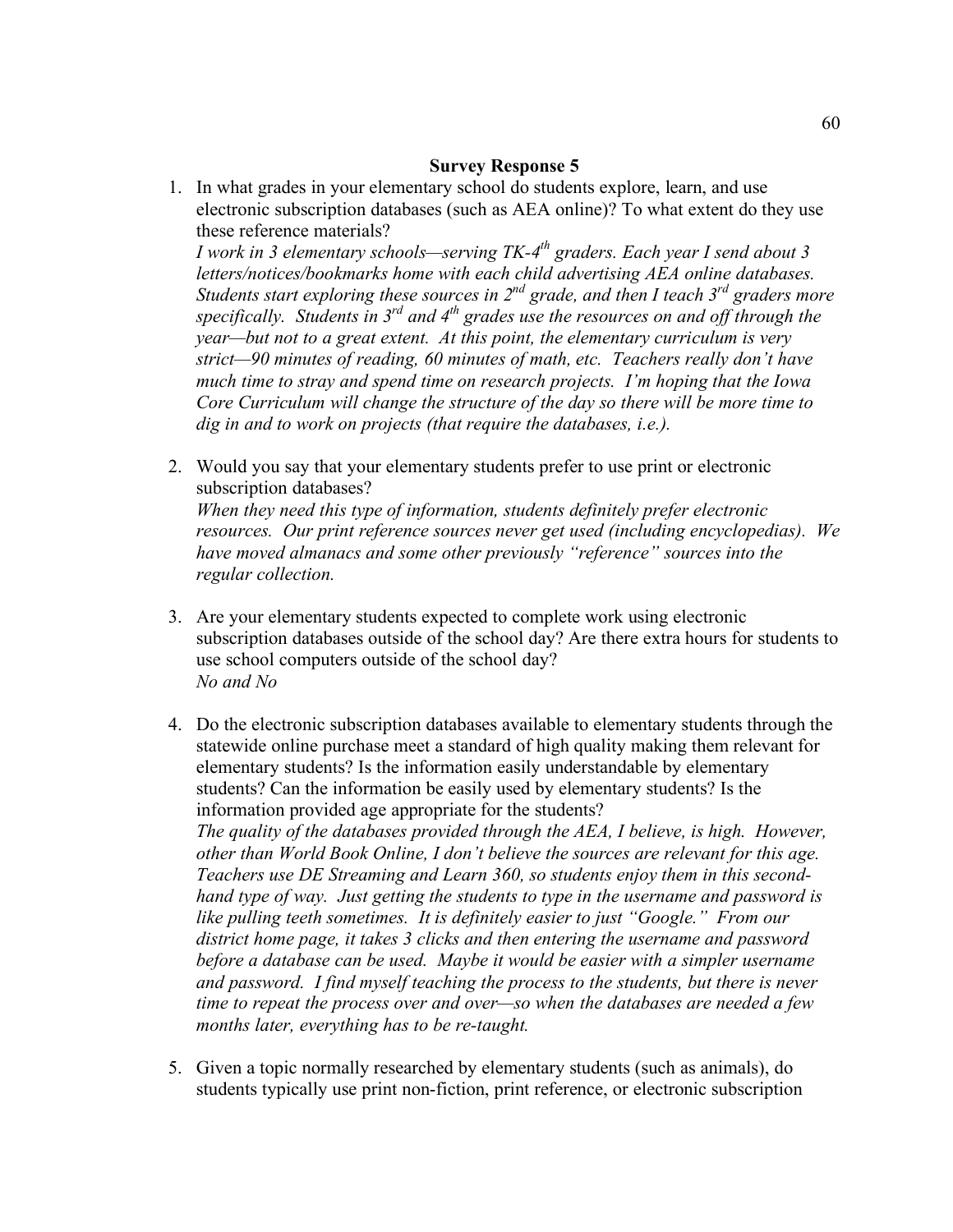databases to complete their research? Is this because it is required by the teacher or through the choice of the student?

*Often it seems to be print non-fiction books. The teachers work on non-fiction text features while doing the research (for the "test"). Teachers will grab animal books in a series—so the format is the same.* 

- 6. Think back to the last few years. What percentage of your annual budget goes towards purchasing electronic subscription databases? Print references? *My budget includes money for books and money for magazines. The past two years, budgets have been frozen part-way into the school year—so I've gotten a few books none of them reference. At one school, the Booster Club did purchase a subscription to Tumblebooks. This is used by students daily.*
- 7. What things do you consider when making selection decisions regarding electronic subscription databases verses print non-fiction or print references? *I've never had the opportunity to make selection decisions for either.*
- 8. When you go to replace out-dated reference material, would you look first at an electronic subscription source or print resource (assuming that it is available in either form)?

*I just don't think I would spend money on reference sources. I would probably compile a folder for the desktop with links to FactMonster, World Almanac for Kids, etc.—all of which are free.*

9. Would you like me to email you a copy of the final report after it is completed? In what format would be easiest for you to read (.doc, .pdf, etc.)? *Yes--.pdf Thanks!*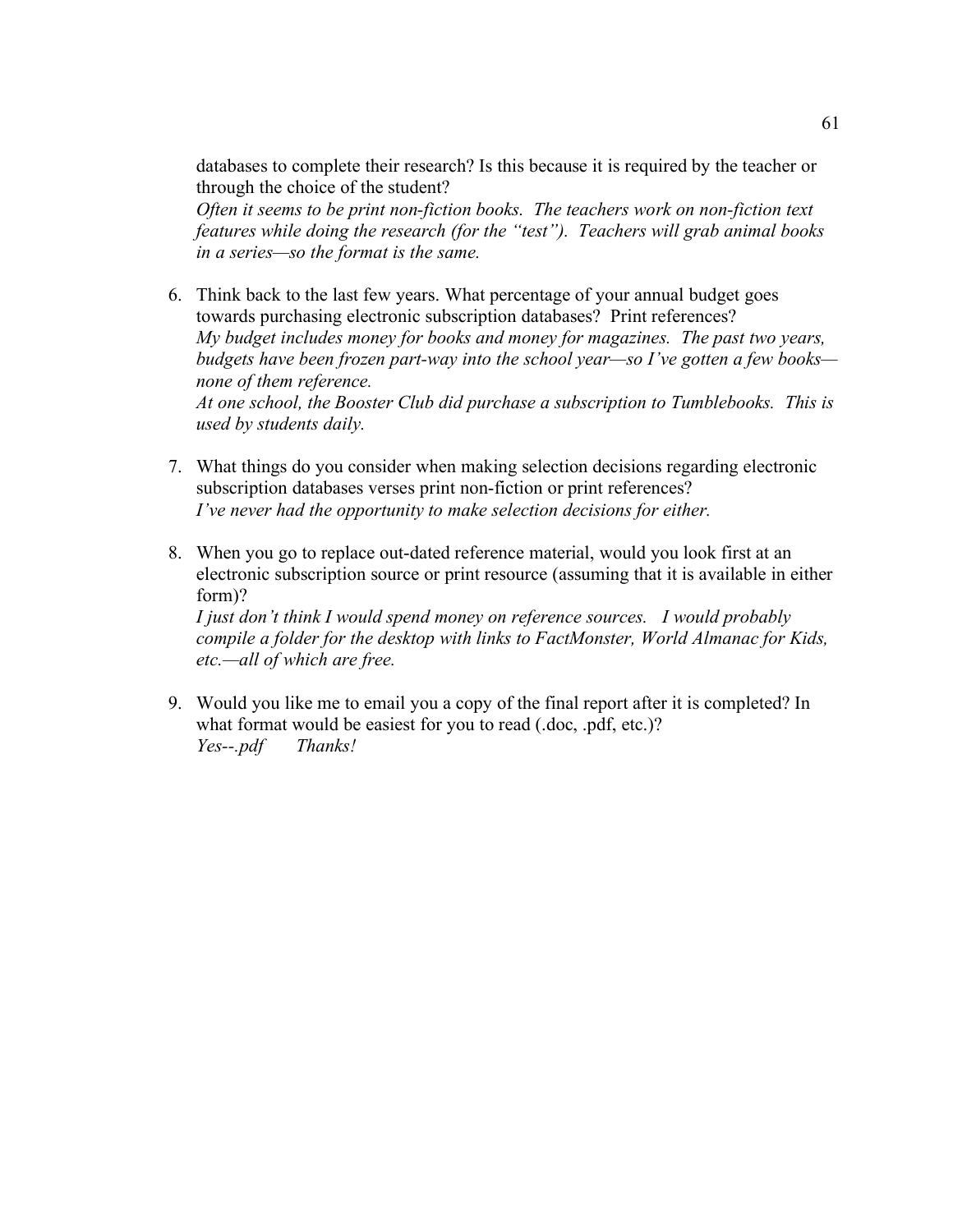- 1. In what grades in your elementary school do students explore, learn, and use electronic subscription databases (such as AEA online)? *I cooperative teach a lesson to third grade students. The teachers lead the students to the World Book for kids. We don't talk about it being a database, teachers call it the*  "computer." I teach the databases to 4<sup>th</sup> and 5<sup>th</sup> grades. We talk about them being *databases and explore the ones that are age appropriate. The students use them for teacher directed classroom assignments and some will choose to use them for other assignments. I would love to introduce the World Book to 2nd grade but cannot do this due to the lack of computers in my library.* To what extent do they use these reference materials? *Most are teacher directed. "here is the assignment, this is where we are going to go to find the information"*
- 2. Would you say that your elementary students prefer to use print or electronic subscription databases? *They prefer the databases because it is "working on the computer."*
- 3. Are your elementary students expected to complete work using electronic subscription databases outside of the school day? Are there extra hours for students to use school computers outside of the school day? *Expected to – no. At the elementary level – No.*
- 4. Do the electronic subscription databases available to elementary students through the statewide online purchase meet a standard of high quality making them relevant for elementary students?

*Each year, the databases are getting better about leveling their material. I use the World Book online at its various levels to differentiate my notetaking lesson. I can print the same article at three different reading levels. The lower students show better participation and learning when the reading is not so intimidating.* Is the information easily understandable by elementary students? *This depends on the topic. I think 4th and 5th grade students can handle many aspects of the material. I do not do SIRS as I feel that the topics are too intense for these grade levels.* Can the information be easily used by elementary students? *Once the students are shown where to find certain pieces of information through a teaching lesson, the students seem to be able to glean the information independently when given a similar assignment.* Is the information provided age appropriate for the students? *I do not use SIRS, Atomic Learning, and DE Streaming for this age group. I don't think they would understand these. They love looking at the pictures in AP Images. I do not teach how to download them at this level.* 

5. Given a topic normally researched by elementary students (such as animals), do students typically use print non-fiction, print reference, or electronic subscription databases to complete their research?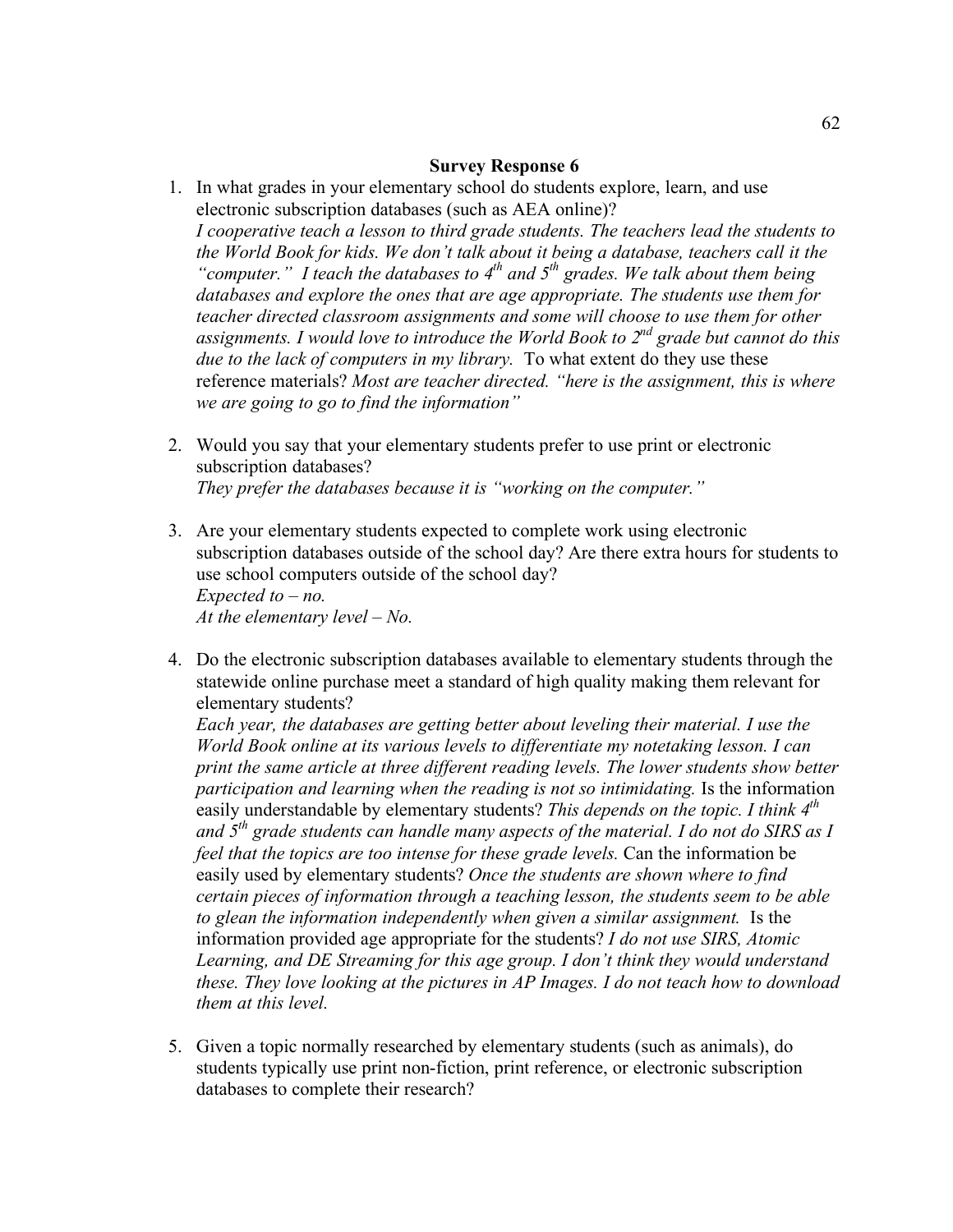*When it is an assignment that I co-op teach, we use all three types of sources. If it is an assignment that the students work on independently from a classroom teacher, they will choose google.*

- (5) Is this because it is required by the teacher or through the choice of the student? *They use databases only when required by the teacher. They will use google when working independently because the think it is "faster." They don't have to log in.*
- 6. Think back to the last few years. What percentage of your annual budget goes towards purchasing electronic subscription databases? *Zero*
- (6) Print references?

*Zero. My budget is very limited. Most of my funds come from the Box Tops for Education money. This is what I use to update most of my nonfiction & print reference collection.* 

- 7. What things do you consider when making selection decisions regarding electronic subscription databases verses print non-fiction or print references? *I only have the databases that the AEA provides. Until the students and staff are utilizing the current databases regularly, I would not consider purchasing more. When it comes to print non-fiction, I purchase items that support the district curriculum themes. When these are supported sufficiently, I select non-fiction items of student interest. I only purchase World Book Encyclopedias because they have excellent pictures plus are more user friendly for younger students.*
- 8. When you go to replace out-dated reference material, would you look first at an electronic subscription source or print resource (assuming that it is available in either form)? *I only purchase new encyclopedias for the elementary since that is the only building*

*that still utilizes the print format. The databases support my reference material at all other levels.* 

9. Would you like me to email you a copy of the final report after it is completed? In what format would be easiest for you to read (.doc, .pdf, etc.)? *Yes, please send me a copy. Either PDF or doc format is fine.*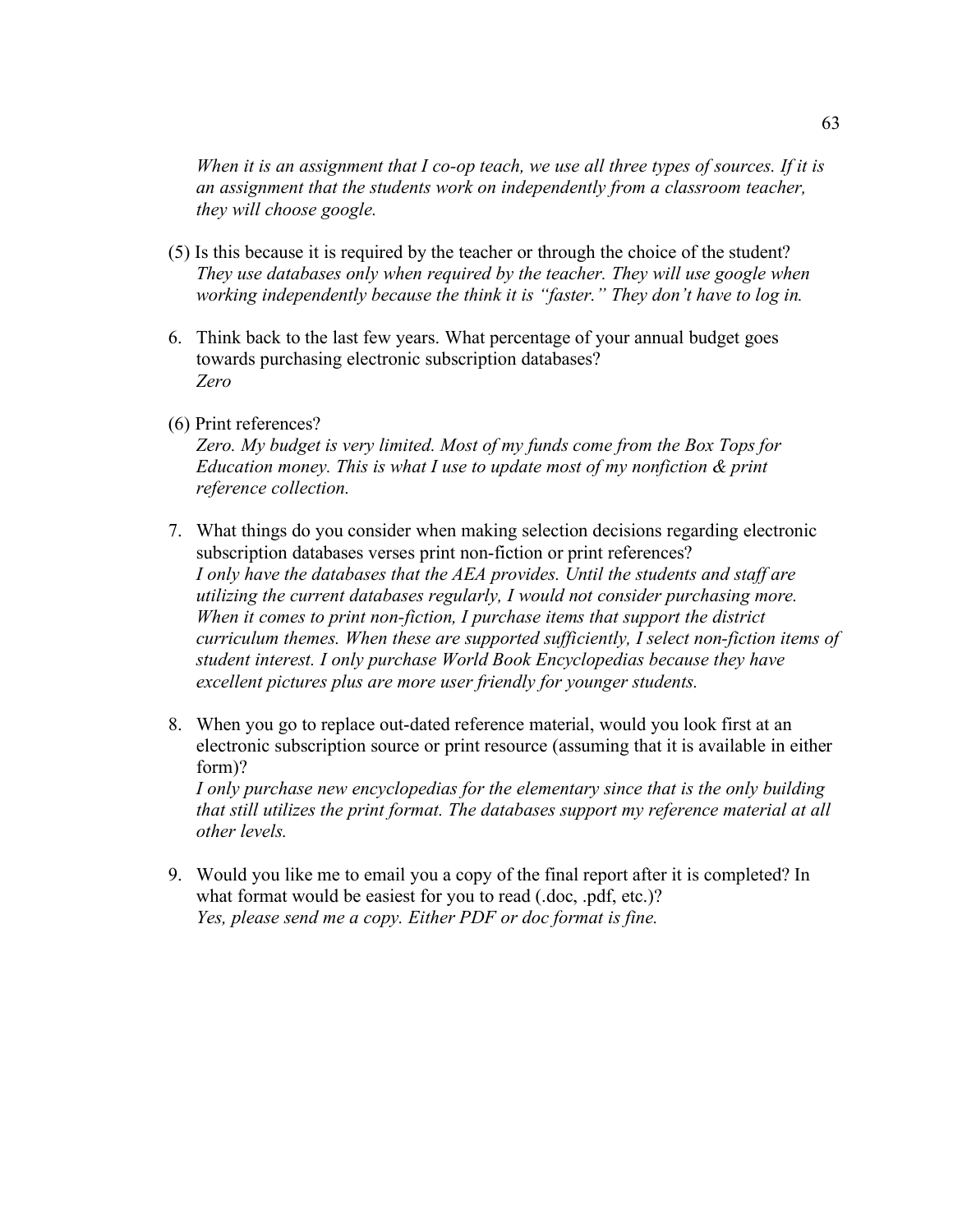- 1. In what grades in your elementary school do students explore, learn, and use electronic subscription databases (such as AEA online)? To what extent do they use these reference materials? *I start introducing these (AEA Online) at the 2<sup>nd</sup> grade level and then build upon it* each year. We typically begin with World Book Kids at the 2<sup>nd</sup> grade level. The better *readers are encouraged to look at World Book Student and a couple of the others.*
- 2. Would you say that your elementary students prefer to use print or electronic subscription databases? *Electronic. I think it's the way their brains are hard-wired these days.*
- 3. Are your elementary students expected to complete work using electronic subscription databases outside of the school day? Are there extra hours for students to use school computers outside of the school day? *Typically, no. Most of our students have Internet access, however in fairness to those who do not, it is never required. If students have a research project to complete, they are allowed to come in over their recess times and after school for about 30 minutes.*
- 4. Do the electronic subscription databases available to elementary students through the statewide online purchase meet a standard of high quality making them relevant for elementary students? Is the information easily understandable by elementary students? Can the information be easily used by elementary students? Is the information provided age appropriate for the students? *Yes, recent additions/changes to these have made them more easy to use (ex: the read-aloud option in World Book). Ebsco is still a bit baffling for the elementary crowd and for teachers. I would like to see this more user-friendly.*
- 5. Given a topic normally researched by elementary students (such as animals), do students typically use print non-fiction, print reference, or electronic subscription databases to complete their research? Is this because it is required by the teacher or through the choice of the student? *I collaborate closely with teachers on research projects and I encourage the*

*requirement of using at least one print resource and one electronic resource. I encourage the use of the online databases and "kid"-friendly search engines. In fact, I go so far as to ban just Googling everything.*

6. Think back to the last few years. What percentage of your annual budget goes towards purchasing electronic subscription databases? Print references? *Funding is quite limited, so I rely heavily on Iowa AEA Online. We do subscribe to TumbleBooks (electronic books) only because I was able to work out a very good deal for our building. I probably spend roughly anywhere from \$500 to \$1,000 on print references.*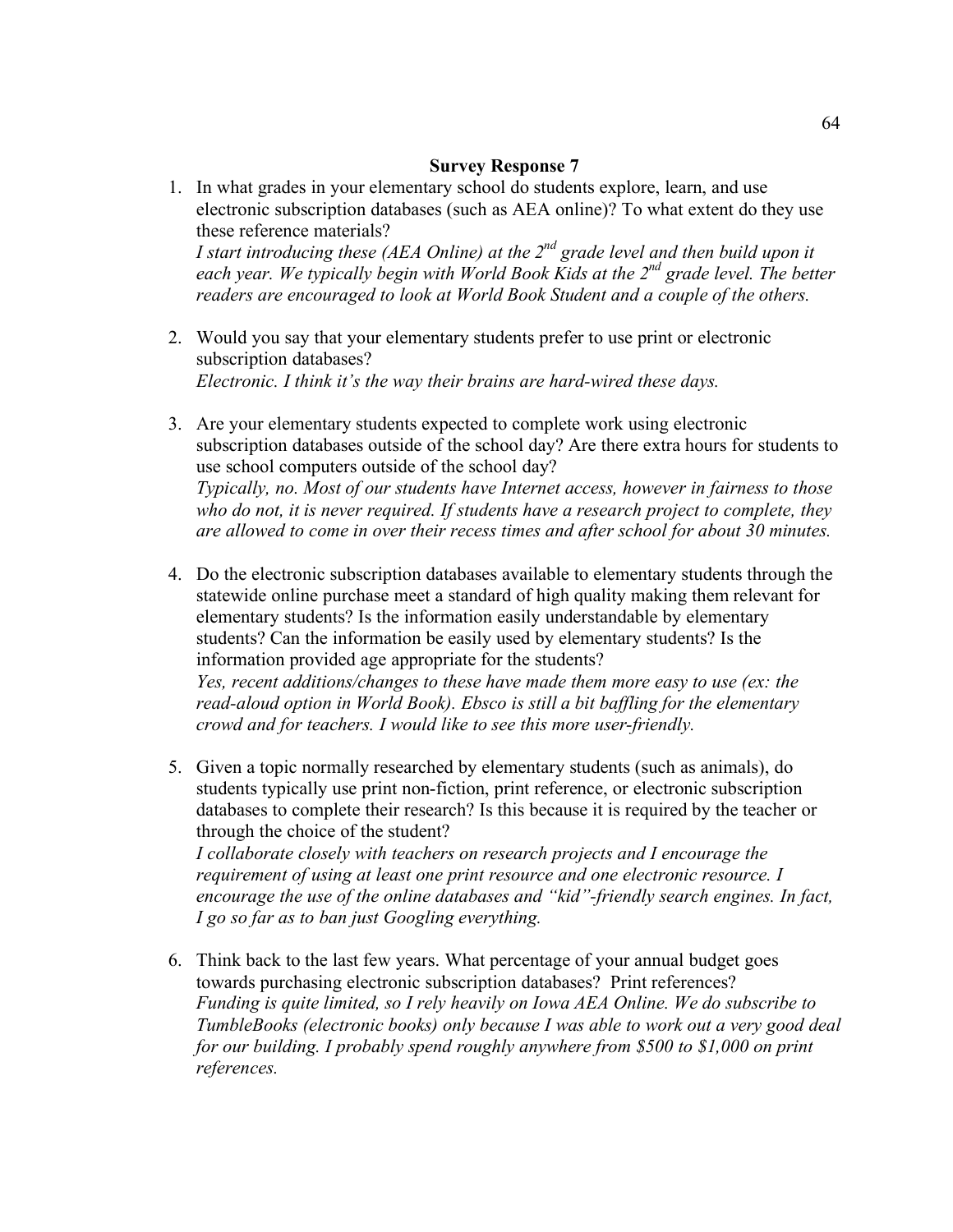- *7.* What things do you consider when making selection decisions regarding electronic subscription databases verses print non-fiction or print references? *The annual cost of a subscription, from where the funding will come, and will the staff use it. The latter being the most important. If there is enough demand, we'll find a way to fund it.*
- 8. When you go to replace out-dated reference material, would you look first at an electronic subscription source or print resource (assuming that it is available in either form)?

*This will be the first year that I will really take a hard look at choosing between the two. In the past, the money for an annual subscription just wasn't there. Now that my print collection has improved quite a bit, I can take a closer, critical look at adding an electronic subscription. When I came into my position four years ago, my first priority was to address the dismal print collection.*

9. Would you like me to email you a copy of the final report after it is completed? In what format would be easiest for you to read (.doc, .pdf, etc.)? *Yes, pdf would be great.*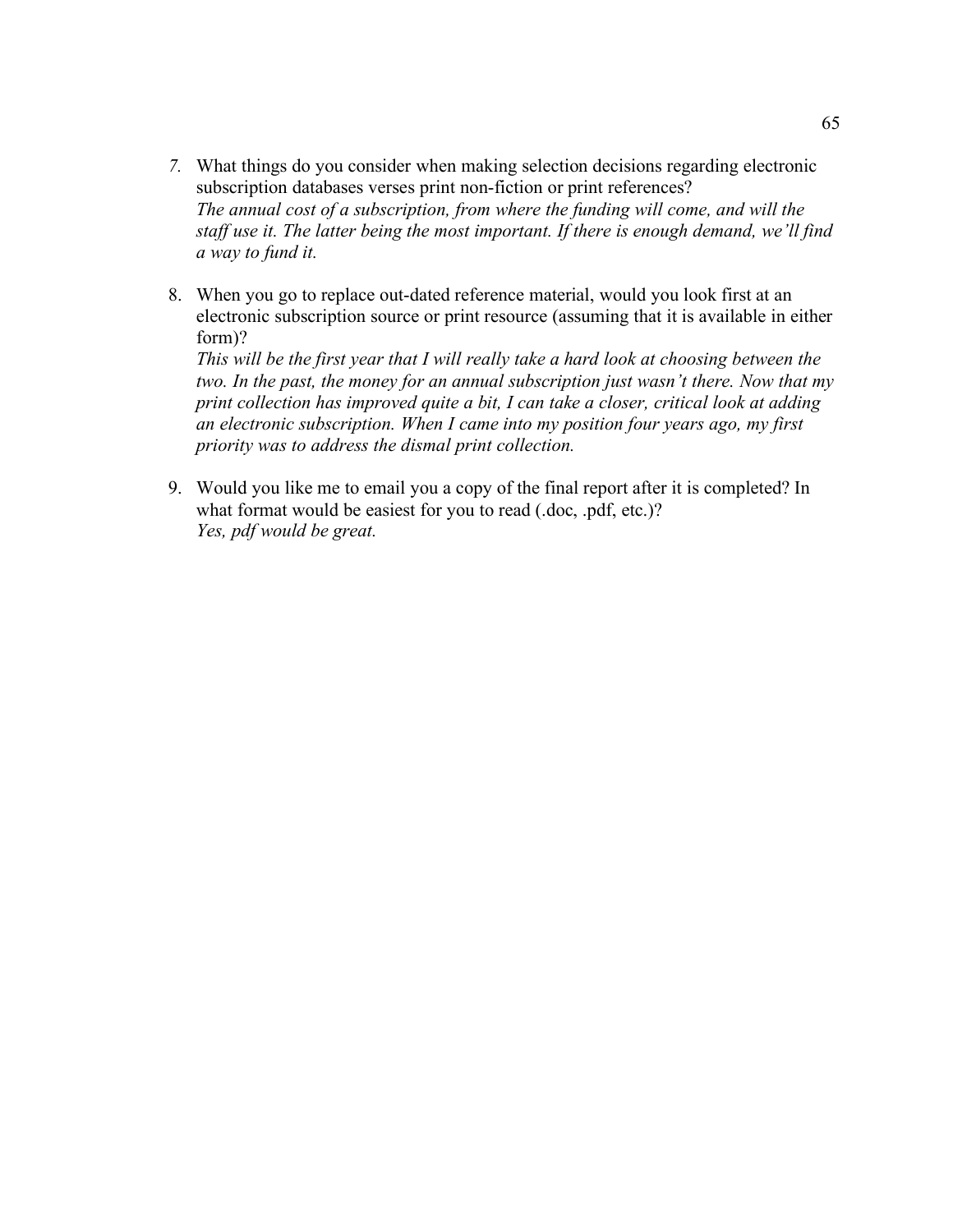1. In what grades in your elementary school do students explore, learn, and use electronic subscription databases (such as AEA online)? To what extent do they use these reference materials?

*Our students begin using electronic databases in 4<sup>th</sup> grade when they do research in the library. They mainly use World Book online (Kids version) but also have access to (Student and Advanced versions). In addition to World Book online, our 5th grade students also use Clipart.com for photos for their research powerpoint projects on weather and the American colonies.*

2. Would you say that your elementary students prefer to use print or electronic subscription databases?

*They enjoy using print books as the reading level is at their comprehension level and the pictures are very informational. They also enjoy using computers (simply because it is technology and they associate it with gaming) but when they are asked to use the online databases I think they then realize research is work and then it's not perhaps as enjoyable at first until they become excited about their topic.*

- 3. Are your elementary students expected to complete work using electronic subscription databases outside of the school day? Are there extra hours for students to use school computers outside of the school day? *No, our students are not expected to complete their work at home using electronic databases as not every child has access to a computer. Students are provided time during school hours to research using electronic sources. They are also provided with informational books that they can take home to work on their project.*
- 4. Do the electronic subscription databases available to elementary students through the statewide online purchase meet a standard of high quality making them relevant for elementary students? Is the information easily understandable by elementary students? Can the information be easily used by elementary students? Is the information provided age appropriate for the students? *Some of the electronic subscription databases, such as World Book online, meet a very high standard for our elementary students. In the case of World Book online, it provides three reading levels (Kids, Student, and Advanced). It also allows students to hear the text read aloud if needed. It provides language translation as well.*
- 5. Given a topic normally researched by elementary students (such as animals), do students typically use print non-fiction, print reference, or electronic subscription databases to complete their research? Is this because it is required by the teacher or through the choice of the student?

*First, we do not encourage traditional "animal reports" where students are asked to simply regurgitate facts. We want our students to research "how and why" questions or examine comparison and contrast situations. We want to hear the students' voice*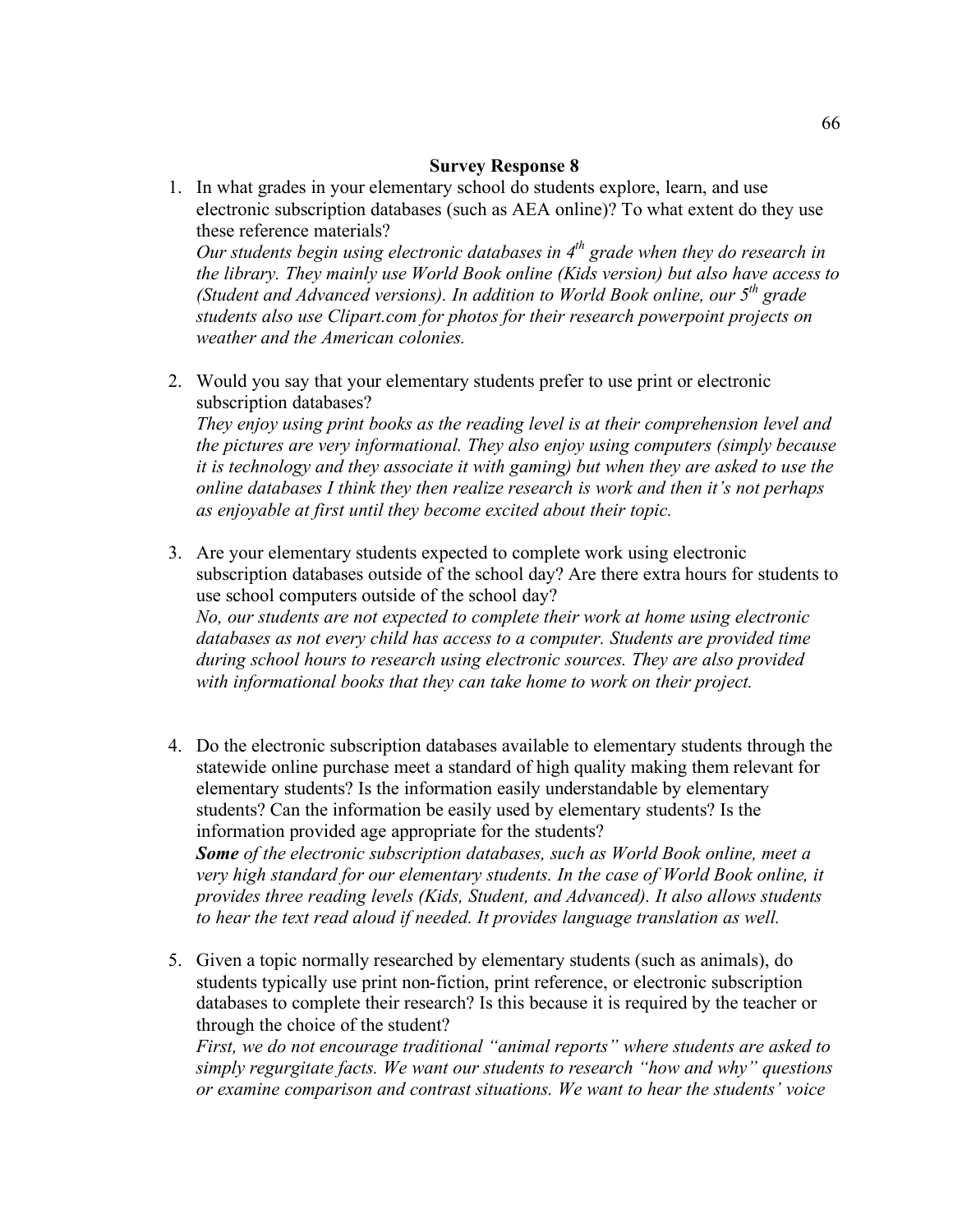*in their research. What is their opinion on the facts that they have discovered on their topic? This will prepare our elementary students to understand what is a good thesis statement which by 8th grade they should know how to effectively construct.*

*Students are asked to use all three types of sources in their research: print, non-print, and online. As in the case of World Book, we also have a print set of World Book in the library in addition to the electronic version. I rotate the print sources with the students when we have the whole class in the library as we have only 10 stations and our class sizes range from 21 (elementary) to 39 (Intermediate). Research periodicals are only available online through our subscription to Ebsco, but few of our elementary students use this database as the reading level is too high. I miss our Iowa subscription to Electronic Library as it was a nice database for the younger reader.*

- 6. Think back to the last few years. What percentage of your annual budget goes towards purchasing electronic subscription databases? *0% (AEA9 pays for them.)*
- (6) Print references?

*0% (Grant money pays for them.)*

*I do not buy very many reference books in print. Our main reference materials are electronic databases from AEA9 or through our partnership with our local area public libraries. We are a very small budgeted library and depend on grants to supplement our curriculum budget. I have written and received three grants in the last three years for the library. Therefore, I do not purchase online resources through curriculum money but instead am dependent on AEA9 databases (which are wonderful!).* 

*Our reference books are also purchased through grant money as again we do not have a budget that can afford expensive print sources. We are a K-8 library and receive only \$4000 for the library. Of that, only \$2000 is spent on books as we must also pay for AV equipment and repair, and AV equipment supplies for the classrooms (such as ENX bulbs for the overheads). We buy over 60 ENX bulbs a year out of the library budget. Thus, the library curriculum budget for books is insubstantial so I write grants to support our students.*

7. What things do you consider when making selection decisions regarding electronic subscription databases verses print non-fiction or print references? *Budget, currency of sources, and reading ability.*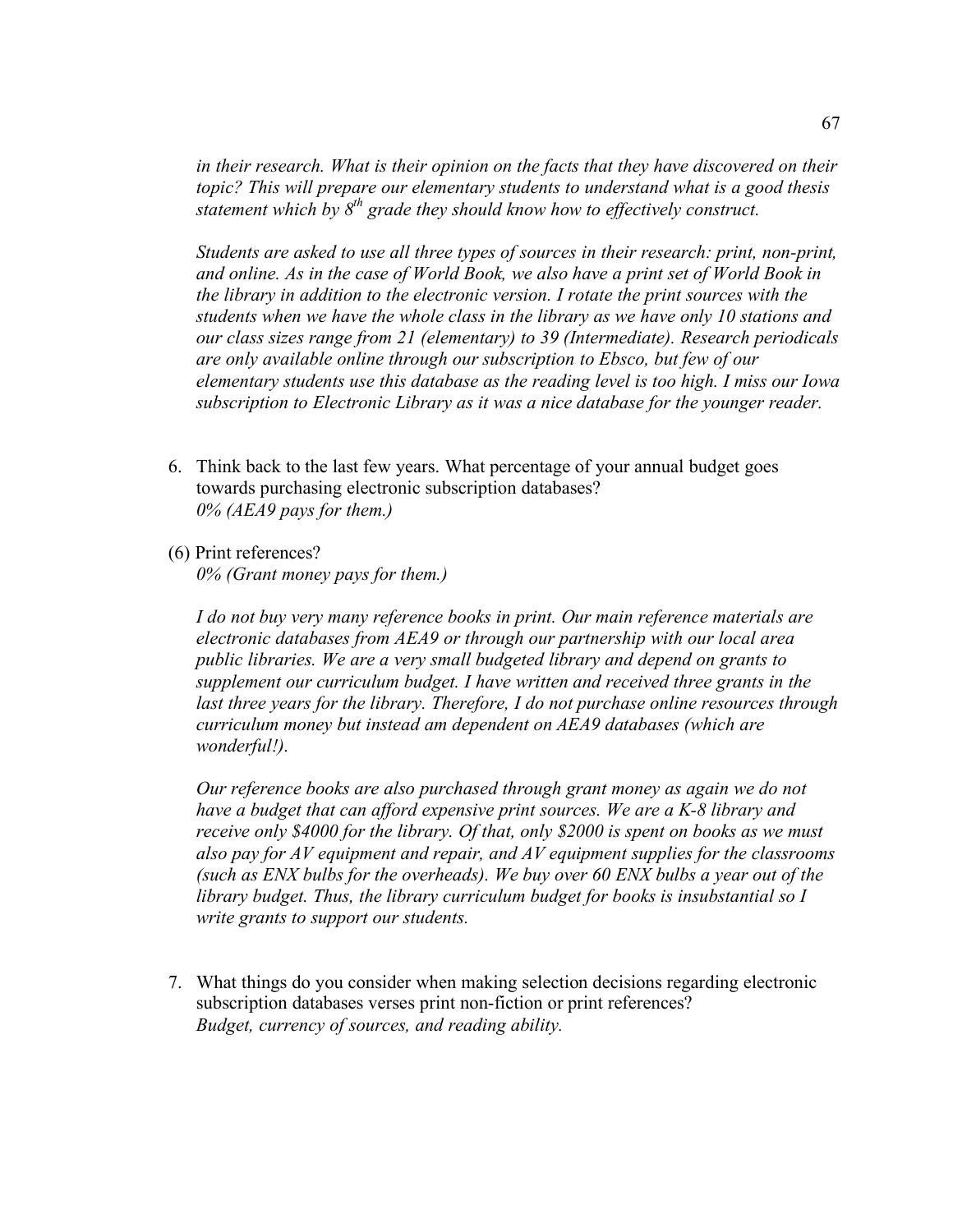8. When you go to replace out-dated reference material, would you look first at an electronic subscription source or print resource (assuming that it is available in either form)?

*Electronic reference first.*

9. Would you like me to email you a copy of the final report after it is completed? In what format would be easiest for you to read (.doc, .pdf, etc.)?

*Doc and pdf formats are both fine.*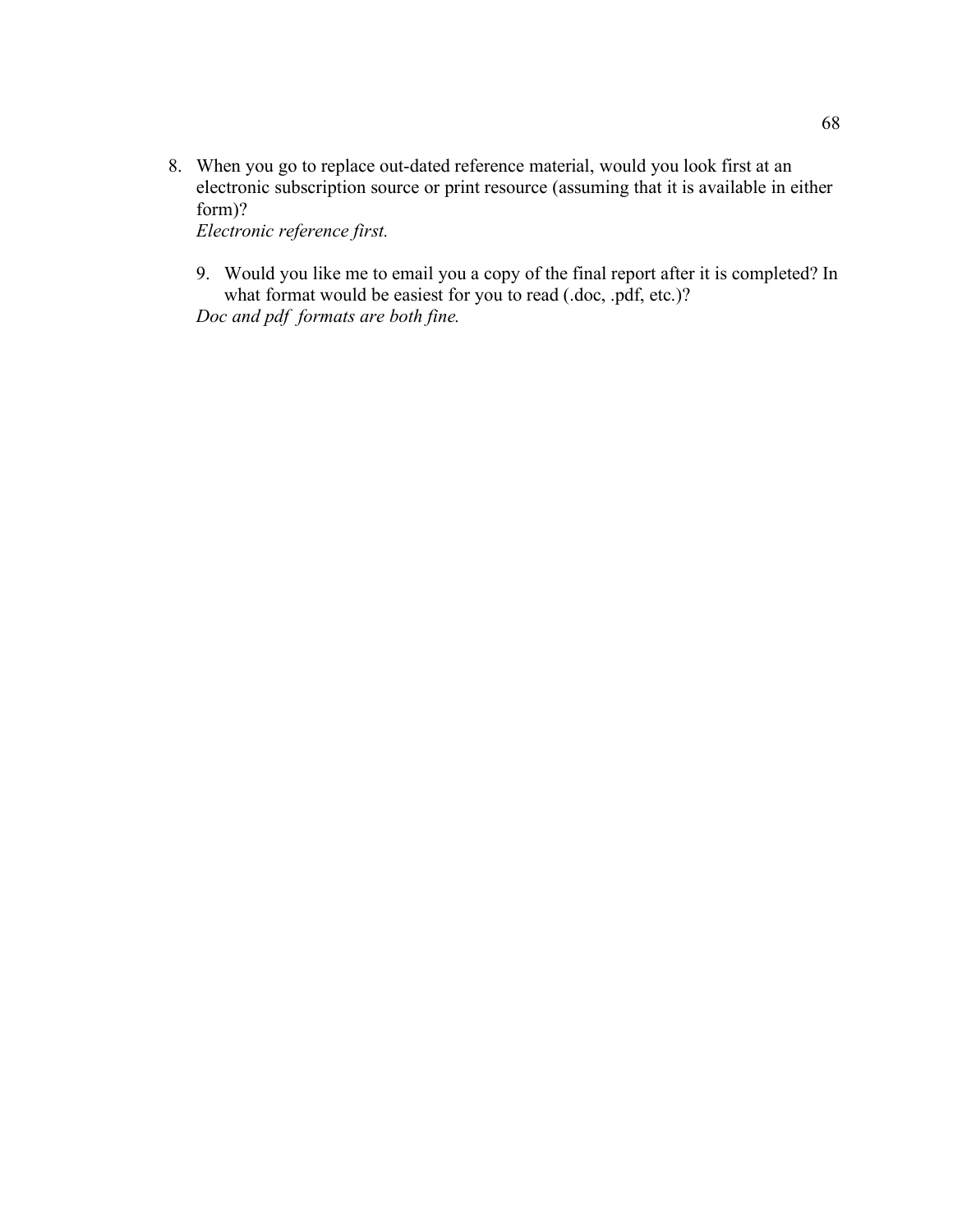1. In what grades in your elementary school do students explore, learn, and use electronic subscription databases (such as AEA online)? To what extent do they use these reference materials?

*I begin to show students the AEA databases and how to access them in 1<sup>st</sup> grade. We explore them briefly, ie. World Book and AccWeather. We continue to explore them and learn to use them in 2nd and 3rd grades. Students will use EBSCO and World Book for looking up information for reports. During 4<sup>th</sup> grade library exploratory we spend more time on each database and learn to use them for research. 5-8 students are required to use at least one source from the database page for their research. In some of their classes I will collaborate with the teacher and co-teach using the databases.* 

2. Would you say that your elementary students prefer to use print or electronic subscription databases?

*Elementary students like using the electronic databases for the color images and the awe of using the computers. They seem to waist time not looking for information, but pictures. They find more information using the print sources because they are more focused.*

- 3. Are your elementary students expected to complete work using electronic subscription databases outside of the school day? Are there extra hours for students to use school computers outside of the school day? *No. Next year our 5-8 graders will be getting their own laptops. Our high school students have been using 1 to 1 laptops for two years. Some teachers assign students work before they come to class…streaming, reading articles, etc. So I in-vision students in the lower grades will begin using the databases in this way also outside of school.*
- 4. Do the electronic subscription databases available to elementary students through the statewide online purchase meet a standard of high quality making them relevant for elementary students? Is the information easily understandable by elementary students? Can the information be easily used by elementary students? Is the information provided age appropriate for the students? *I think the subscription databases meet a standard of high quality and are relevant for elementary students. If students are taught the basic skills they need to access information at their level they can understand and use the information provided. Many of the elementary students can read and use the information and yes, it is age appropriate.*
- 5. Given a topic normally researched by elementary students (such as animals), do students typically use print non-fiction, print reference, or electronic subscription databases to complete their research? Is this because it is required by the teacher or through the choice of the student?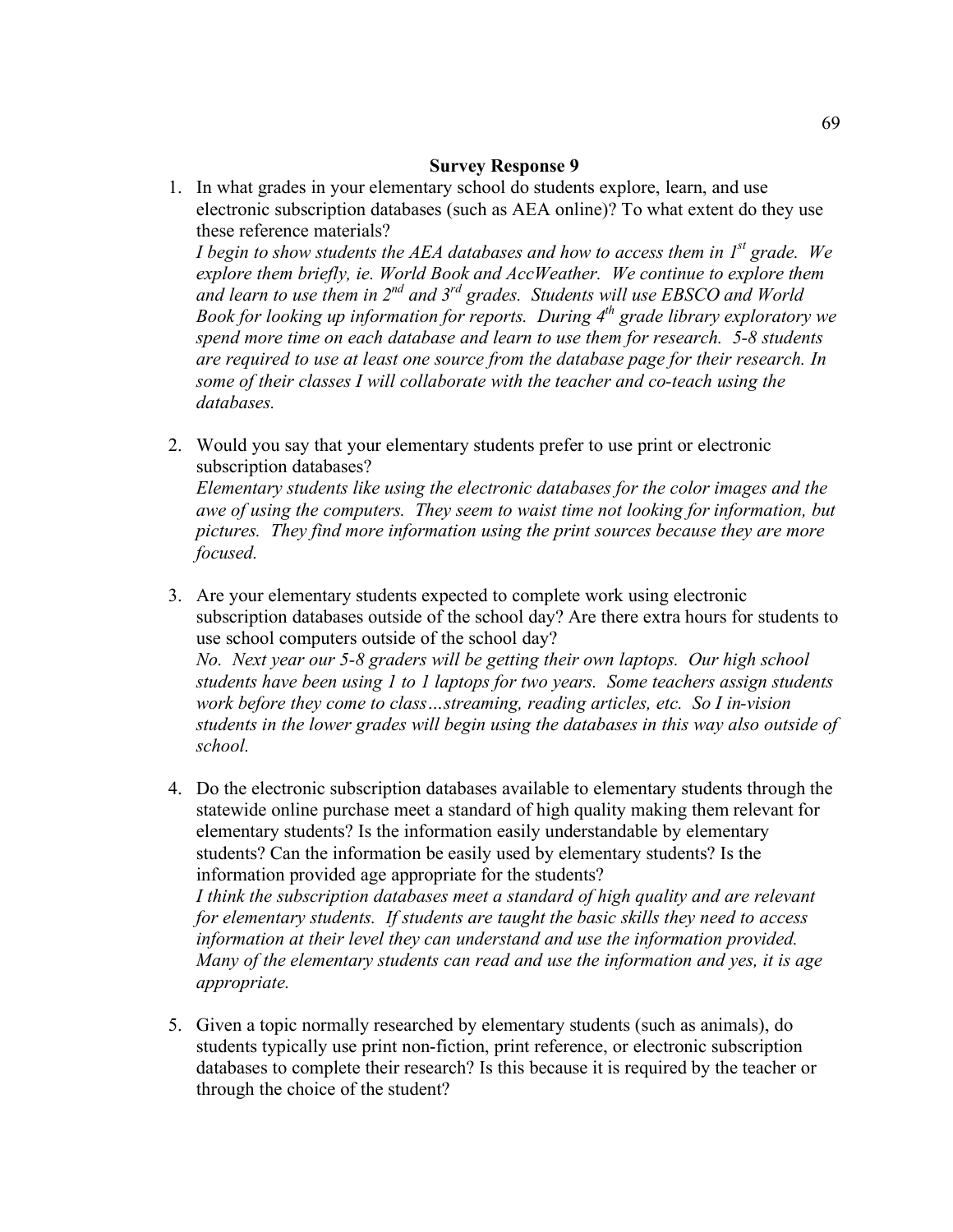*Students at our school in the elementary doing animal research will use print nonfiction sources first and then use the World Book database. I try and encourage students to use both resources to expand their learning.*

- 6. Think back to the last few years. What percentage of your annual budget goes towards purchasing electronic subscription databases? Print references? *My annual budget goes towards purchase of only print material. We have used the databases provided to us by the AEA and have not purchased additional ones. This next year I am looking at expanding my databases because of the 1 to 1 laptops so some of my budget money will go towards the purchase of different databases than the ones provided by the AEA.*
- 7. What things do you consider when making selection decisions regarding electronic subscription databases verses print non-fiction or print references? *With a computer in every students hands it makes sense to have more electronic resources available because that is where students will want to look. I also look at the curriculum and what is available in print/online that would best help teachers and students.*
- 8. When you go to replace out-dated reference material, would you look first at an electronic subscription source or print resource (assuming that it is available in either form)?

*I would look for electronic subscription sources before a print source.*

9. Would you like me to email you a copy of the final report after it is completed? In what format would be easiest for you to read (.doc, .pdf, etc.)? *Yes, thanks…I'm curious to see what your survey shows! Pdf is fine.*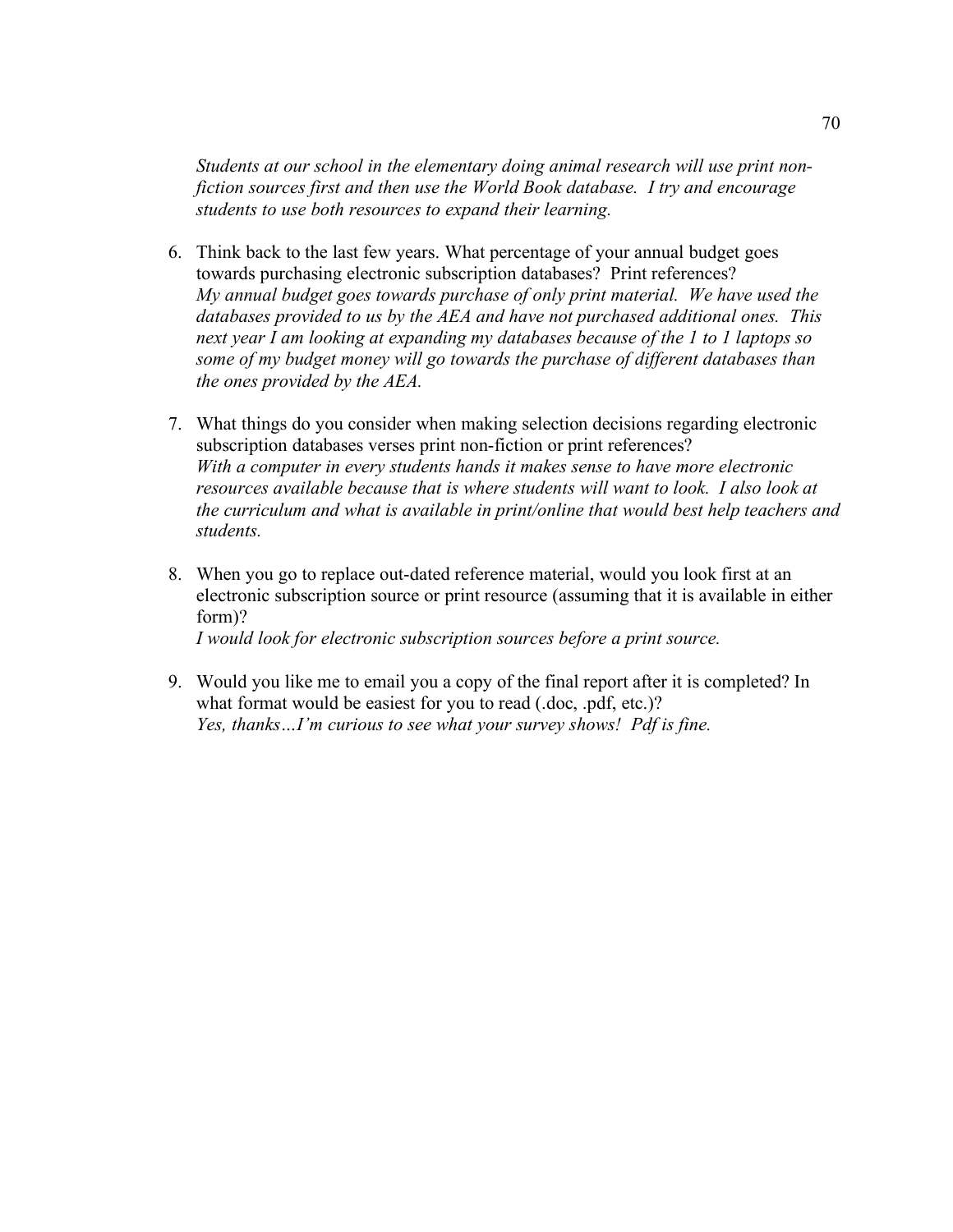- 1. In what grades in your elementary school do students explore, learn, and use electronic subscription databases (such as AEA online)? To what extent do they use these reference materials? *The students I work with start using the subscription databases a lot in third grade. They use then for different projects in the classroom. For example 4<sup>th</sup> grade works on state projects and uses these databases a lot.*
- 2. Would you say that your elementary students prefer to use print or electronic subscription databases?

*The students I work with prefer to use search engines such as Google or Yahoo and I work with them to use the databases offered by the AEA. When looking at print items they have a hard time realizing their information may be in a book with a broader topic. For example they want to learn about a specific dog, but they want a book with that dog name in the title and are reluctant to look at a general dog book that contains information about several different breeds.*

- 3. Are your elementary students expected to complete work using electronic subscription databases outside of the school day? Are there extra hours for students to use school computers outside of the school day? *Our computer labs at the two schools I work at are not available outside the normal school day for students.*
- 4. Do the electronic subscription databases available to elementary students through the statewide online purchase meet a standard of high quality making them relevant for elementary students? Is the information easily understandable by elementary students? Can the information be easily used by elementary students? Is the information provided age appropriate for the students? *When there is time to teach these resources to the students I can answer yes to all these questions. There is just not enough time when a librarian is split between two schools to do as much as I would like to do with all the other time and curriculum restrains on the students. I see students want to use Google unless they are directly told to use the AEA resources, that is what they use.*
- 5. Given a topic normally researched by elementary students (such as animals), do students typically use print non-fiction, print reference, or electronic subscription databases to complete their research? Is this because it is required by the teacher or through the choice of the student? *This is usually outlined by the teacher and what the teacher requires.*
- 6. Think back to the last few years. What percentage of your annual budget goes towards purchasing electronic subscription databases? Print references?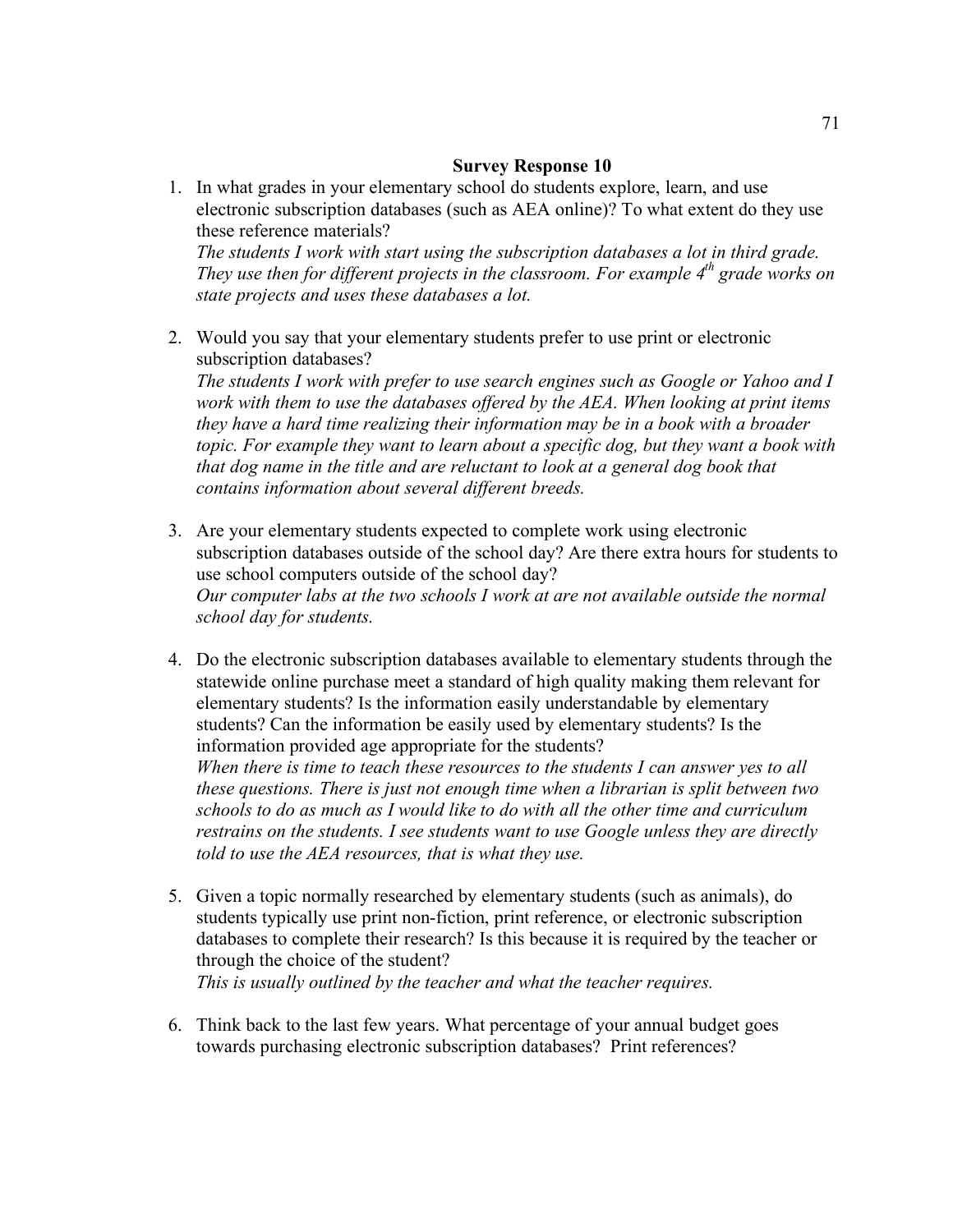*We don't have any budget for electronic subscription databases. For library expenses total I had \$4,000.00 the last two years and this year I only have \$2000.00. If it were not for the AEAs we would not have access to any of these.*

- 7. What things do you consider when making selection decisions regarding electronic subscription databases verses print non-fiction or print references? *Since we do not have the money it is not something I have to consider.*
- 8. When you go to replace out-dated reference material, would you look first at an electronic subscription source or print resource (assuming that it is available in either form)? *I usually look at books or what is already offered to us through the AEA. I would like to have access to Bookflix, that would be one I would like to add.*
- 9. Would you like me to email you a copy of the final report after it is completed? In what format would be easiest for you to read (.doc, .pdf, etc.)? *Sure, I guess .doc would be easiest. Thank you.*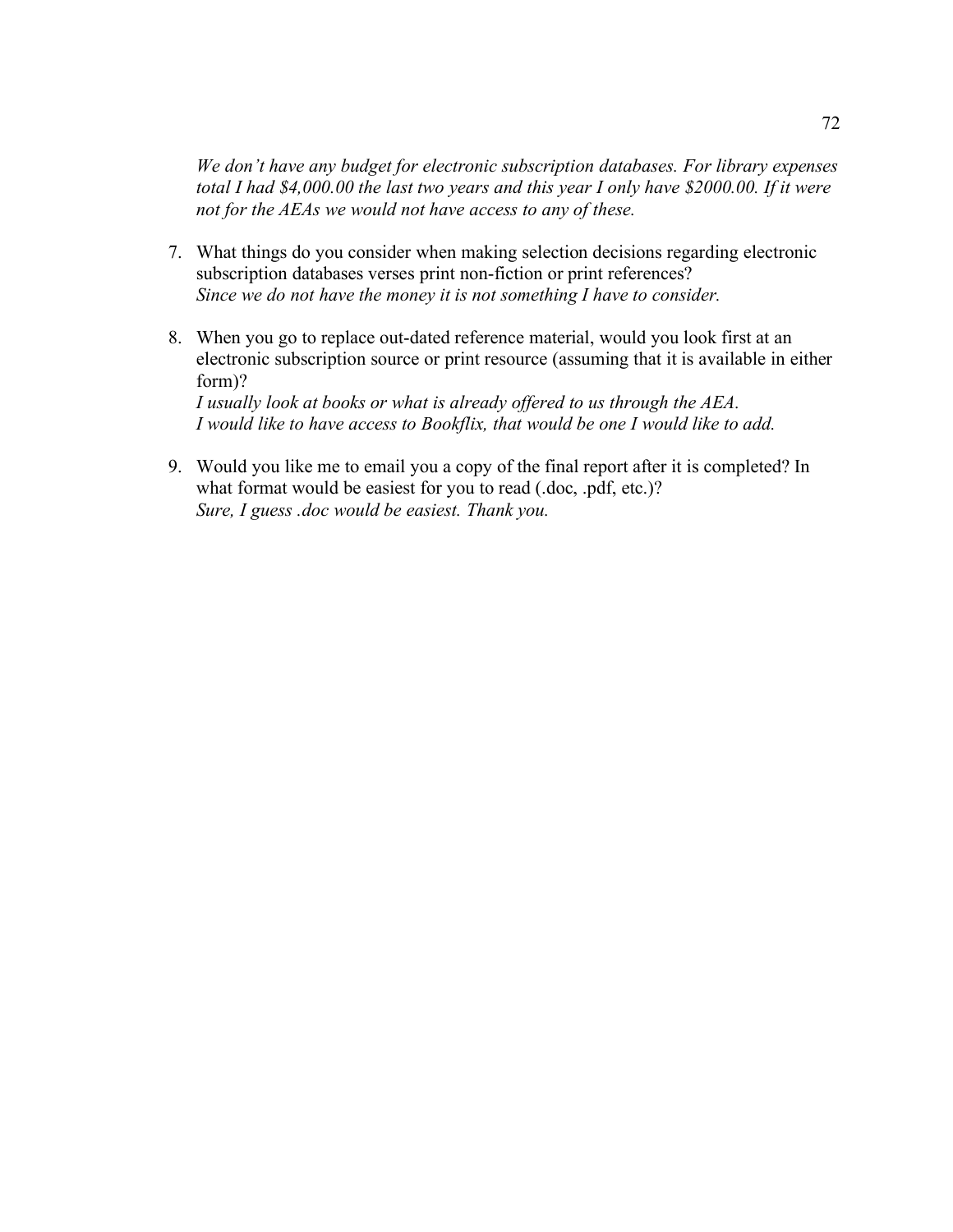1. In what grades in your elementary school do students explore, learn, and use electronic subscription databases (such as AEA online)? To what extent do they use these reference materials?

*Our students begin with World Book Online in 3rd grade library. They also do it in 4th grade library. Then in 5th grade library they use EBSCO to find magazine articles. My TAG students in grades 3-6 use World Book Online, AP Images, & Clip Art. I know they use Clip Art in keyboarding. I'm not sure if they use any of the other ones anywhere else.* 

- 2. Would you say that your elementary students prefer to use print or electronic subscription databases? *They seem to prefer the electronic ones.*
- *3.* Are your elementary students expected to complete work using electronic subscription databases outside of the school day? Are there extra hours for students to use school computers outside of the school day? *I don't think they use them much for assignments. The computers are available from 8:00- 4:30 M-F.*
- *4.* Do the electronic subscription databases available to elementary students through the statewide online purchase meet a standard of high quality making them relevant for elementary students? Is the information easily understandable by elementary students? Can the information be easily used by elementary students? Is the information provided age appropriate for the students? *Yes, yes, and yes!*
- *5.* Given a topic normally researched by elementary students (such as animals), do students typically use print non-fiction, print reference, or electronic subscription databases to complete their research? Is this because it is required by the teacher or through the choice of the student*? They usually use print non-fiction books, which is what the teachers ask of them. Also, they use the internet to "google" topics a lot. I don't think our students do enough research.*
- 6. Think back to the last few years. What percentage of your annual budget goes towards purchasing electronic subscription databases? Print references? *None of our budget goes for electronic resources because they are already supplied. I try to update the references every 5-7 years with book fair money. There is no room in my budget for that, either.*
- *7.* What things do you consider when making selection decisions regarding electronic subscription databases verses print non-fiction or print references? *I consider cost and use.*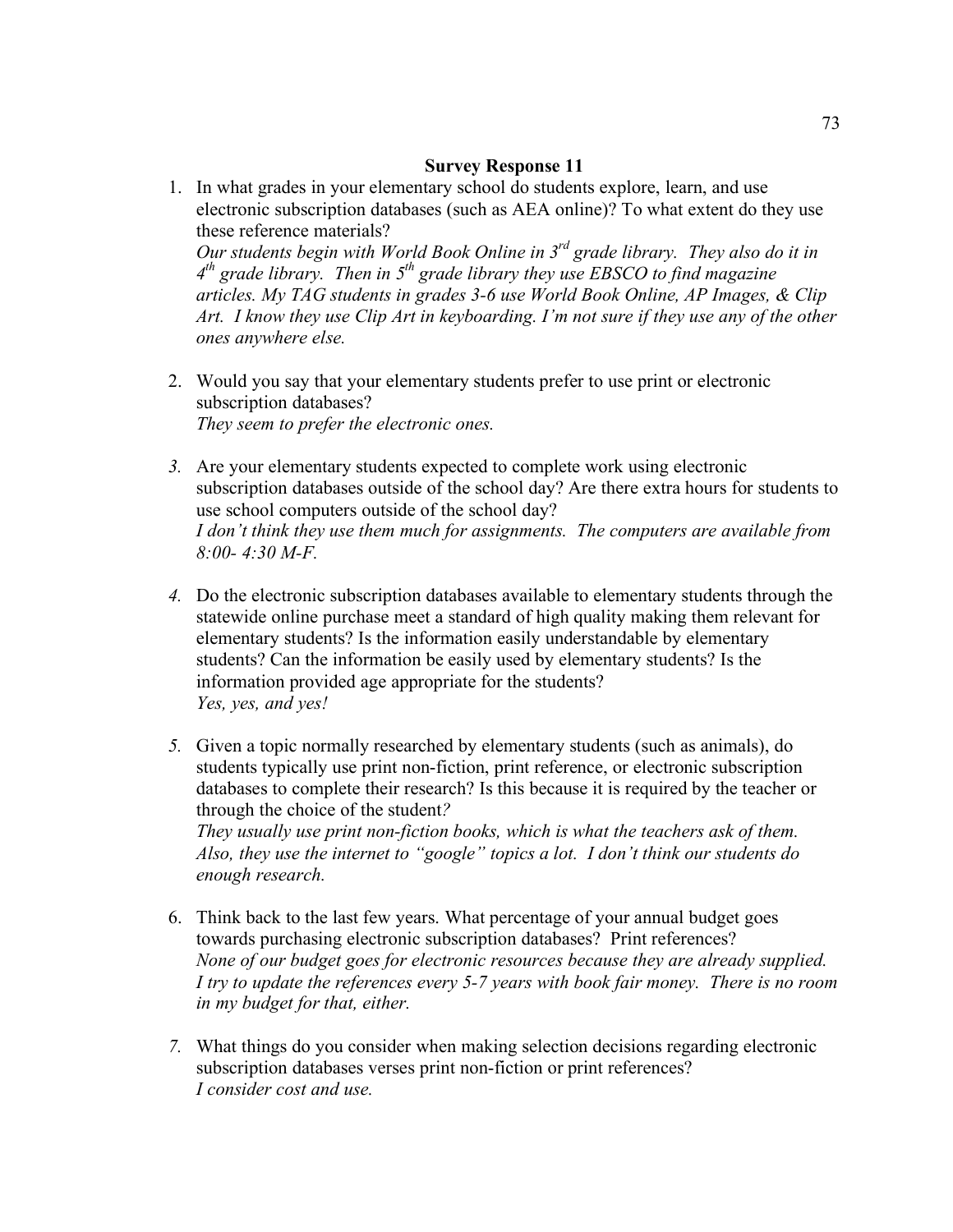- *8.* When you go to replace out-dated reference material, would you look first at an electronic subscription source or print resource (assuming that it is available in either form*)? Probably print for elementary.*
- *9.* Would you like me to email you a copy of the final report after it is completed? In what format would be easiest for you to read (.doc, .pdf, etc.)? *Yes, in .doc format*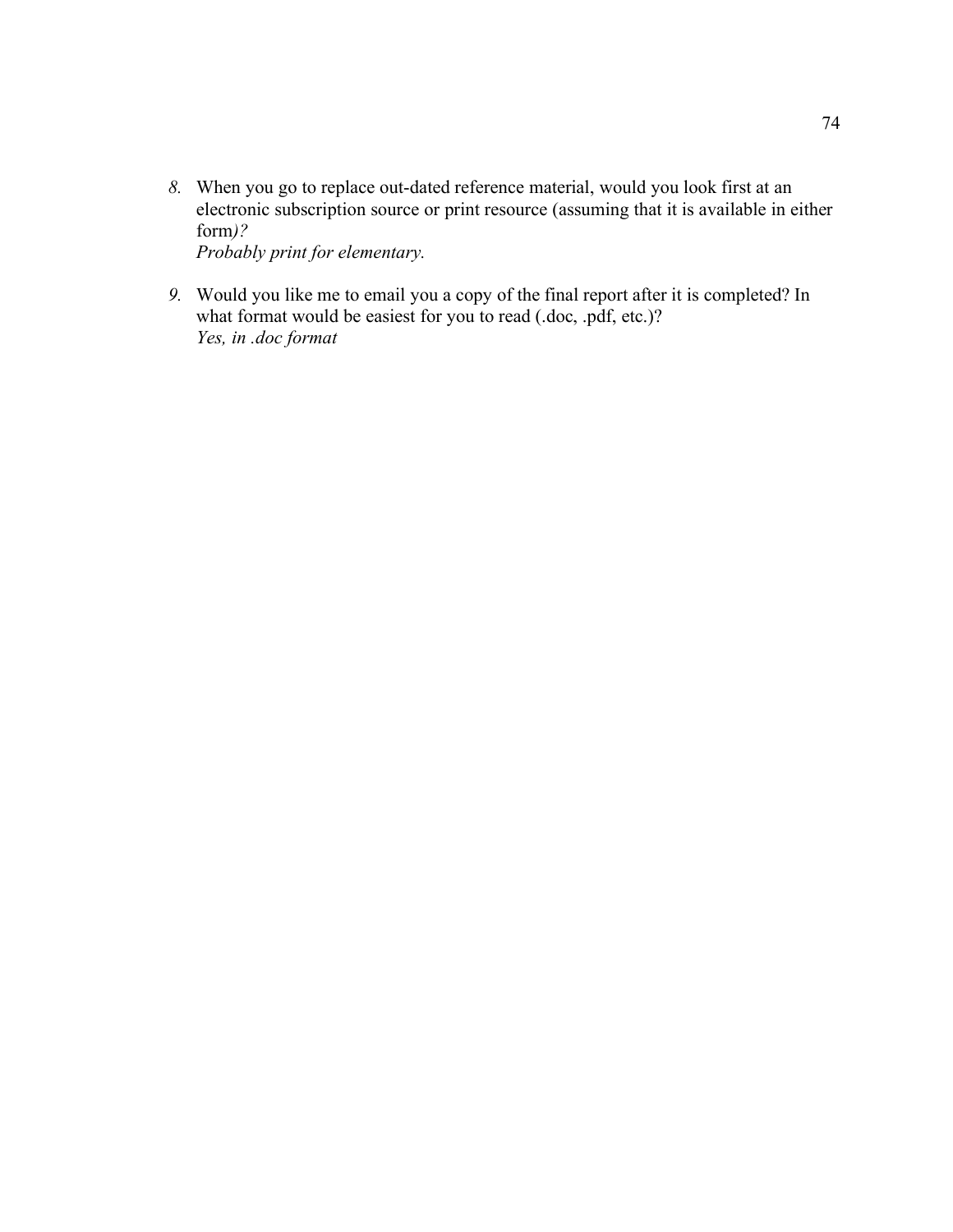- 1. In what grades in your elementary school do students explore, learn, and use electronic subscription databases (such as AEA online)? To what extent do they use these reference materials? *I demonstrate how to use AEA databases to gr. 2-5. The older students use them quite a bit. I use other data bases with PrepK to 2nd grade. They can use them in their classrooms and at home. I don't know how much they do that.*
- 2. Would you say that your elementary students prefer to use print or electronic subscription databases? *Electronic because it is new to them. But, they want to print it out. What they often don't realize is that they have to read no matter what the format.*
- 3. Are your elementary students expected to complete work using electronic subscription databases outside of the school day? Are there extra hours for students to use school computers outside of the school day? *I don't think the classroom teachers give assignments where students must use the databases outside of school. I don't have extended hours, but I have had teachers open the lab after school for students.*
- 4. Do the electronic subscription databases available to elementary students through the statewide online purchase meet a standard of high quality making them relevant for elementary students? *Yes*
- (4) Is the information easily understandable by elementary students? *Yes, depending on the grade and reading ability of the student.*
- (4) Can the information be easily used by elementary students? *Again it depends on the grade and ability.*
- (4) Is the information provided age appropriate for the students? *yes*
- 5. Given a topic normally researched by elementary students (such as animals), do students typically use print non-fiction, print reference, or electronic subscription databases to complete their research? *When researching, students are given instructions that they must have at least one print and one electronic resource.*
- (5) Is this because it is required by the teacher or through the choice of the student? *teacher*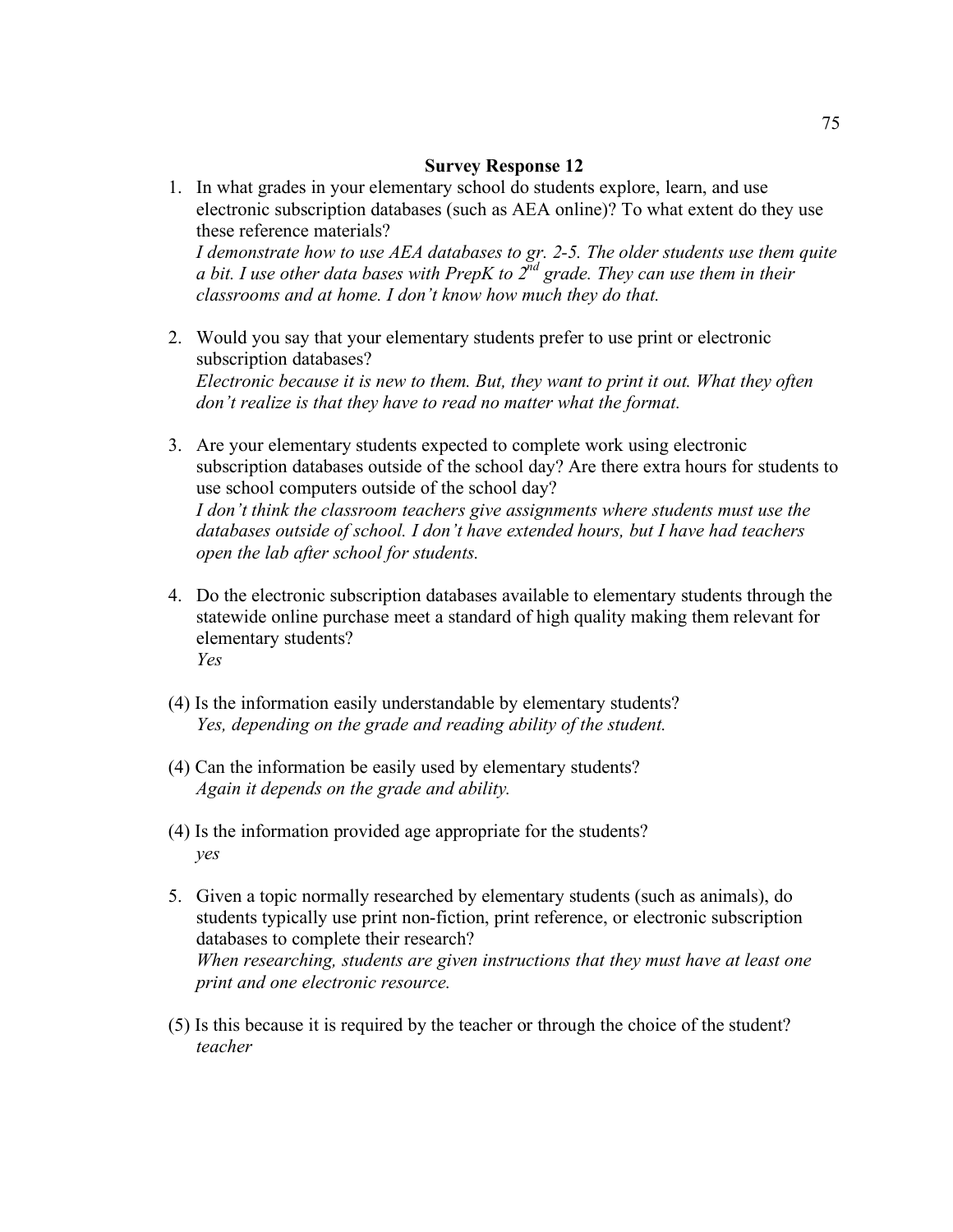- 6. Think back to the last few years. What percentage of your annual budget goes towards purchasing electronic subscription databases? *We use the AEA databases, so none of the \$ is from my budget. This year I purchased a subscription to a database out of grant money.* Print references? *100%*
- 7. What things do you consider when making selection decisions regarding electronic subscription databases verses print non-fiction or print references? *Age appropriate, need, cost*
- 8. When you go to replace out-dated reference material, would you look first at an electronic subscription source or print resource (assuming that it is available in either form)? *For reference I would look at electronic first.*

9. Would you like me to email you a copy of the final report after it is completed? In what format would be easiest for you to read (.doc, .pdf, etc.)?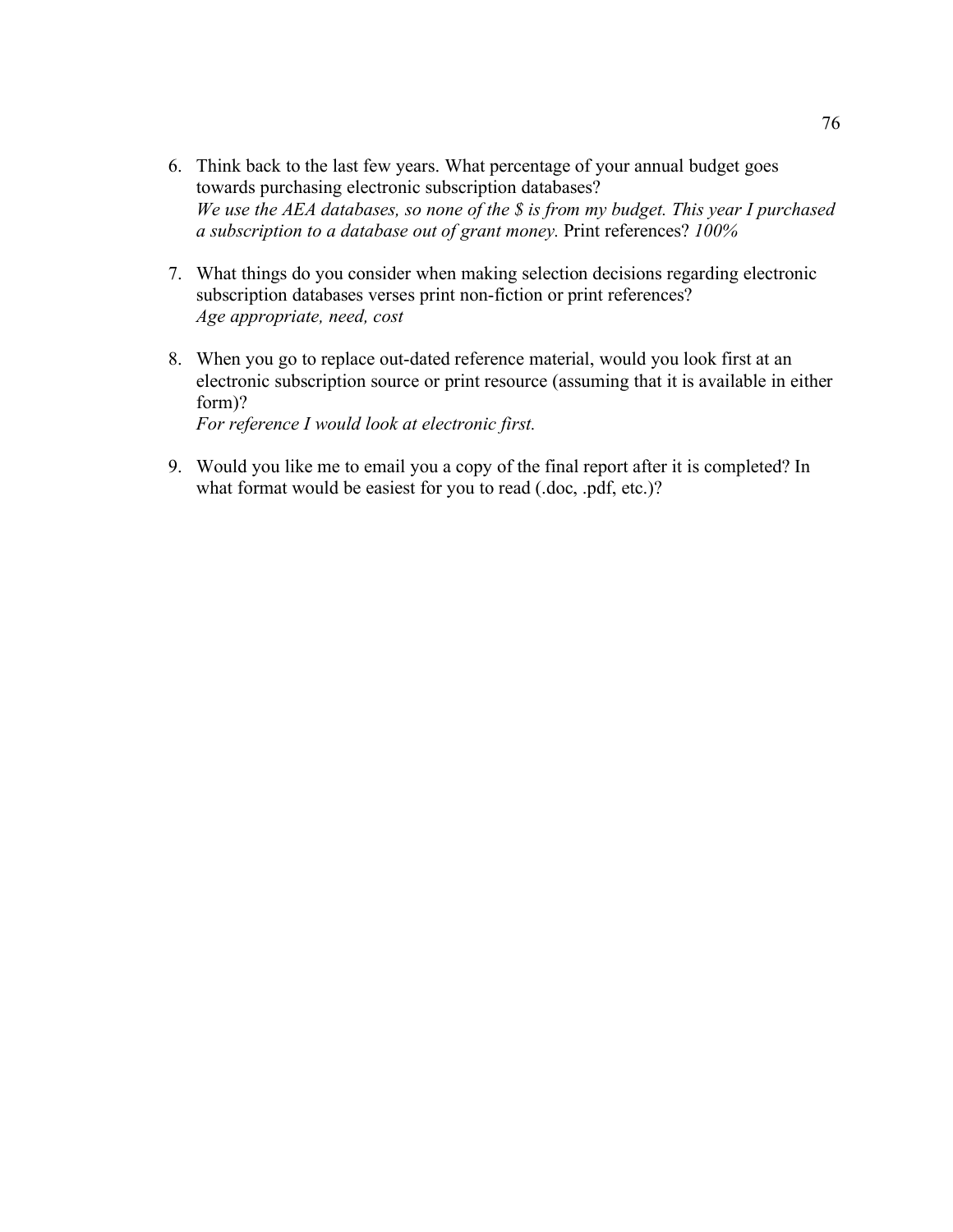1. In what grades in your elementary school do students explore, learn, and use electronic subscription databases (such as AEA online)? To what extent do they use these reference materials?

*Students in grades 3rd – 5th grade learn to explore and use the electronic resources. Grades 4 and 5 uses them the most during units that require research/information or data collection. World Book is the most used resource because many of the other resources are not elementary student friendly.*

2. Would you say that your elementary students prefer to use print or electronic subscription databases? *If students had a choice, I'm not sure which they would prefer. When they are* 

*working on a project many teachers require they use printed resources first. Later in fifth grade, students are given a choice. The philosophy is to learn to use the printed materials first because finding materials on a student's reading level is easier to locate.*

- 3. Are your elementary students expected to complete work using electronic subscription databases outside of the school day? Are there extra hours for students to use school computers outside of the school day? *Students are not expected to complete work using the databases outside of the school day mostly because many do not have access to the internet at home. Those who do are not discouraged from working outside the school day.*
- 4. Do the electronic subscription databases available to elementary students through the statewide online purchase meet a standard of high quality making them relevant for elementary students? Is the information easily understandable by elementary students? Can the information be easily used by elementary students? Is the information provided age appropriate for the students? *The electronic databases available to the elementary students are of high quality, relevant to the curriculum and age appropriate. However, they are not easy for our younger learners to navigate and the many times it is difficult to locate material at their reading level.*
- 5. Given a topic normally researched by elementary students (such as animals), do students typically use print non-fiction, print reference, or electronic subscription databases to complete their research? Is this because it is required by the teacher or through the choice of the student?

*As stated in question #2, the philosophy is to start with printed materials because the ability to locate materials on students' reading levels. Then students are move to the electronic resources. With our online catalog (Destiny) we subscribe to the WEBPATH EXPRESS. Here student can locate age appropriate websites. This is usually their first choice after the print resources.*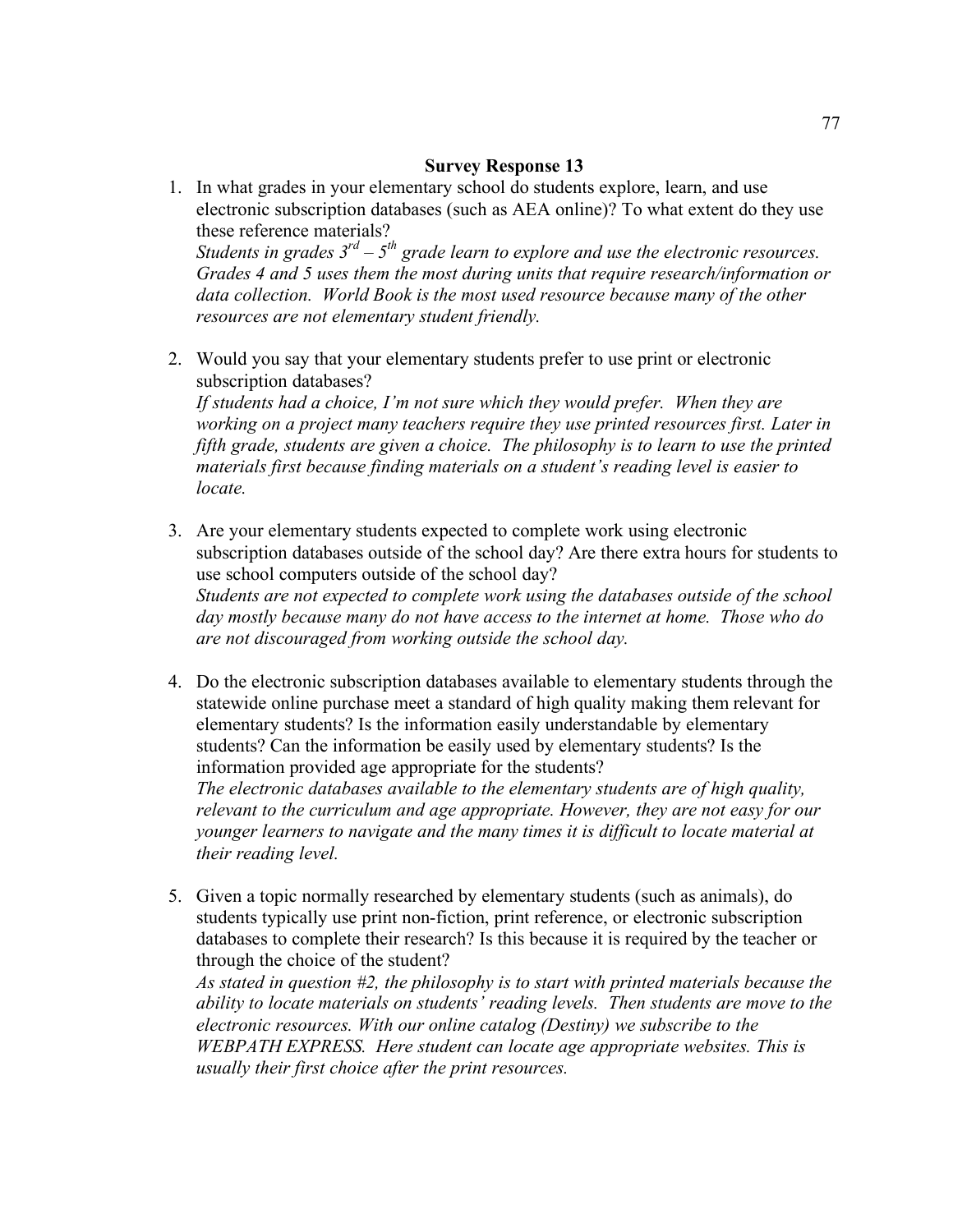- 6. Think back to the last few years. What percentage of your annual budget goes towards purchasing electronic subscription databases? Print references? *My library budget does not purchase the electronic databases. Since it is used by all students and teachers the district purchases this through their Technology budget. With that said, my budget is used to purchase print references and any video/DVD materials that align with the curriculum and our standards and benchmarks.*
- 7. What things do you consider when making selection decisions regarding electronic subscription databases verses print non-fiction or print references? *When purchasing any resources my decisions are based on if it is age appropriate, reading levels, and how and where it will align with the curriculum and our standards and benchmarks.*
- 8. When you go to replace out-dated reference material, would you look first at an electronic subscription source or print resource (assuming that it is available in either form)? *When replacing out-dated reference material I look at both since we have such a vast range of learning styles and reading levels.*
- 9. Would you like me to email you a copy of the final report after it is completed? In what format would be easiest for you to read (.doc, .pdf, etc.)? *I would be interested in reading your final report. It does not matter which format your e-mail it to me.*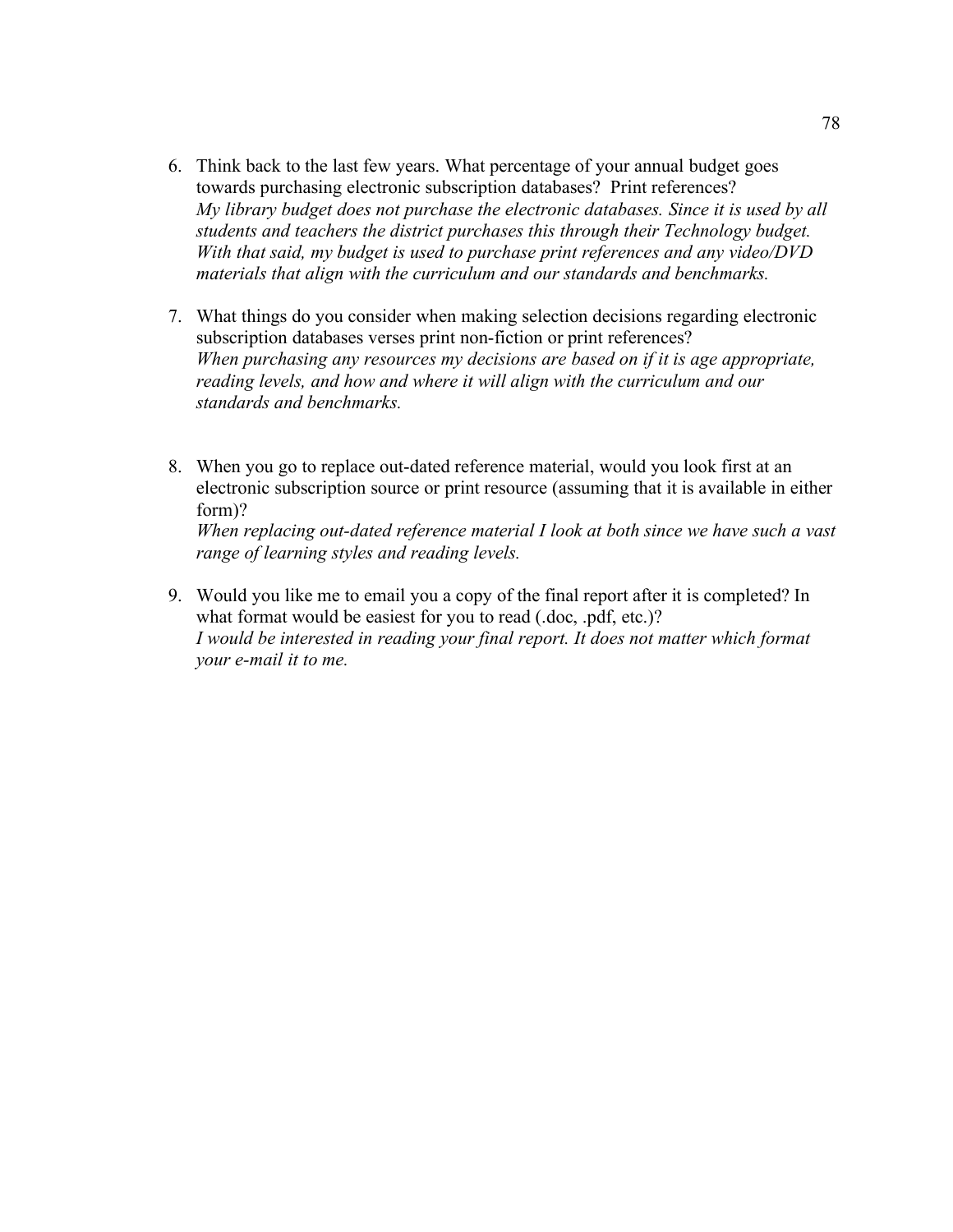- 1. In what grades in your elementary school do students explore, learn, and use electronic subscription databases (such as AEA online)? To what extent do they use these reference materials? *4th and 5th grade, but they do not use them much*
- 2. Would you say that your elementary students prefer to use print or electronic subscription databases? *electronic*
- 3. Are your elementary students expected to complete work using electronic subscription databases outside of the school day? Are there extra hours for students to use school computers outside of the school day? *No and No*
- 4. Do the electronic subscription databases available to elementary students through the statewide online purchase meet a standard of high quality making them relevant for elementary students? Is the information easily understandable by elementary students? Can the information be easily used by elementary students? Is the information provided age appropriate for the students? *Some is okay for elementary use, but more of it is better suited to MS and HS.*
- *5.* Given a topic normally researched by elementary students (such as animals), do students typically use print non-fiction, print reference, or electronic subscription databases to complete their research? Is this because it is required by the teacher or through the choice of the student? *Print non-fiction as specified by the teacher*
- 6. Think back to the last few years. What percentage of your annual budget goes towards purchasing electronic subscription databases? Print references? *\$0 to electronic and \$1000 to print*
- 7. What things do you consider when making selection decisions regarding electronic subscription databases verses print non-fiction or print references? *We only use the electronic sources provided by the AEAs*
- 8. When you go to replace out-dated reference material, would you look first at an electronic subscription source or print resource (assuming that it is available in either form)? *Many times I use my print reference budget to add to my nonfiction collection.*
- 9. Would you like me to email you a copy of the final report after it is completed? In what format would be easiest for you to read (.doc, .pdf, etc.)? *Sure, .pdf*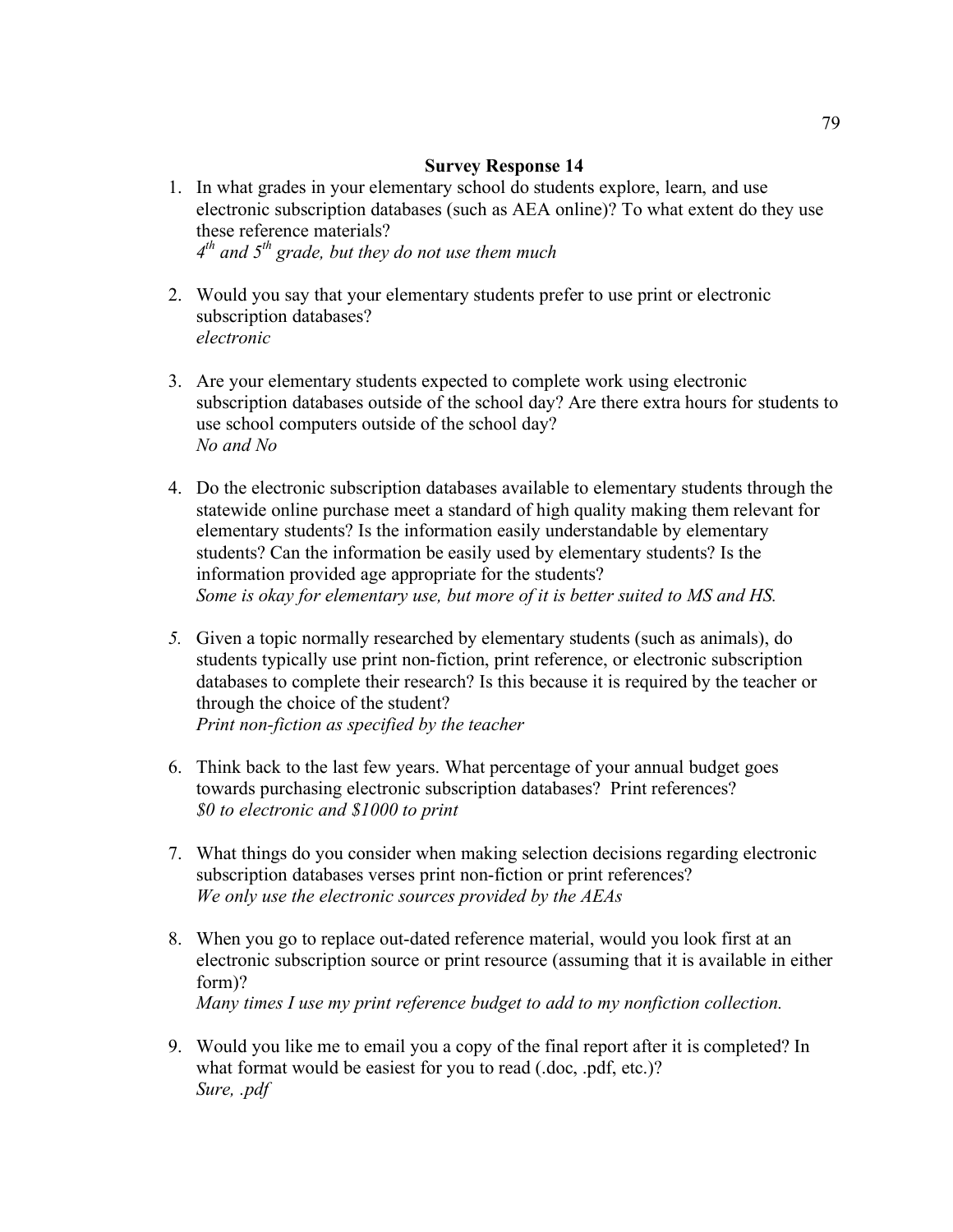- 1. In what grades in your elementary school do students explore, learn, and use electronic subscription databases (such as AEA online)? To what extent do they use these reference materials? *grades 4-6 when doing research*
- 2. Would you say that your elementary students prefer to use print or electronic subscription databases? *I don't see a preference*
- *3.* Are your elementary students expected to complete work using electronic subscription databases outside of the school day? Are there extra hours for students to use school computers outside of the school day? *No No*
- 4. Do the electronic subscription databases available to elementary students through the statewide online purchase meet a standard of high quality making them relevant for elementary students? Is the information easily understandable by elementary students? Can the information be easily used by elementary students? Is the information provided age appropriate for the students? *The statewide online sources do meet our needs*
- 5. Given a topic normally researched by elementary students (such as animals), do students typically use print non-fiction, print reference, or electronic subscription databases to complete their research? Is this because it is required by the teacher or through the choice of the student? *It is required by teachers and me that student use print, and non-print materials. Students need to know how to locate and access both forms of materials.*
- 6. Think back to the last few years. What percentage of your annual budget goes towards purchasing electronic subscription databases? Print references? *Budget for electronic - NONE Print - 90%*
- 7. What things do you consider when making selection decisions regarding electronic subscription databases verses print non-fiction or print references? *I buy most of materials to supplement the curriculum*
- 8. When you go to replace out-dated reference material, would you look first at an electronic subscription source or print resource (assuming that it is available in either form)?

*At the elementary level -print*